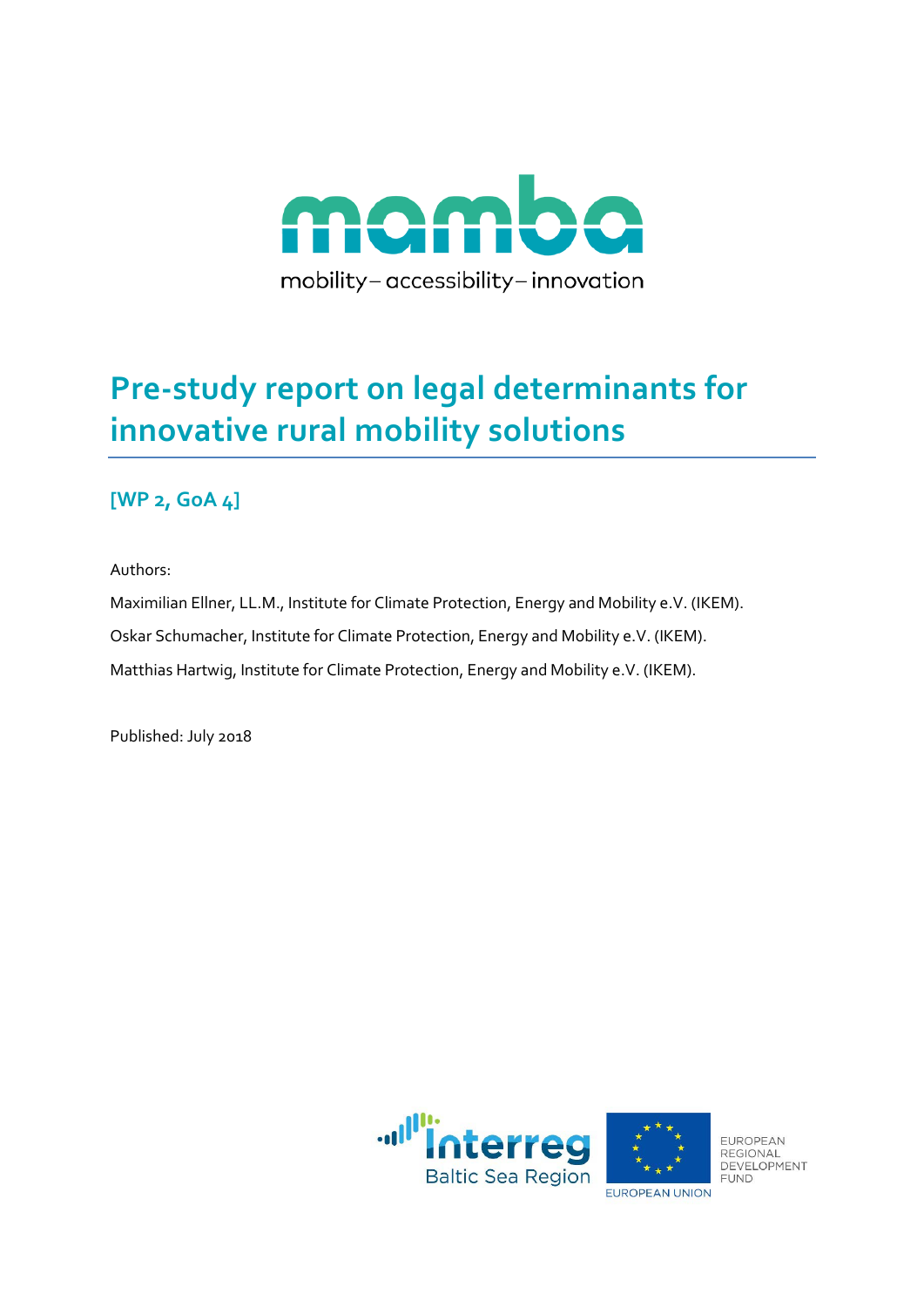By

Maximilian Ellner, Oskar Schumacher and Matthias Hartwig

Copyright: Reproduction of this publication in whole or in part must include the customary bibliographic citation, including author attribution, report title, etc.

Published by: MAMBA

**MAMBA – Maximising Mobility and Accessibility in Regions Affected by Demographic Change** is a project funded by the European Regional Development Fund under the Interreg Baltic Sea Region Programme 2013-2020. The content of the report reflects the author's/partner's views and the EU Commission and the Managing Authority/Joint Secretariat are not liable for any use that may be made of the information contained therein. All images are copyrighted and property of their respective owners.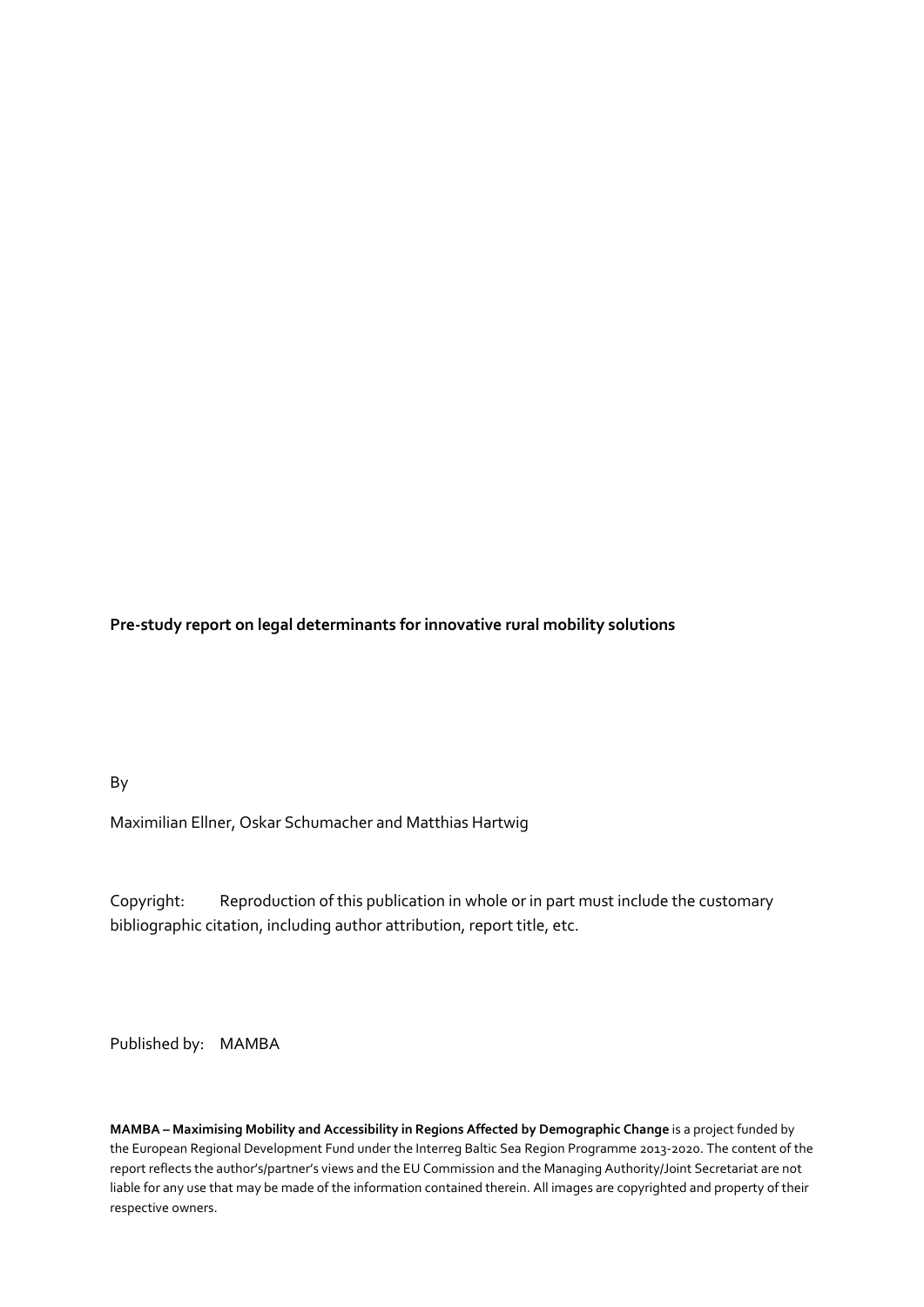## **Contents**

| А.             |  |
|----------------|--|
| T.             |  |
| 1.             |  |
| 2.             |  |
| $\overline{3}$ |  |
| 4.             |  |
| 5.             |  |
| 6.             |  |
| ΙΙ.            |  |
| 1.             |  |
| 2.             |  |
| $\overline{3}$ |  |
| 4.             |  |
| 5.             |  |
| 6.             |  |
| III.           |  |
| 1.             |  |
| 2.             |  |
| 3.             |  |
| 4.             |  |
| 5.             |  |
| 6.             |  |
| IV.            |  |
| 1.             |  |
| 2.             |  |
| $\overline{3}$ |  |
| 4.             |  |
| 5.             |  |
| 6.             |  |
| V.             |  |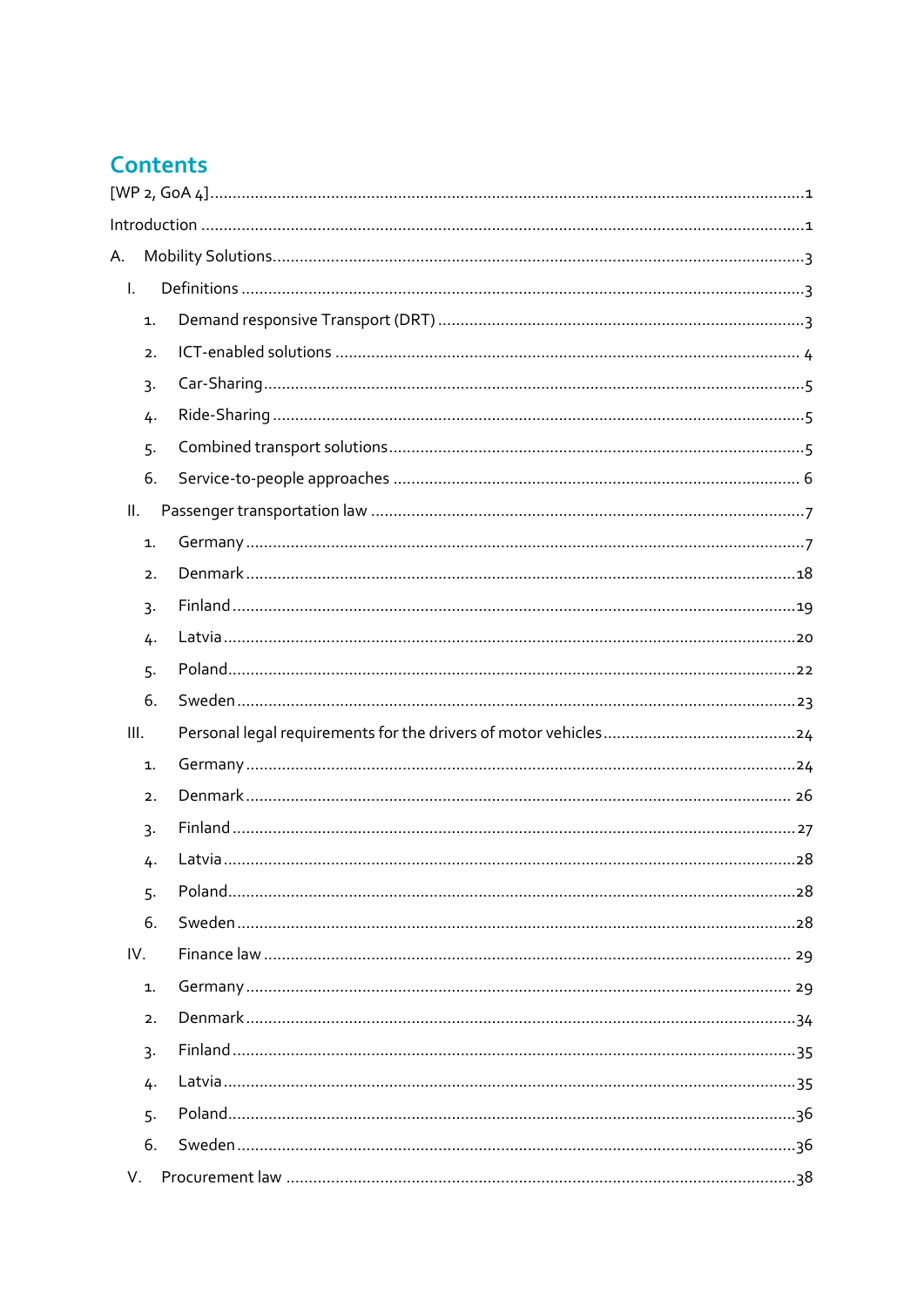|    |                | 1. |                                                                                             |  |
|----|----------------|----|---------------------------------------------------------------------------------------------|--|
|    |                | 2. |                                                                                             |  |
|    | VI.            |    |                                                                                             |  |
|    |                | 1. |                                                                                             |  |
|    |                | 2. |                                                                                             |  |
|    | $\overline{3}$ |    |                                                                                             |  |
|    | 4.             |    |                                                                                             |  |
|    | 5.             |    |                                                                                             |  |
|    |                | 6. |                                                                                             |  |
|    | VII.           |    |                                                                                             |  |
|    | 1.             |    |                                                                                             |  |
|    |                | 2. |                                                                                             |  |
|    | $\overline{3}$ |    |                                                                                             |  |
|    |                | 4. |                                                                                             |  |
|    |                | 5. |                                                                                             |  |
| Β. |                |    |                                                                                             |  |
|    |                |    |                                                                                             |  |
|    | I.             |    |                                                                                             |  |
|    | Ш.             |    | Legal-institutional aspects: Running a Mobility Center as a non-commercial association or a |  |
|    |                |    |                                                                                             |  |
|    | $\mathbf{1}$ . |    |                                                                                             |  |
|    |                | 2. |                                                                                             |  |
|    | 3.             |    |                                                                                             |  |
|    |                | 4. |                                                                                             |  |
|    | 5.             |    |                                                                                             |  |
|    |                | 6. |                                                                                             |  |
|    |                |    |                                                                                             |  |
|    |                |    |                                                                                             |  |
| А. |                |    |                                                                                             |  |
| Β. |                |    |                                                                                             |  |
| C. |                |    |                                                                                             |  |
| D. |                |    |                                                                                             |  |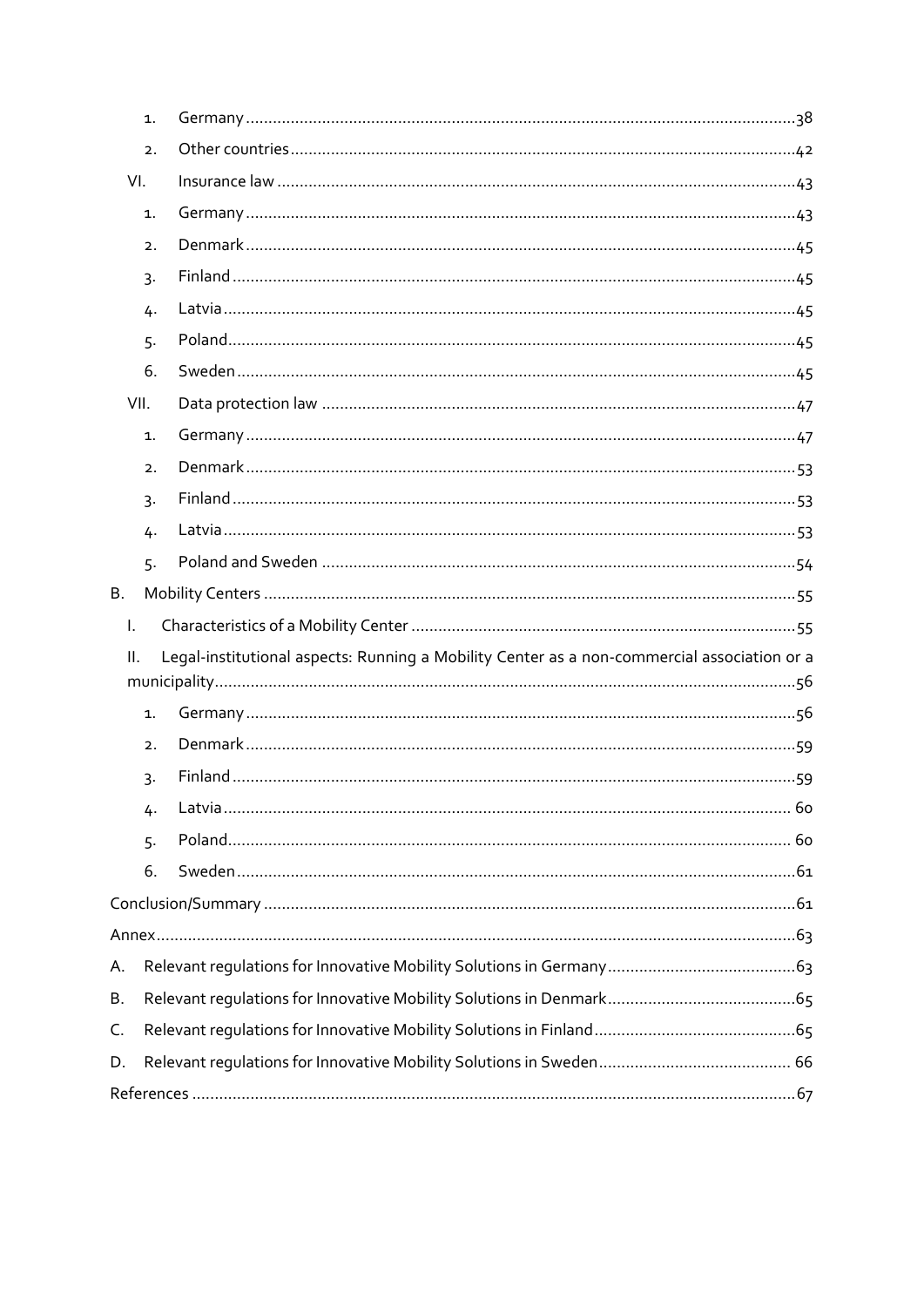## **Table of Figures**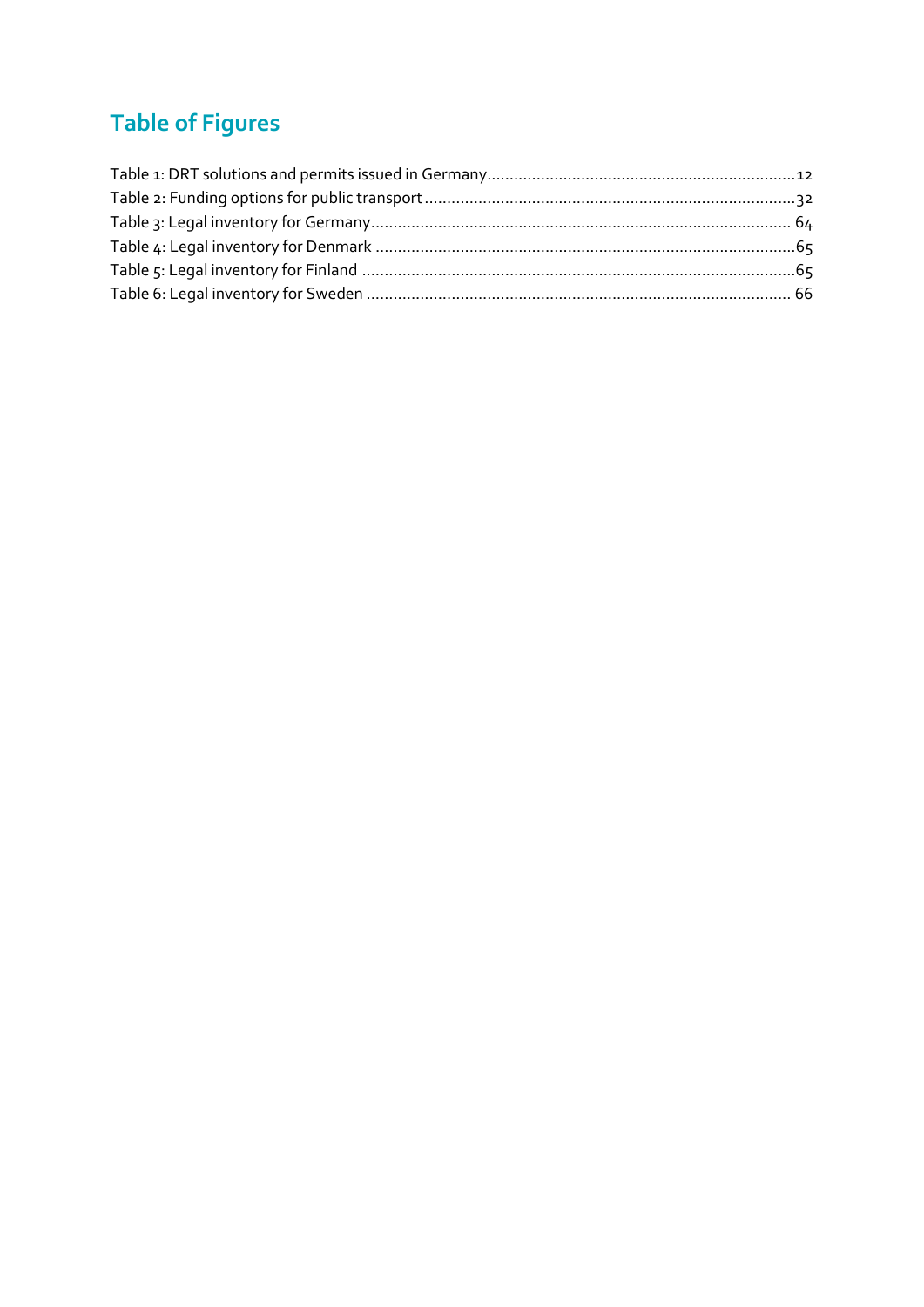





07/2018

# Pre-study report on legal determinants for innovative rural mobility solutions

### <span id="page-5-0"></span>**Introduction**

Demographic change and limited public finances endanger the accessibility of services, goods and social life in remote and rural areas of the Baltic Sea Region (BSR), contributing to an ongoing process of peripheralization. In this context, it becomes increasingly difficult for regional and local authorities to ensure individual "people-to-service" mobility (i.e. enabling inhabitants to reach services and public goods) as public transport options are thinned out and services are concentrated in urban centres which are difficult to reach for villagers. At the same time, services which rely on mobility (e.g. home care, delivery services), i.e. "service-to-people" mobility, are becoming difficult to sustain in sparsely populated regions. Furthermore, there are problematic patterns and structures of mobility that aggravate the situation: Mobility is often sector-specific and purpose-oriented (delivery, welfare, public transport etc.), and there is usually no sound concept for coordination of different mobility options, involving both transport operators and service providers.

MAMBA aims to address these issues by giving both dimensions, people-to-service and service-topeople mobility, a new perspective through improved integration of mobility structures. To this end, different forms of regional and local "Mobility Centres" (MC) will be created in nine regions throughout the BSR that are all affected by demographic change, austerity and other socio-economic challenges. Based on specific mobility needs in these regions, the MCs will integrate existing mobility options by introducing enhanced management capacities in transport administration, providing digital and non-digital information systems for residents, creating platforms for public and private enterprises to pool transport services and facilitating cooperation between public transport actors and service providers. Selected new mobility solutions (e.g. rural Car-sharing, Ride-sharing or Demand responsive transport (DRT) will be initiated by the MCs as pilot actions.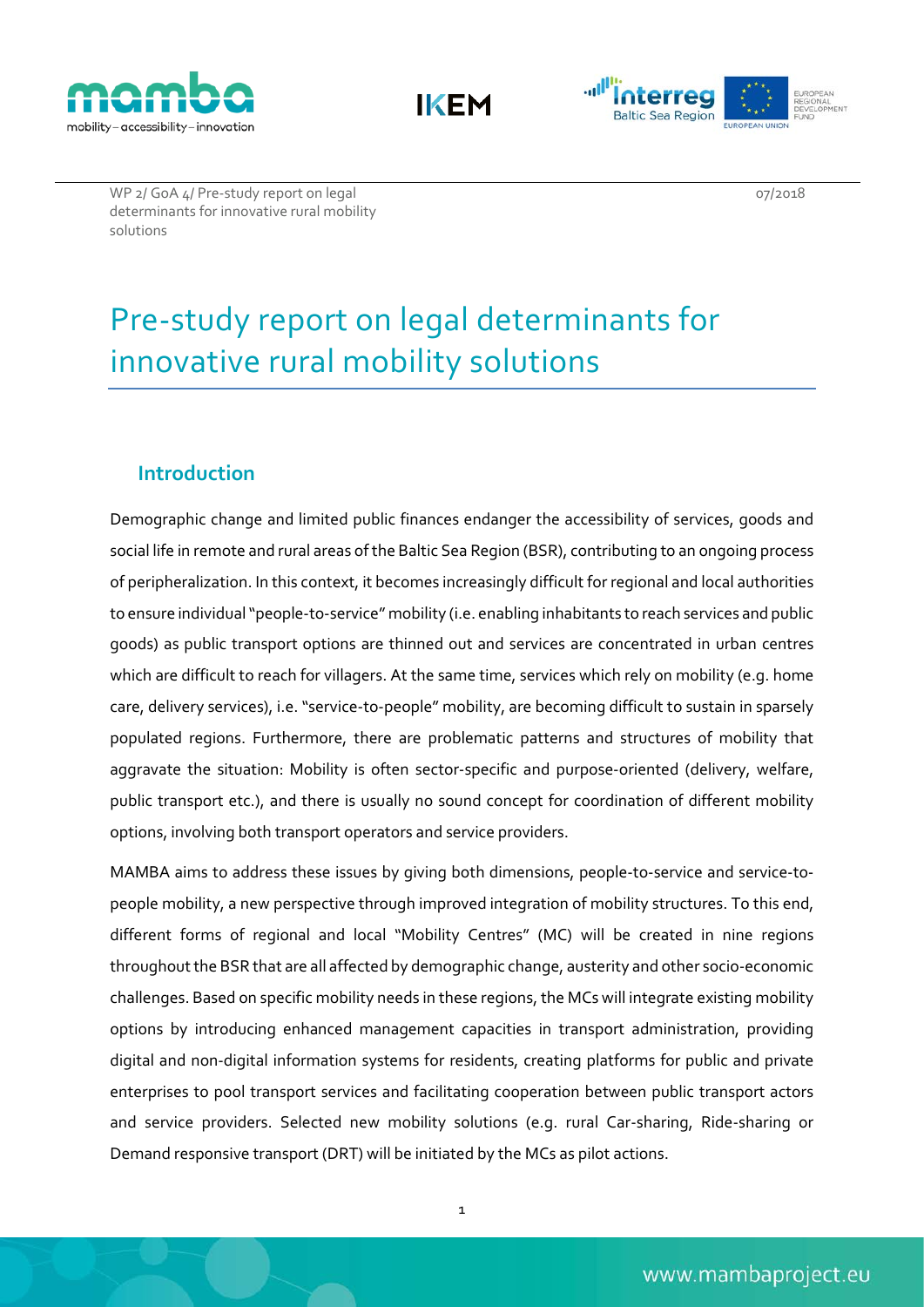





07/2018

In this legal pre-study IKEM addresses legal enablers and barriers for innovative mobility solutions such as the pilot actions and the establishment of the MCs in MAMBA. In a first chapter IKEM will focus on the legal analysis of the different mobility solutions (A.). The second chapter will be dedicated to the MCs (B.) In the Annex a legal Inventory can be found that collects all national and international regulations regarding innovative mobility solutions (Annex, A.- D.).

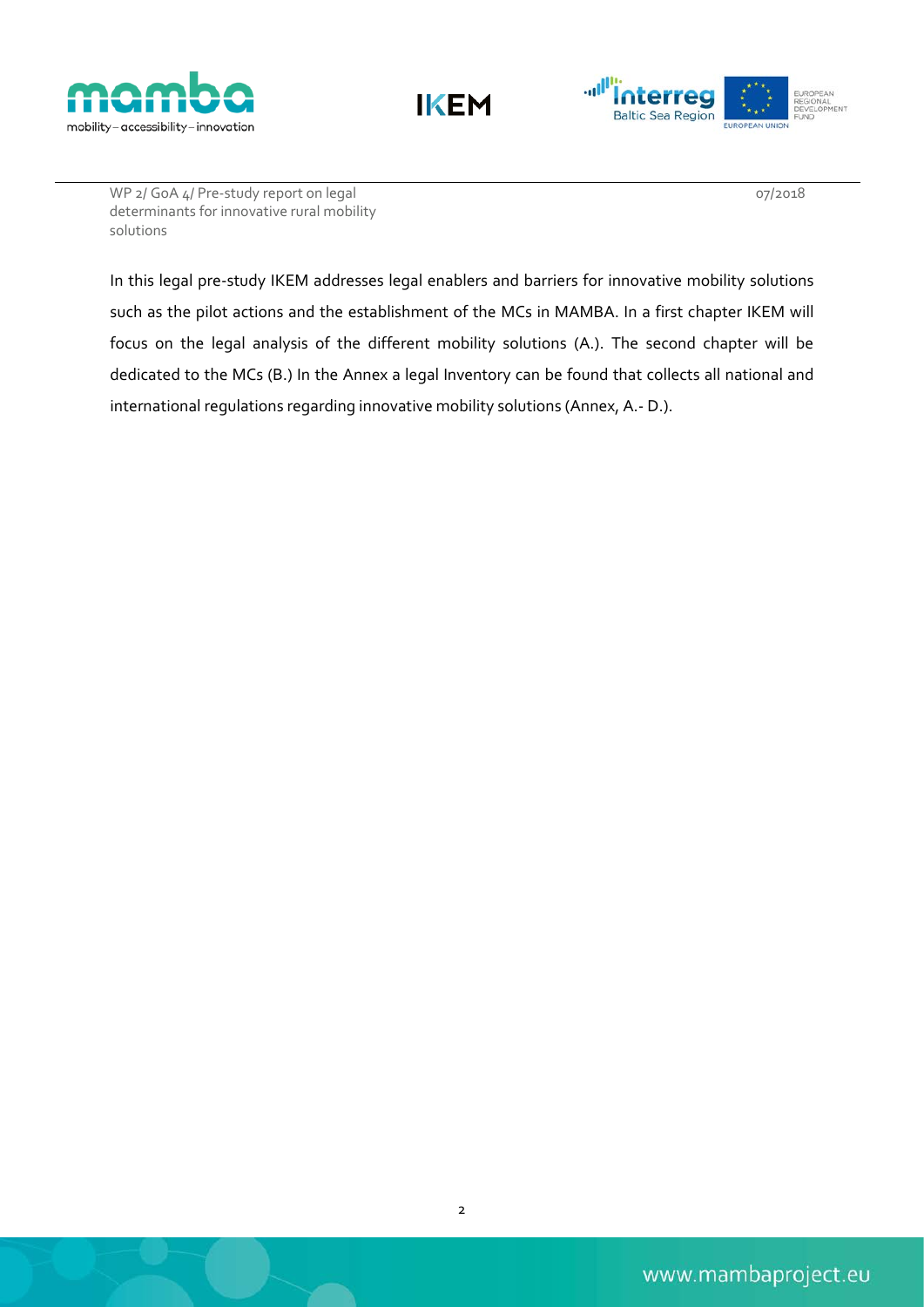





WP 2/ GoA 4/ Pre-study report on legal determinants for innovative rural mobility solutions

## <span id="page-7-0"></span>**A. Mobility Solutions**

One core element of the MAMBA project are the different pilot actions that will be carried out in the participating regions. IKEM and the partners in Work package 2 have categorized these solutions and elaborated definitions for a common understanding within the framework of the project. In a first step, these definitions will be presented (I.) Following the definitory part, IKEM will legally assess the different areas of law relevant to innovative mobility solutions (II. – VII.). In this context, the first step will always be an analysis of the German legal framework. Then the national legal system from the other partner countries will be described and related to innovative mobility solutions. The international analysis is based on questionnaires that were answered by local legal experts from the different regions. IKEM has gathered and structured the provided content.

#### <span id="page-7-1"></span>**I. Definitions**

In this first section "Innovative mobility solutions" will be defined in more detail. The analysis in this pre-study will focus on Demand responsive transport (1.), ICT-enabled solutions (2.), Car-Sharing (3.), Ride-Sharing (4.), combined transport solutions (5.) and Service-to-people approaches (6.).

#### <span id="page-7-2"></span>1. Demand responsive Transport (DRT)

Demand responsive transport are public transport services with flexible routing and time table, adjusted according to demand. Travelers make reservations beforehand to optimize routing and traveller frequency (see MAMBA glossary "transport on demand" and "DRT").

Public transport can be made more flexible in a **spatial and a temporal sense** through demand responsive services. There are different combinations and variations that help tailoring the right mobility offer for the given surroundings. In a **spatial sense** the following modifications of traditional line-based traffic can be offered:

- Only certain stops of a pre-determined route are served depending on a passenger's demand (Line DRT)
- A pre-determined route is complemented by additional stops deviating from the original route. These stops are only served on demand (Line DRT with deviations)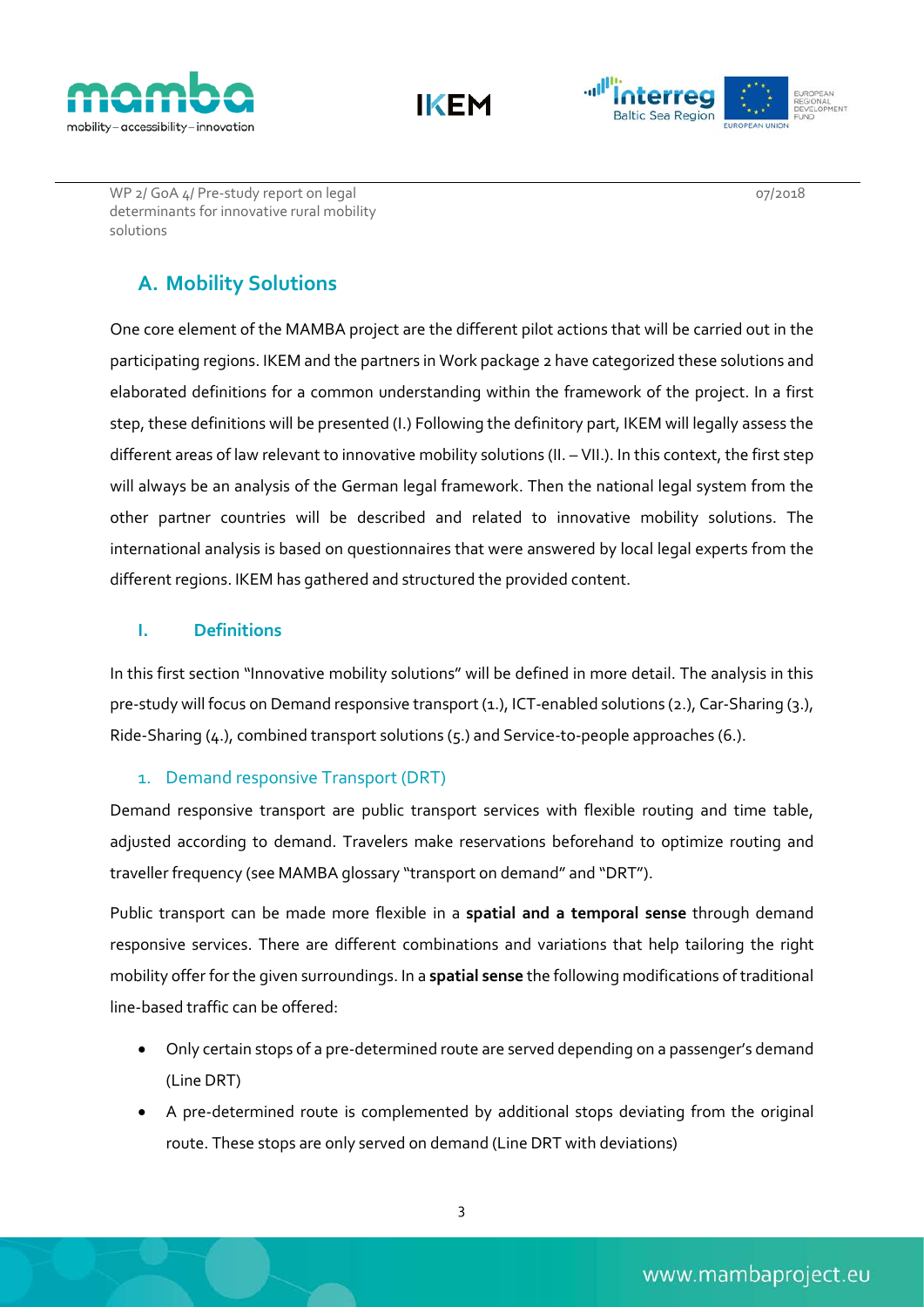





07/2018

- A corridor is defined instead of a route. Within the corridor stops are only served on demand (Corridor DRT)
- In a pre-determined area passengers can enter the vehicle wherever they order it, either at certain stops or without restrictions in any desired place (Area DRT, with stops or door to door)

In a **temporal sense** DRT can be offered with or without reference to a pre-determined timetable:

- A timetable contains several possible departure times and the passenger chooses one of them
- The timetable defines the departure time at the first stop and the passenger is informed about the departure time at his stop
- The passenger can freely choose the departure time

DRT is often offered by registered associations<sup>[1](#page-8-1)</sup> founded by citizens in rural areas following a bottomup approach. Voluntary drivers are assigned in order to lower the costs for providing the mobility service that would otherwise not be profitable. There are different options of how to tailor the mode of transport. In many cases the service operates with minibuses (less than 9 passengers) as line-based transport. But also offering a citizen run taxi service is an option that is often chosen.<sup>2</sup>

#### <span id="page-8-0"></span>2. ICT-enabled solutions

Information and communication technologies (ICT) play an important role for innovative mobility solutions. Often smart phones are required in order to have access to ICT enabled mobility offers. DRT, for example, can either be requested by phone call or through ICT by using a software application on a smart phone, tablet or computer. Two main examples for ICT enabled solutions are **"e-hailing"** and **"Mobility as a service" (MaaS)** that offer alternatives to owning a personal vehicle in rural areas.

**MaaS** is about delivering a single integrated mobility service based on dynamic data and consumerdefined travel preferences whereby the combination of physical transport modes such as the buses, trains, taxis, bikes and cars is brought to the user in one single product (an app or other customer

<span id="page-8-1"></span>1 § 20, 21 **BGB**.

<span id="page-8-2"></span><sup>2</sup> The definition is drawn from Karl/Mehlert/Werner, Reformbedarf PBefG (Reforming the PBefG), Study of the KCW, 2017, p. 12-14.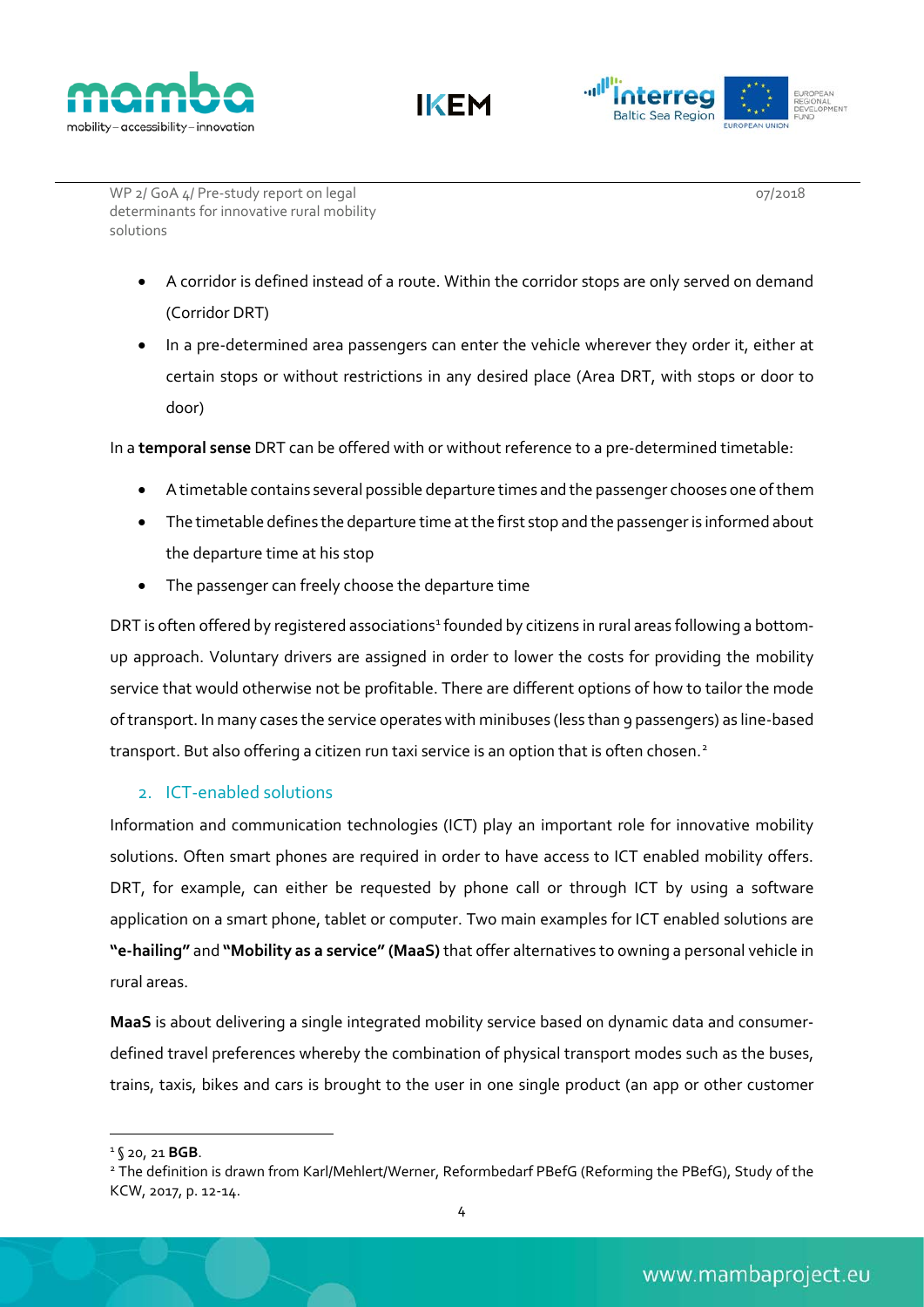





07/2018

interface). Customers buy mobility in a similar way to mobile data and this enables them to travel from A to B via an integrated service and to choose more rationally how to get from A to B. The aim of MaaS is to offer flexible, reliable, well-priced and environmentally sustainable everyday travel, mixing public transport, car sharing, car leasing and road use. MaaS is a new paradigm in mobility, as users will pay for mobility services instead of investing in own vehicles (e.g. Whim, Ubigo) (see MAMBA glossary "Mobility as a service").

**E-hailing** is a digital matching service that can be used for ride-sharing. A platform is used to source rides from a driver pool. It offers the users a mode of transportation that is analogous to the taxi, but at a lower cost. Ride-sourcing services offer reliable, lower cost (than traditional taxi services), ondemand, and door-to-door transportation that is requested (hailed), tracked, and paid by users through smartphone apps (see MAMBA glossary "E-hailing").

#### <span id="page-9-0"></span>3. Car-Sharing

Car-sharing is a car rental which is more flexible and easy to use than traditional car rental services. Previously approved and subscribed users can rent a car from the fleet ad hoc, if a car is available or on short notice for short term rides (minutes or hours-based). The tariff usually covers all costs, including gasoline and insurance. Reservation, pickup, and return is all self-service. There are two diverse types, free-floating and station-based ones (see MAMBA glossary "car-sharing").

#### <span id="page-9-1"></span>4. Ride-Sharing

Ride-sharing means sharing spare seats in vehicles with travellers going same direction. It can be organized through a matching service (f.e. e-hailing platforms) or informal arrangement between friends (see MAMBA glossary "Ride-sharing"/"Car-pooling").

#### <span id="page-9-2"></span>5. Combined transport solutions

Another option to lower costs for mobility in rural areas is the combination of different modes of transport. There are several ways in which distinct services can be combined. Two of them will be looked at in this study. First, already established mobility offers in the public transport sector for passengers can be used for the transport of goods (**Case 1**). For example, regularly running buses for passengers could carry food from supermarkets or other goods to remote areas. Vice-versa goods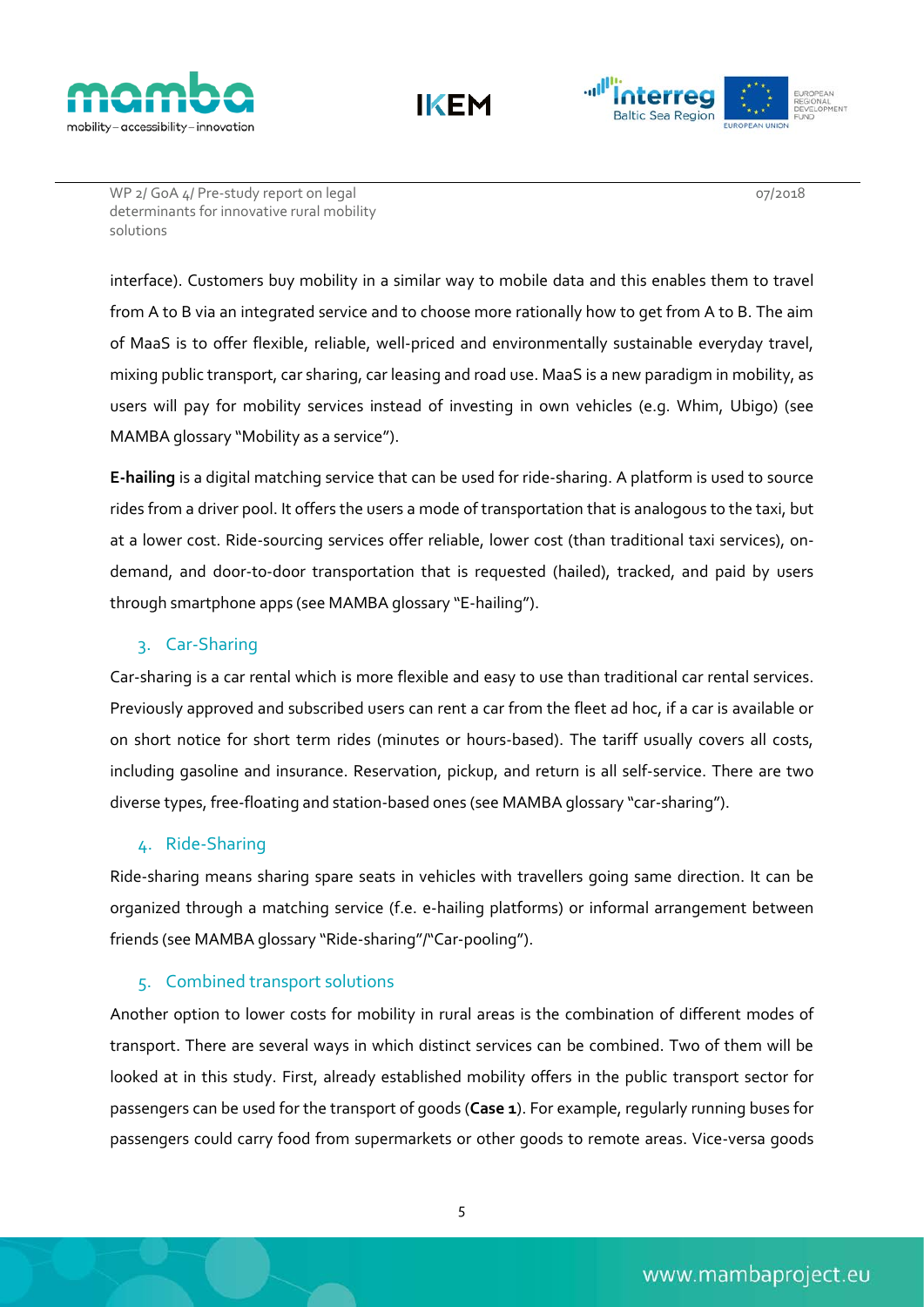





WP 2/ GoA 4/ Pre-study report on legal determinants for innovative rural mobility solutions

carrying services could start to offer passenger transportation (**Case 2**). Delivery services for Ecommerce could offer to take citizens with them on their route.

#### <span id="page-10-0"></span>6. Service-to-people approaches

Service-to-people approaches refer to facilitating individual's access to service without increasing his/her mobility (e.g. bringing services to the village (physically or digitally) or optimizing service delivery through increased cooperation between transport and service providers). For this purpose, the provision of services could be **combined with the transport of passengers or goods**. As an example, social service providers could offer a vehicle that brings care to the elderly people and delivers groceries at the same time or offers them a ride to the doctor's on their way back.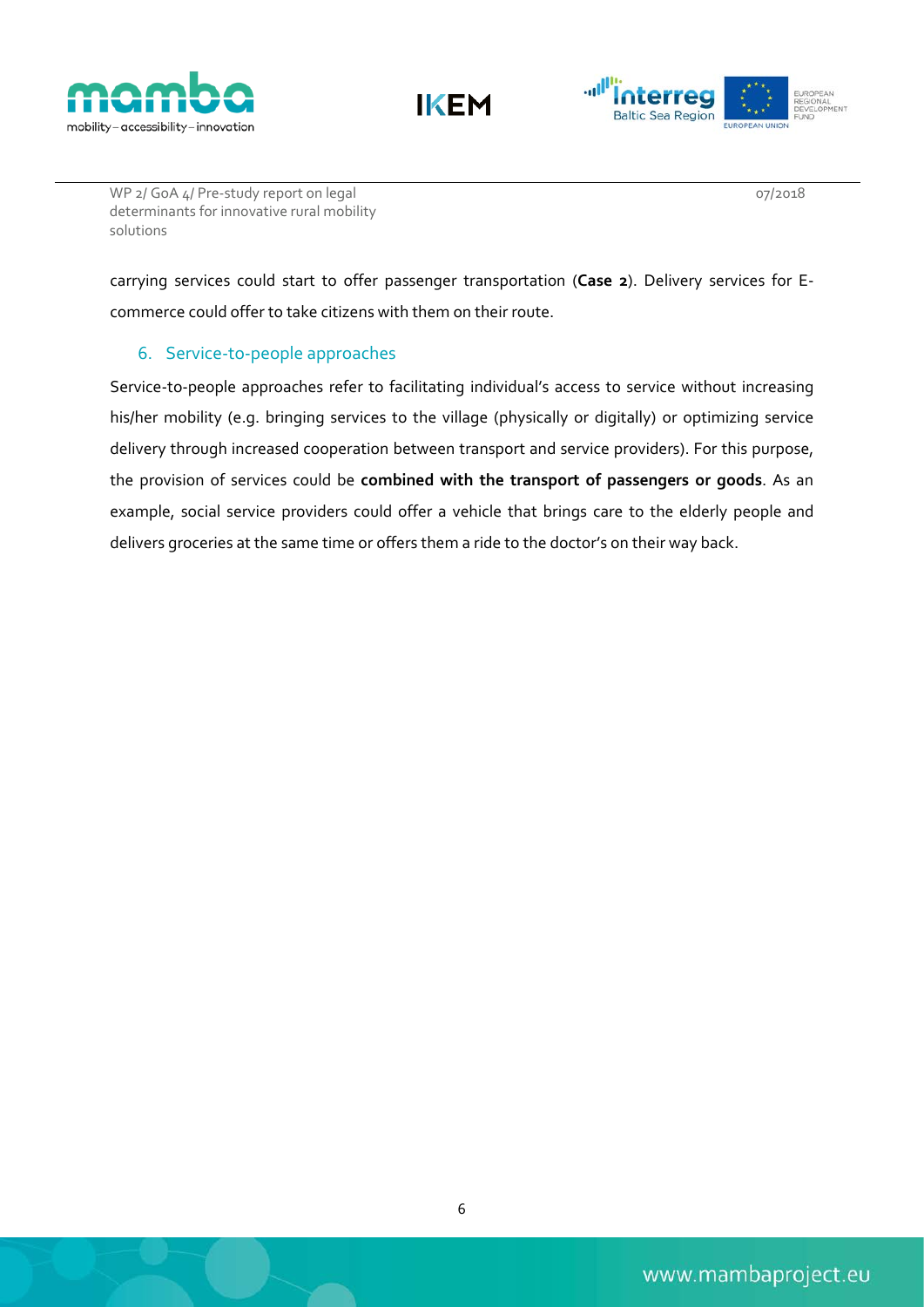





07/2018

#### <span id="page-11-0"></span>**II. Passenger transportation law**

Starting with passenger transportation law the above-defined mobility solutions will be legally analysed in the following sections (II. – VII.).

- <span id="page-11-1"></span>1. Germany
- *a. Regulatory framework in Germany*
- In Germany passenger transportation law is regulated in the Passenger transportation act<sup>[3](#page-11-2)</sup>
- A **passenger transport permit** is needed, if
	- o Persons are being transported
	- o for a fee or
	- o on a regular basis.
- There are several **exceptions** from this general rule

Passenger transportation law not only regulates the transport of passengers, it also sets rules for construction activities within the public road space. The aim is to ensure public security and order with regard to all issues of public transport. **Transporting people on a regular basis or for a fee** is forbidden unless one obtains the **necessary permit from the competent authority**. [4](#page-11-3)A fee in the legal sense is not necessarily a certain amount of money. Every financial advantage obtained by offering the transport can be a "fee". The transportation provider needs a permit too, if the transport is offered on a regular basis. Regular basis means the intention to repeat the transport according to a certain predetermined schedule.

**No permit is needed**, if the vehicle is a passenger car and if no higher amount is paid for transportation than the costs for the provider are. In this case the transport lacks the commercial character that would require the regulator to establish and monitor specific safety provisions for the

<span id="page-11-2"></span> <sup>3</sup> **PBefG.**

<span id="page-11-3"></span><sup>4</sup> §§ 1 par. 1, 2 par. 1 PBefG.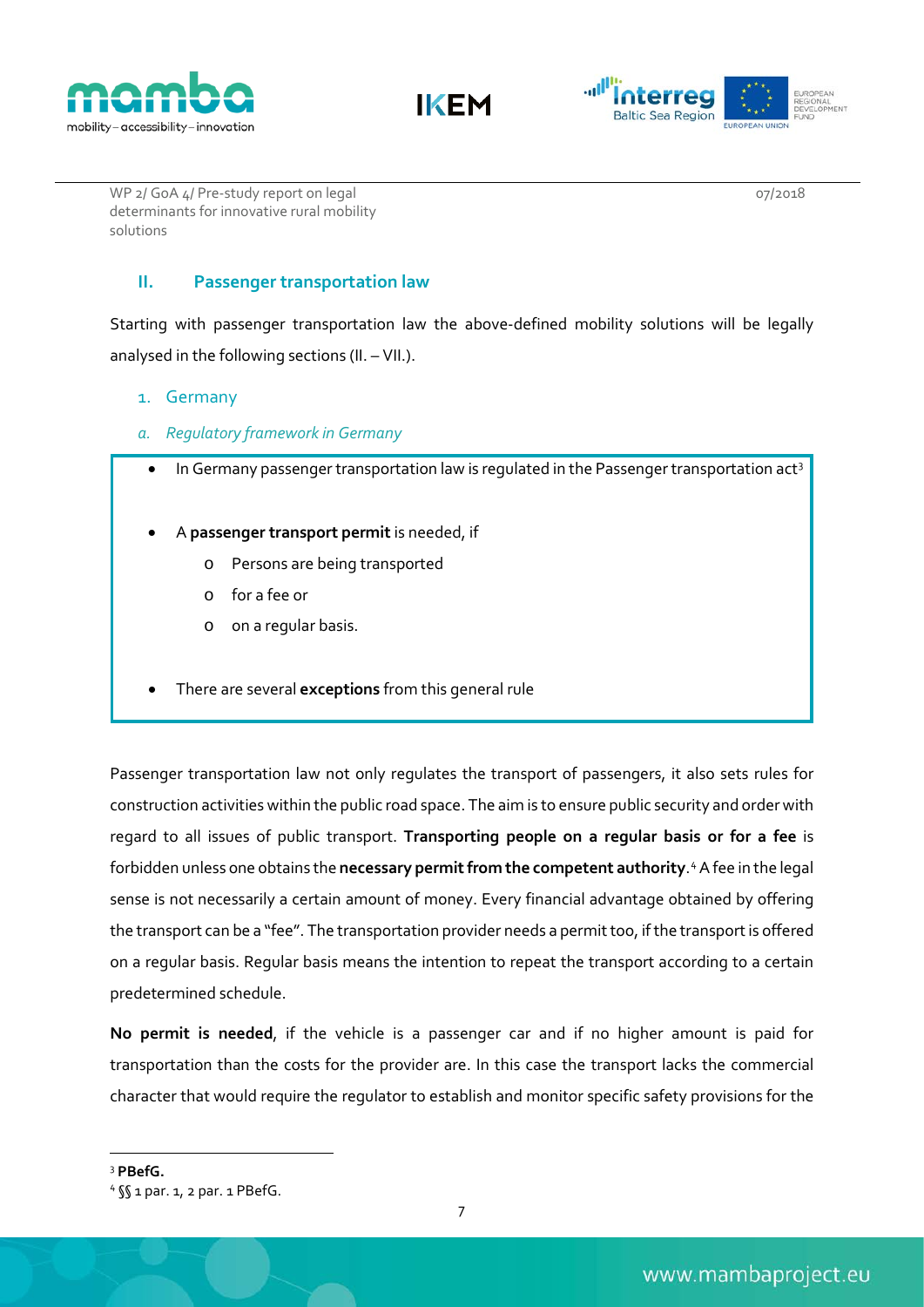





07/2018

passengers. A passenger car is defined to be a motorized vehicle that is constructed for the transport of no more than nine passengers (including the driver).[5](#page-12-0)

Furthermore, a permit is not needed for patient and pupil transports unless a fee is charged for the service.<sup>[6](#page-12-1)</sup>

Every form of transport needs to comply with one of the following set of criteria. Otherwise no permit can be issued:

- **Line-based traffic** is a traffic connection established between pre-determined starting and end points on a regular basis, which allows passengers to board and disembark at certain stops. It does not require a timetable with specific departure and arrival times nor the establishment of intermediate stops.
- **Occasional traffic** is either transport by taxi or using a rental car or a rental bus. The former means the transportation of passenger to places, determined by the passengers, in cars that are kept ready for service at officially accredited spots. The latter stands for the transportation in cars rented by the passenger for transportation. Destiny and route depend completely on the passengers' wishes and the rental service has to receive the demand for transportation either at the corporate office or at the residence of the owner.

If none of these set of criteria is fulfilled there are **two different types of special permits:**

- A **mode of transport that does not fulfil all requirements** of either line-based or occasional traffic, may be authorized according to the regulations of the mode of transport that it is most similar to.
- A special permit **limited to the period of four years** may also be issued for the purpose of testing new modes of transport

Both types of special permits require that the authorized vehicles do not conflict with the public interest.

<span id="page-12-0"></span> <sup>5</sup> § 4 par. 4 No. 1 PBefG.

<span id="page-12-1"></span><sup>6</sup> § 1 No.4 lit. d, e **FrStllgV.**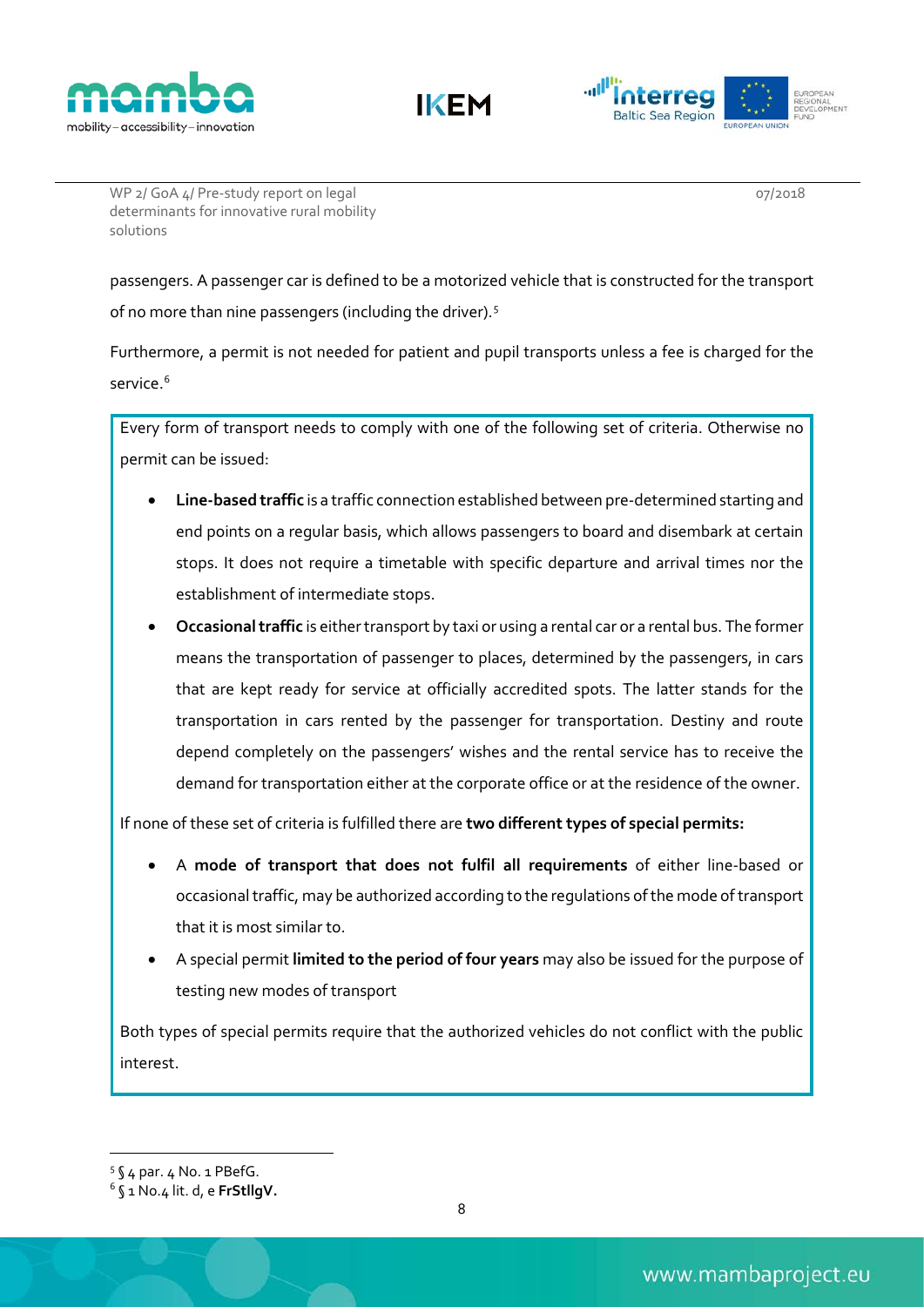





07/2018

Passenger transportation law requires a permit for the transportation of passengers by tram, trolleybus or motor vehicles.<sup>[7](#page-13-0)</sup> Motor vehicles are defined as vehicles powered by engine power.<sup>[8](#page-13-1)</sup> M**otor vehicles can only be lawfully approved as either line- based or occasional traffic**. Therefore, aiming at and fulfilling one of the two modes of transport is coercive for the applying transport provider.

**Line-based traffic** is legally defined as a traffic connection established between pre-determined starting and end points on a regular basis, which allows passengers to board and disembark at certain stops.[9](#page-13-2) It does not require a timetable with specific departure and arrival times nor the establishment of intermediate stops. In contrast, **occasional traffic<sup>10</sup>** is defined as either transport by taxi or using a rental car or a rental bus. The former means the transportation of passengers to places, determined by the passengers, in cars that are kept ready for service at officially accredited spots. The latter stands for the transportation in cars rented by the passenger for transportation. The car has to be rented in its entirety and not only single seats. Destiny and route depend completely on the passengers' wishes and the rental service has to receive the demand for transportation either at the corporate office or at the residence of the owner. After the service the car has to return immediately to the corporate office.

For these modes of transport that qualify as either line-based or occasional traffic a permit has to be issued, if all relevant **safety requirements** are additionally met. [11](#page-13-4) **Safety and efficiency of the service** have to be assured, the applicants shall **not be unreliable and be technically qualified** for executing the service and the service shall have its place of business within national territory.

For other forms of transport a **special permit** can only be issued under certain conditions.

<span id="page-13-0"></span> <sup>7</sup> § 2 par. 1 PBefG.

<span id="page-13-1"></span> $8$  § 4 par. 4 PBefG.

<span id="page-13-2"></span><sup>9</sup> § 42 PBefG.

<span id="page-13-3"></span><sup>&</sup>lt;sup>10</sup> § 46 PBefG.

<span id="page-13-4"></span> $11$   $$13$  PBefG.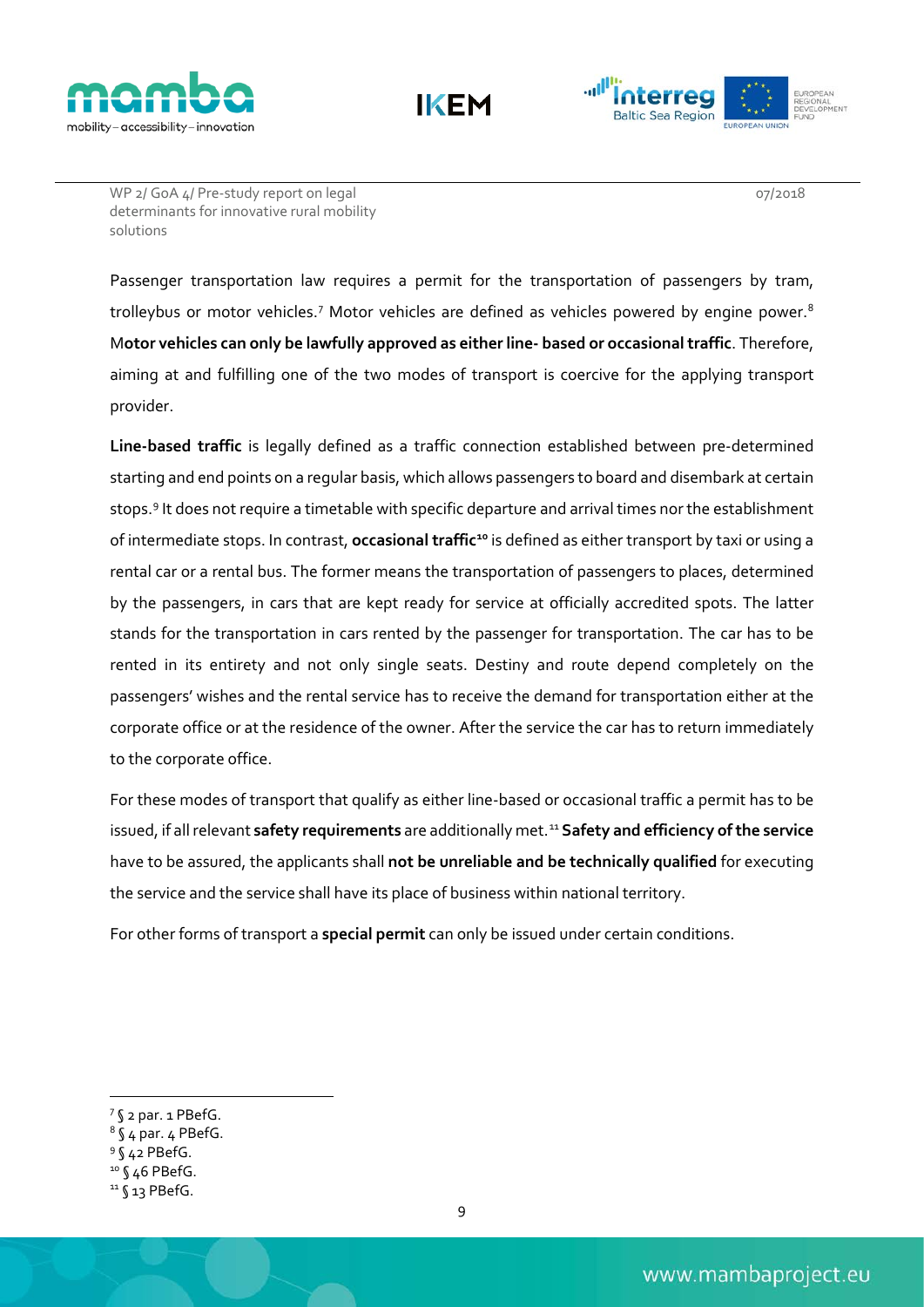





WP 2/ GoA 4/ Pre-study report on legal determinants for innovative rural mobility solutions

A mode of transport that does not fulfil all requirements of either line-based or occasional traffic, may be authorized according to the regulations of the **mode of transport that it is most similar to** and does not conflict with the public interest.<sup>[12](#page-14-0)</sup>

Another option to receive a special permit is for the **testing of new modes of transport**if those modes do not conflict with the public interest.<sup>[13](#page-14-1)</sup> Either new modes of transportation or new transport vehicles can be tested. The purpose of this rule is to promote innovative mobility solutions that need prior testing in order to be economically, socially and technically sustainable. In comparison the aforementioned special permit, the one for testing purposes allows a greater difference to the standard transportation types of German passenger transportation law (Line-based and occasional traffic). The decision to issue the permit is at the discretion of the authorities.

*b. Application to Innovative Mobility Solutions* aa. Demand responsive Transport (DRT)

Legal evaluation and advice

- Generally, DRT services **do not fulfill the legal criteria of neither line-based nor occasional traffic**
- This finding applies to a higher degree, the more flexible the DRT service is tailored
- In order to receive a special permit the service **should be designed as similar as possible to the legally recognized modes of transport** and the applicant should show that the transport offer promotes the public interest
- In Germany the administrative practice of the competent authorities shows that even regular permits are issued for DRT services that rather do not meet the legal approval criteria
- Citizen-organized mobility providers often **struggle to fulfil the strict criteria regarding financial and technical capacities** imposed on them by passenger transportation law
- They should look for **cooperations** with bus companies or local providers of public transport

<span id="page-14-0"></span>12 § 2 Par. 6 PBefG.

<span id="page-14-1"></span> $13$   $\sqrt{ }$  2 par. 7 PBefG.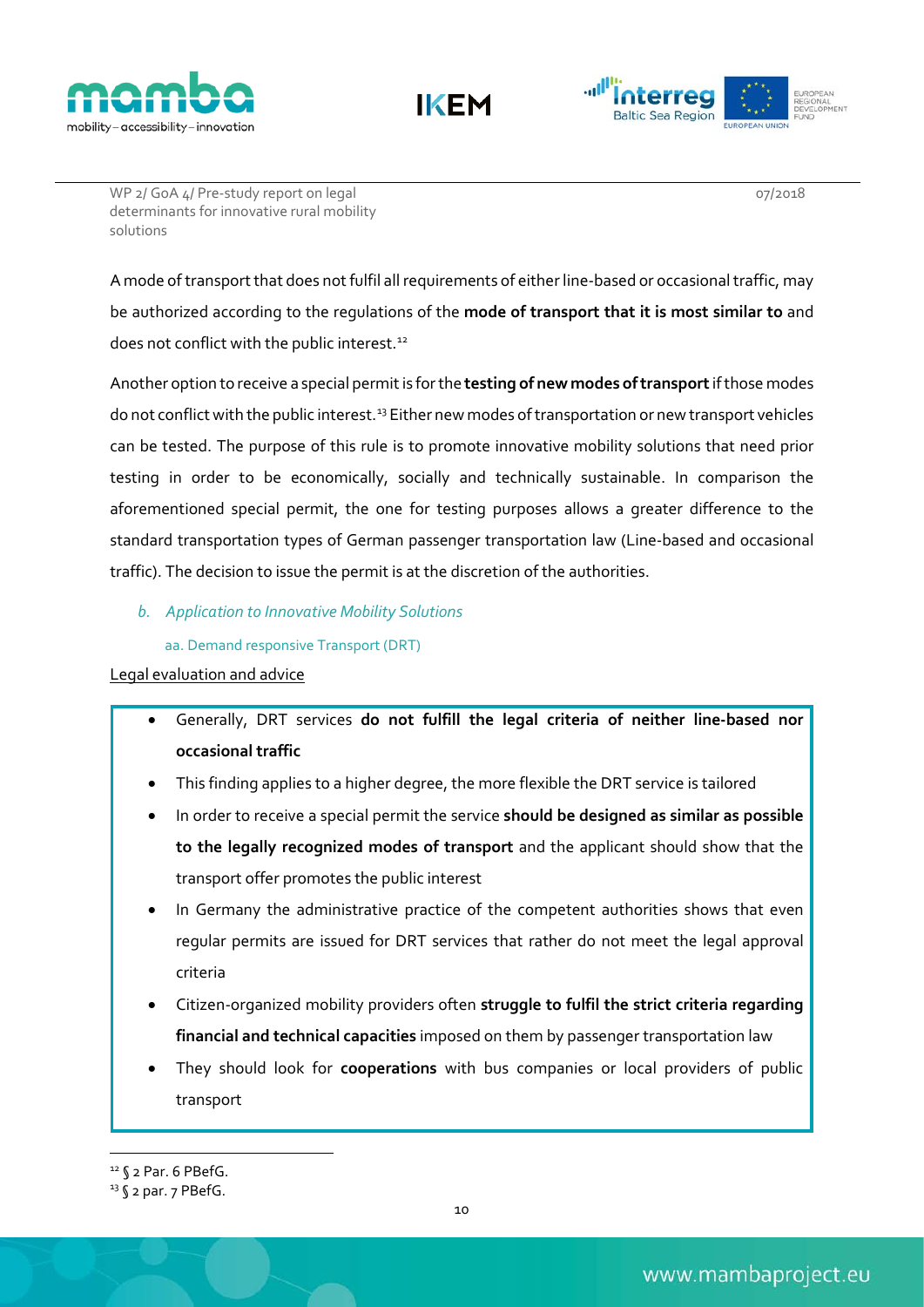





WP 2/ GoA 4/ Pre-study report on legal determinants for innovative rural mobility solutions

Depending on how flexible the DRT solution is tailored it will generate legal problems regarding a passenger transportation permit.

If possible, it is best to avoid the application procedure from the start. For this purpose, the service can at maximum be offered for a cost-covering fee and a vehicle for 9 or less passengers must be used.

If this is not feasible, the issuing of a permit will heavily depend on the legal opinion of the authority competent for the approval procedure. It is questionable, if any DRT solution fulfills the criteria of German passenger transportation law. The Federal Administrative court in Germany ruled that buses on demand do not meet the requirements of line-based traffic<sup>[14](#page-15-0)</sup> as the transport has to take place between pre-determined starting and end points.<sup>[15](#page-15-1)</sup> Every offer that is flexible in the spatial sense risks not to live up to this requirement. Furthermore, it is also doubtful whether DRT can be qualified as transport on a regular basis as required by the legal definition of line-based traffic. As it is an essential part of DRT to depend on the passenger's arbitrary demand, it is hard to imagine how temporal regularity should be guaranteed under the current legal framework.

This means that an approval as line-based traffic is unlikely. The same goes for an approval as a taxi or rental car (occasional traffic). On DRT vehicles are usually not kept ready for service in public, officially accredited spots which is a prerequisite for the approval as a taxi. In contrast to rental cars, on demand vehicles are not rented as a whole by the passengers, if not only single seats.

In most of the cases only a special permit will be issued as an exception from the rule. As the issuing is at the discretion of the competent authority, the applicants have to show that the planned DRT offer furthers the public interest, even if it contravenes some of the regulations of German passenger transportation law. It is also favorable, if the DRT service is tailored as similar as possible to the legally defined line-based or occasional traffic. But the authority's final decision cannot be predicted with certainty.

<span id="page-15-0"></span> <sup>14</sup> § 42 PBefG.

<span id="page-15-1"></span><sup>&</sup>lt;sup>15</sup> Federal Administrative Court, Judgement on the 12.12.2013, C 30.12.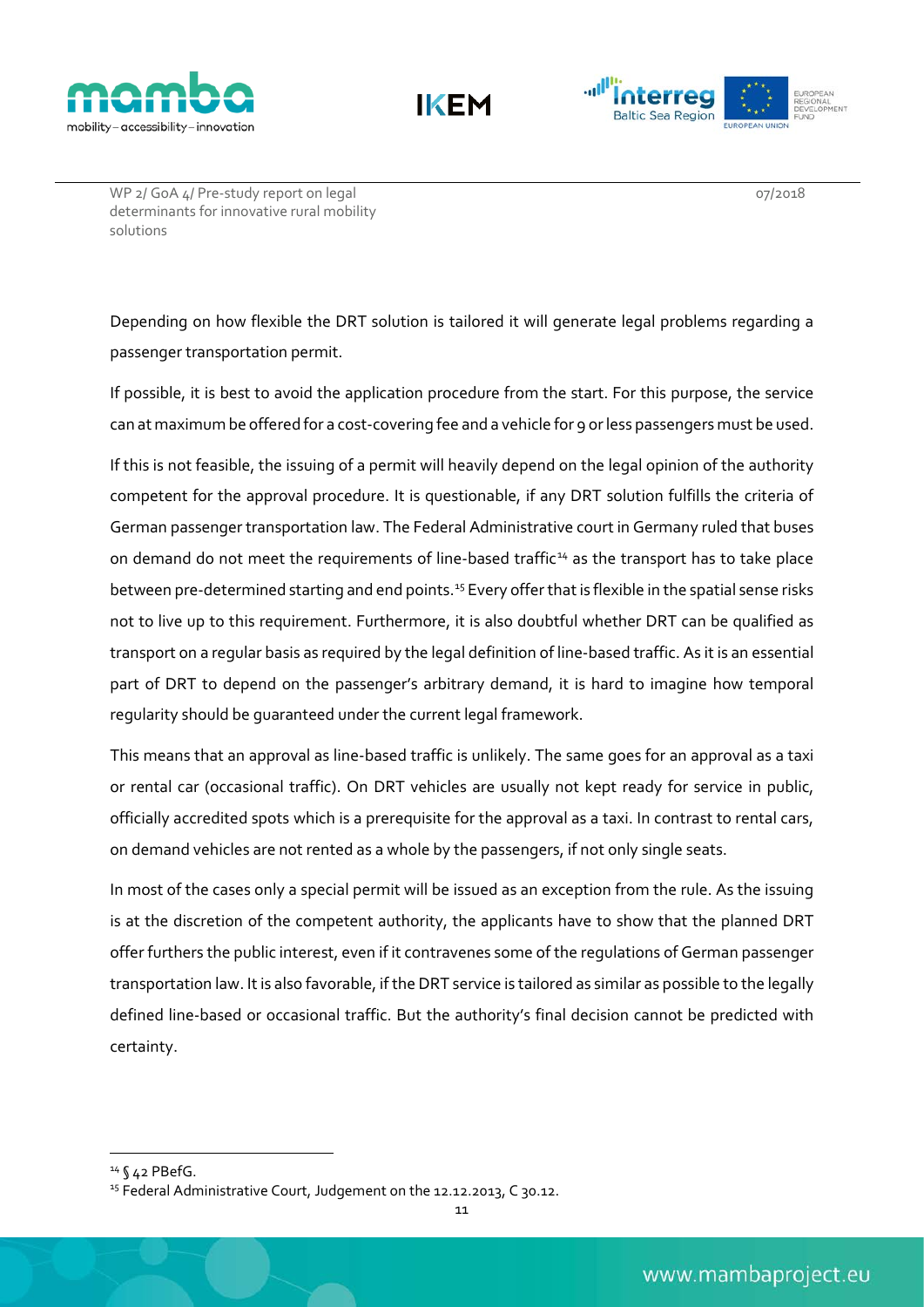





07/2018

It is recommendable to be in constant exchange with the relevant authorities prior to and during the approval procedure. In several practice examples in Germany the authorities even issued regular passenger transportation permits instead of special permits, as the following table<sup>[16](#page-16-1)</sup> shows:

| <b>Mobility Solution</b>                              | Mode of transport                              | Permit according to §                                                                 |
|-------------------------------------------------------|------------------------------------------------|---------------------------------------------------------------------------------------|
| ALFA Ostholstein, Schleswig-<br>Holstein              | Line DRT                                       | 42 (Regular permit)                                                                   |
| AST Bargteheide, Schleswig-<br>Holstein               | <b>Corridor DRT</b>                            | 42 (Regular permit)                                                                   |
| Bürgerbus<br>Fehmarn,<br>Schleswig-Holstein           | Summer: line-based traffic<br>Winter: Area DRT | 42 (Regular permit)                                                                   |
| Moobil<br>Vechta,<br>$\ddot{}$<br>Niedersachsen       | <b>Corridor DRT</b>                            | 42 (Regular permit)                                                                   |
| Bürgerbus Malente, Schleswig-<br>Holstein             | Line DRT                                       | Exempted from the permit                                                              |
| Anrufbus Leer, Niedersachsen                          | Area DRT, door to door                         | 42 (Regular permit)                                                                   |
| Anrufbus<br>Ostholstein,<br>Schleswig-Holstein        | Area DRT, with stops                           | (exceptionally<br>6<br>par.<br>$\overline{2}$<br>approved similar to a rental<br>car) |
| AST<br>Bramstedt,<br>Bad<br>Schleswig-Holstein        | Area DRT, with stops                           | 42 (Regular permit)                                                                   |
| AST Jesteburg, Niedersachsen                          | Area DRT, with stops                           | (exceptionally<br>6<br>par.<br>$\overline{2}$<br>approved similar to a rental<br>car) |
| Bürgeranrufbus<br>Fehmarn,<br>Schleswig-Holstein      | Area DRT, with stops                           | 42 (Regular permit)                                                                   |
| <b>Bürgeranrufbus</b><br>Niedernwöhren, Niedersachsen | Area DRT, door to door                         | (exceptionally<br>6<br>par.<br>$\overline{2}$<br>approved similar to a rental<br>car) |

<span id="page-16-0"></span>*Table 1: DRT solutions and permits issued in Germany*

<span id="page-16-1"></span><sup>&</sup>lt;sup>16</sup> Extracts taken from: Karl/Mehlert/Werner, Reformbedarf PBefG (Reforming the PBefG), Study of the KCW, 2017, p. 39 – 41.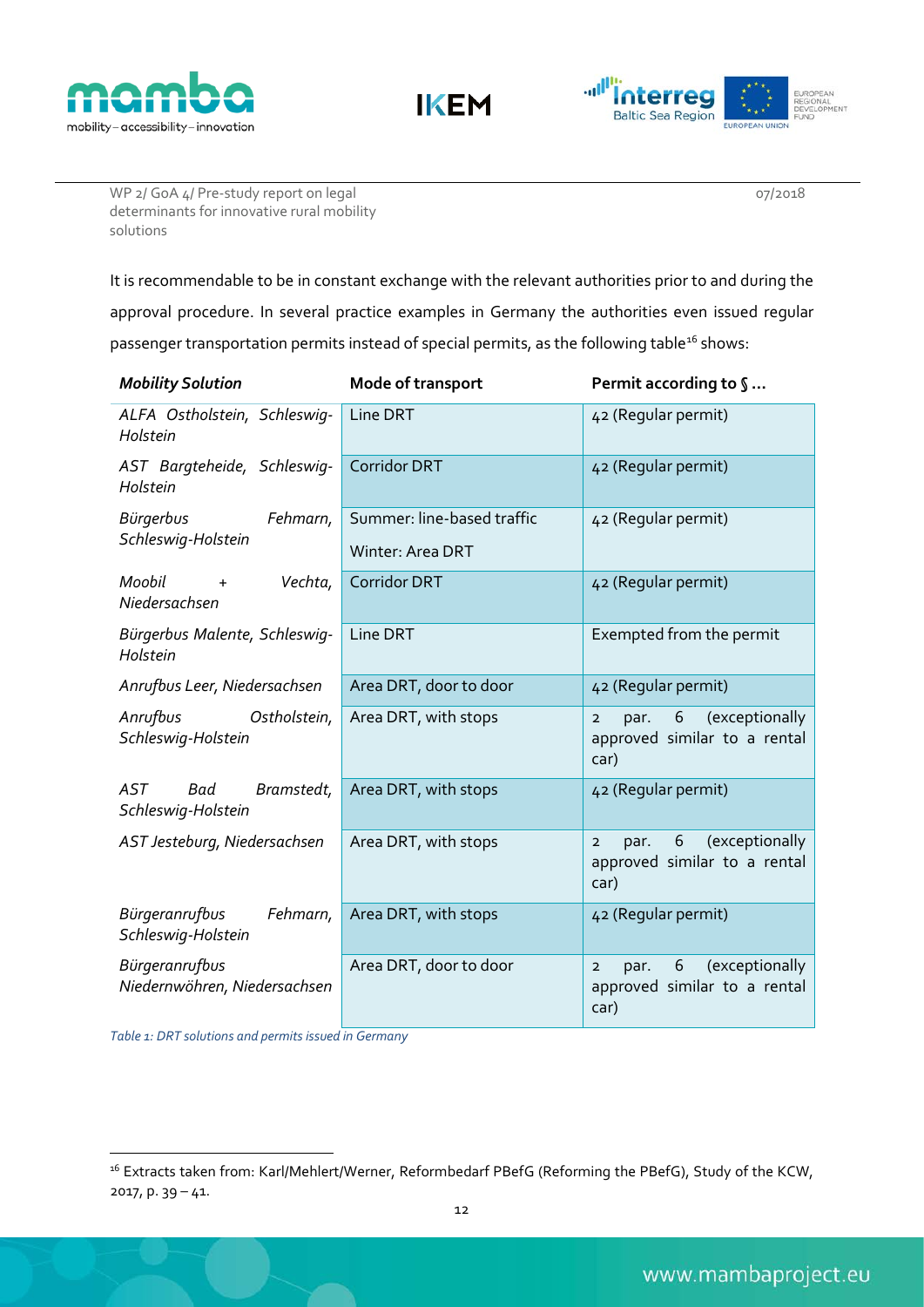





07/2018

From this table the conclusion can be drawn that in practice permits are often issued, even if the legal requirements might not be fulfilled in a clear-cut manner.

**Self-organized mobility solutions with voluntary drivers** face the challenge of fulfilling the safety requirements of passenger transportation law.<sup>[17](#page-17-0)</sup> The applicant to a passenger transportation permit has to prove that he is **financially and technically capable** of running the service. For this purpose, he needs a detailed knowledge in law and business management about what is needed to run a transport business successfully. Details about the requirements in Germany can be found in the "Ordinance on the admission to a profession within road passenger transport".<sup>[18](#page-17-1)</sup> Applying citizens' organizations often struggle to fulfil the strict criteria. It is therefore advisable to cooperate with an existing bus company engaged in public transport or with the local provider of public transport services.

#### bb. ICT enabled solutions

Legal evaluation and advice

- Whether ICT enabled solutions require a passenger transportation permit, **depends on the mode of transport that is offered**
- The **legal or factual provider of the mode of transport** is responsible for applying for the permit
- In certain circumstances this can be the MaaS or e-hailing provider

E.g. if an e-hailing platform offers ride-sharing, the ride-sharing provider needs to make sure that the legal requirements of passenger transportation law are fulfilled. The same goes for a MaaS offer that includes e.g. DRT services. In that case the DRT provider is responsible for obtaining the permit.

In both cases it may also be the e-hailing platform provider or the MaaS provider who are responsible for obtaining the permit, if they are at the same time **legally or factually the providers of the mode**  of transport and not only of the enabling ICT platform.<sup>[19](#page-17-2)</sup>

<sup>17 § 13</sup> PBefG.

<span id="page-17-2"></span><span id="page-17-1"></span><span id="page-17-0"></span><sup>18</sup> **PBZugV.**

<sup>&</sup>lt;sup>19</sup> Heinze in Heinze/Fehling/Fiedler, Personenbeförderungsrecht, 2014, § 2 no. 9.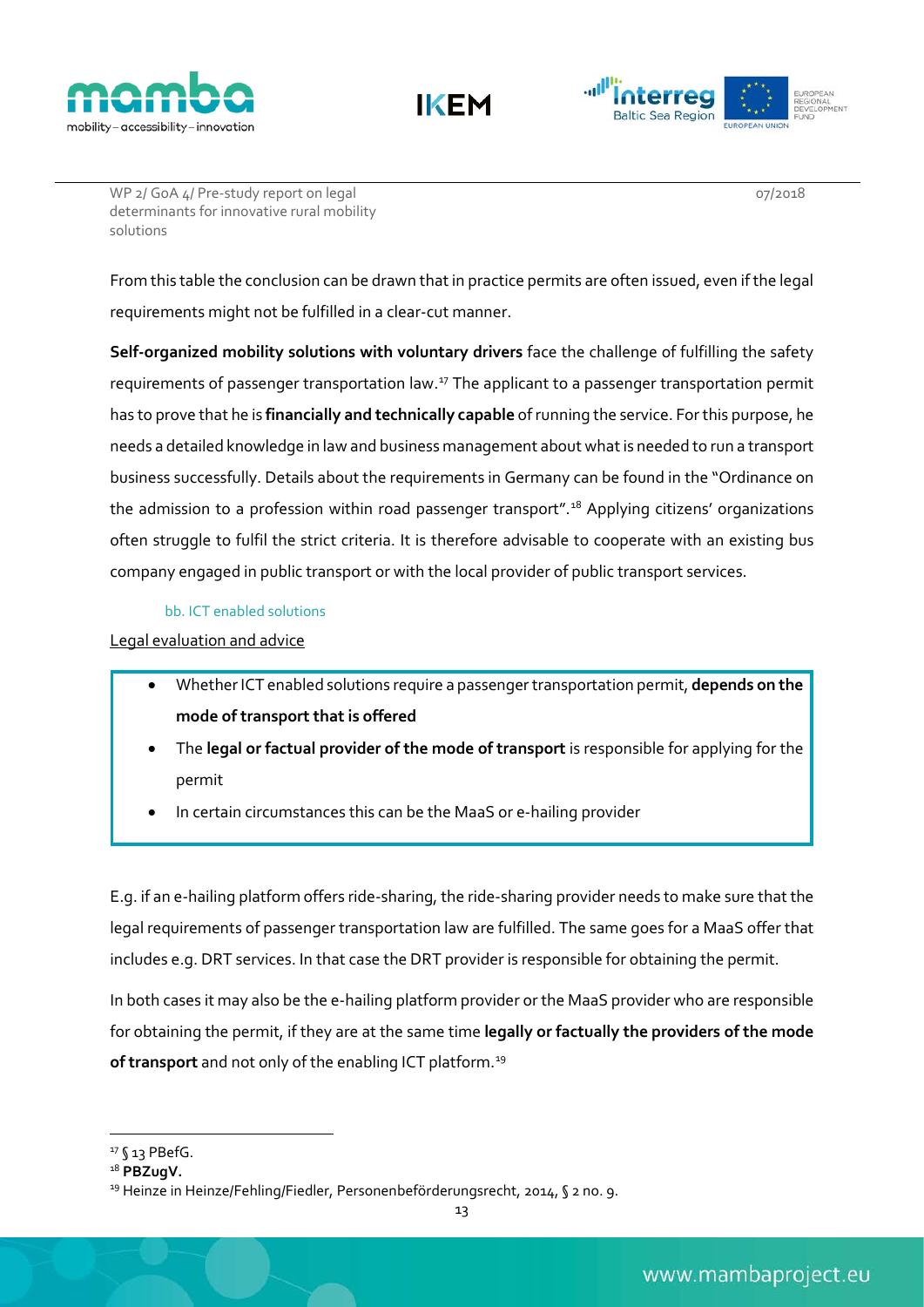





07/2018

German courts have set up this rule and decided that an e-hailing platform provider needs to apply for a passenger transportation permit for a ride-sharing service offered via the platform, if the platform provider is **not a mere intermediary between the drivers and the passengers.** This applies if it is the platform provider and not the driver who is the contracting partner of the passenger and the one who sets the price for the service (see in further detail below, A.II.1.b.dd). The same principles could apply to the relationship between the entity offering MaaS and the provider of DRT being a part of the service. The contracting partner of the passengers is the one responsible for obtaining the passenger transportation permit.

#### cc. Car-Sharing

Legal evaluation and advice

- **Car-sharing does not require a passenger transportation permit**
- The Passenger Transportation Act only applies if "**persons are being transported**"[20](#page-18-0)
- **Users of car-sharing drive themselves** and are not being transported by a driver

#### dd. Ride-Sharing

#### Legal evaluation and advice

- Ride sharing **does not fulfil the approval criteria of the Passenger Transportation Act**
- If possible, ride-sharing services should be offered with **vehicles for nine or less passengers and for a cost-covering fare** as this design of the service does not require a permit
- A **special permit** can be issued, which is at the discretion of the competent authority
- A special permit should be sought in a cooperative process with the authority

<span id="page-18-0"></span> <sup>20</sup> § 1 par. 1 PBefG.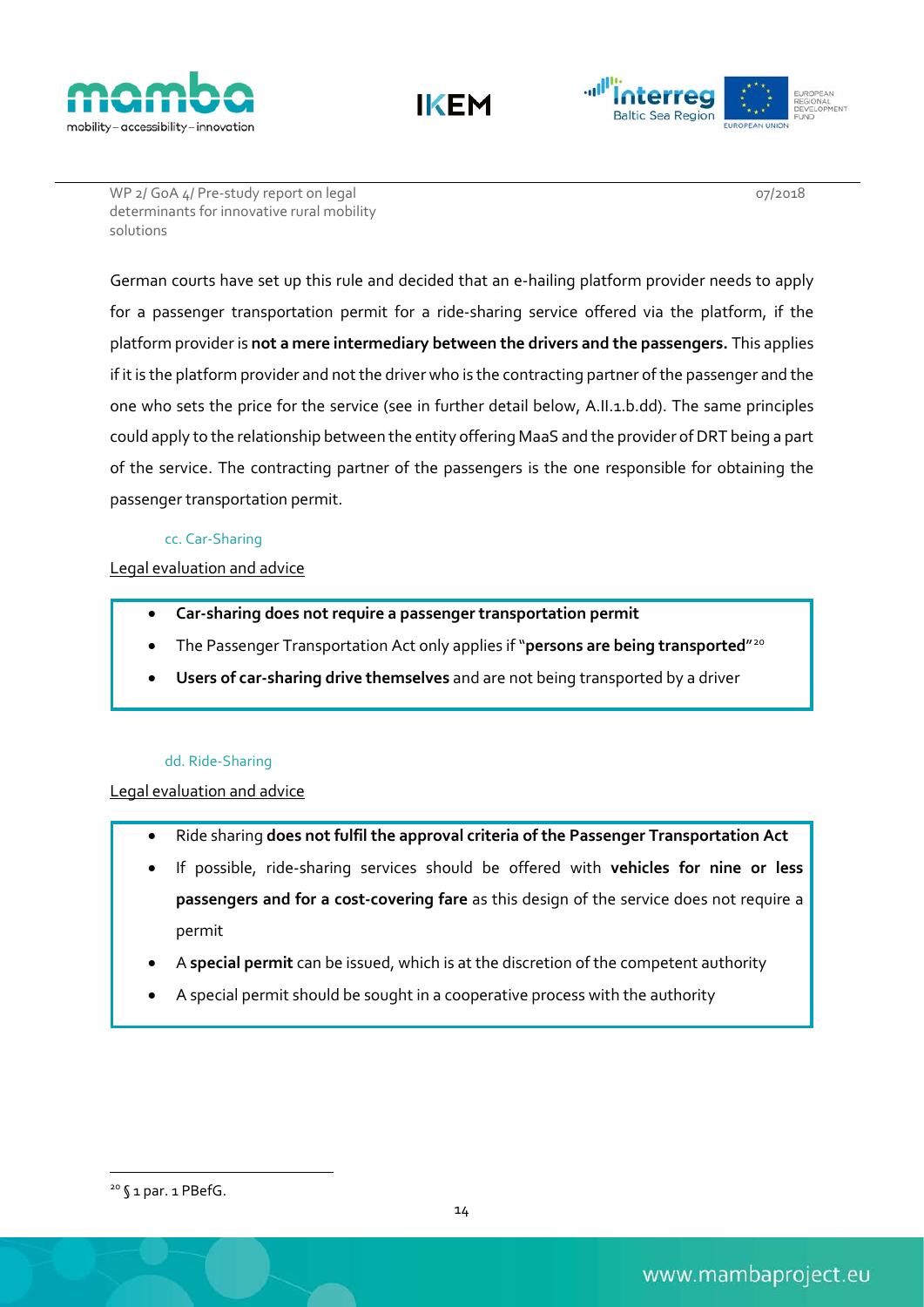





07/2018

No passenger transportation permit is needed for informal ride-sharing arrangement between friends or the citizens of a rural town, if the rides are offered for free and not on a regular basis.<sup>[21](#page-19-0)</sup>

Furthermore, any ride-sharing offer is exempted from a permit, if cars are used that are only designed for nine passengers or less and the total fare for all passengers does not exceed the costs generated by the ride for the provider. It is thus advisable to **tailor ride-sharing services that work only with cost-covering fares and small/medium sized vehicles**.

In case that ride-sharing is offered through e-hailing platforms, the **provider of the platform** might have to **apply for a passenger transportation permit**. This applies if the drivers are his employees or if the provider is **not a mere intermediary between the driver and the passenger**. According to the German administrative courts the provider is more than an intermediary, if he is contracting partner of the passenger and not the driver himself. This is indicated by the passenger having to pay the e-hailing provider and not the driver and the provider setting the prices of the service.<sup>[22](#page-19-1)</sup>

The prospects of receiving a permit are similar to those of the DRT services described above (see A.II.1.b.aa). Ride-sharing through e-hailing platforms is a door-to-door on demand offer that raises problems for the approval under the Passenger Transportation Act. The requirements of line-based traffic are not fulfilled as the service has no pre-determined starting and end points and is not subject to a regular schedule, but dependent on the passengers' request. Ride-sharing can neither be qualified as the rental of cars, because the passengers only occupy single seats and the car usually does not return immediately to the corporate office after the completion of the service. It is also no taxi service as the cars are not kept ready at officially accredited spots for taxis.

Therefore, only a special permit can be issued for ride-sharing services. These permits are at the discretion of the competent authorities and decisions are thus not predictable with certainty. Helpful for the applicant is a constant exchange with the authorities and tailoring a service that promotes the public interest. This requires a public demand for the service and the fulfillment of all technical and safety requirements.<sup>23</sup>

<span id="page-19-0"></span> $21$   $\sqrt{21}$  par. 1 PBefG.

<span id="page-19-2"></span><span id="page-19-1"></span><sup>&</sup>lt;sup>22</sup> Administrative Court Berlin, Decision on the 26.09.2014, 11 L 353.14; High Administrative Court Hamburg, Decision on the 24.09.2014, 3 Bs 175/14. <sup>23</sup> е. , С 13 PBefG.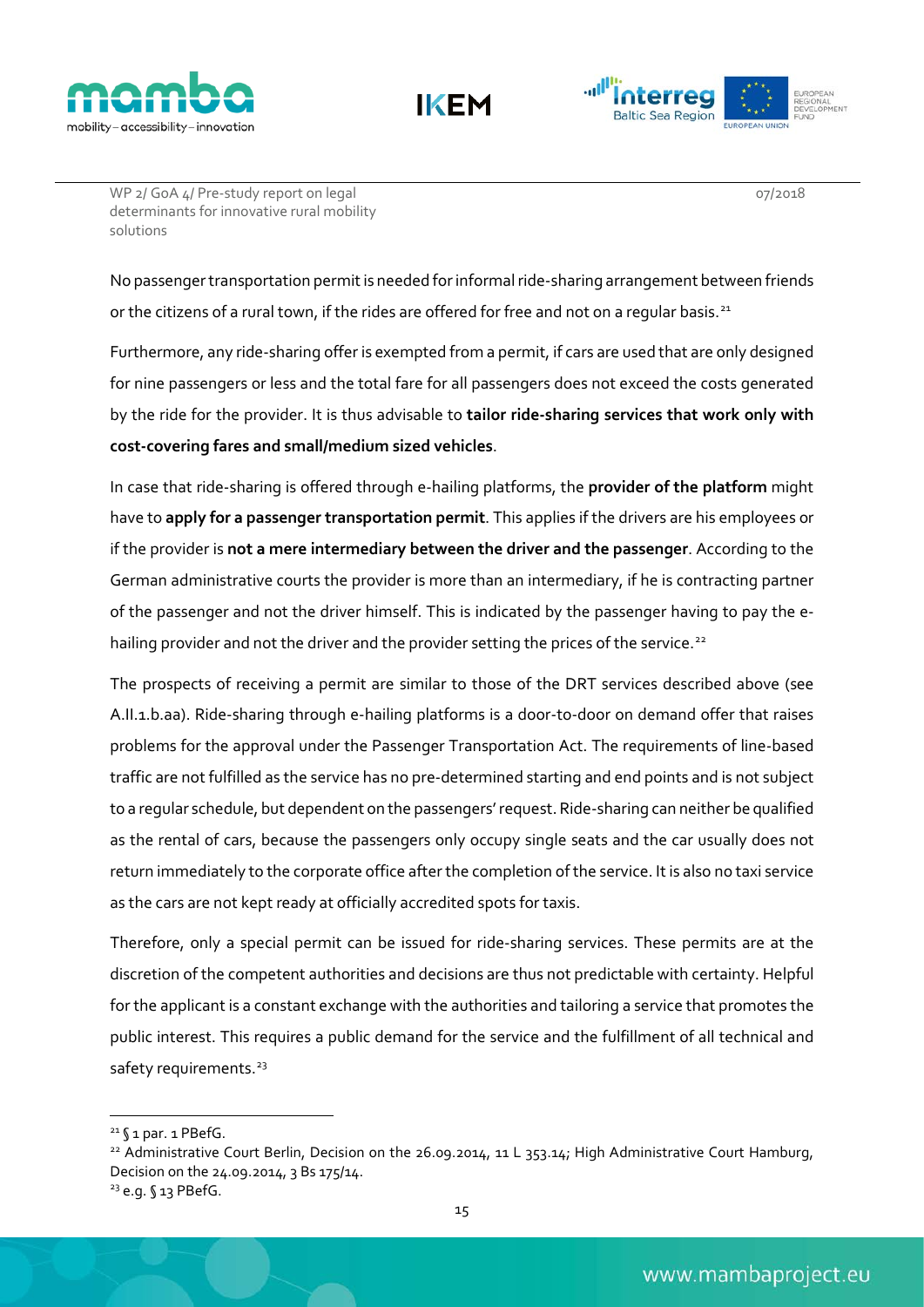





07/2018

#### ee. Combined transport solutions

Legal evaluation and advice

- Regular public transport vehicles can additionally carry goods, if the safety of passengers is guaranteed.
- It is forbidden to use motor vehicles that are designed and equipped for the transportation of goods for the purposes of passenger transportation.

Regarding **Case 1** there are no special requirements imposed on the provider by passenger transportation law. The service needs a permit following the criteria outlined in A.II.1.a. That means that it has to be approved either as line-based or occasional traffic. The additional transporting of goods does not modify the approval procedure for the passenger transportation permit as long as the safety of passengers is quaranteed.<sup>[24](#page-20-0)</sup> This means regarding the transport of goods that dangerous substances and items are excluded from transportation.<sup>[25](#page-20-1)</sup> Dangerous items are inter alia explosables, easily flammable or malodorous substances, or unpacked or unprotected items that could physically harm passengers. If a passenger transportation permit is issued the German legislation exempts the provider from obtaining a goods transportation permit.<sup>[26](#page-20-2)</sup> The fact that this exemption exists also shows that transporting goods in a vehicle designed for passenger transport is not forbidden.

**Case 2** is clearly regulated in Germany. The use of motor vehicles designed and equipped for the transportation of goods must not be used for passenger transportation that needs a permit according to the Passenger Transportation Act.<sup>[27](#page-20-3)</sup> Only in very exceptional circumstances can the competent authority allow the transport of passengers in such vehicles.<sup>[28](#page-20-4)</sup>

<span id="page-20-0"></span> <sup>24</sup> § 13 par. 1 no. 1 PBefG.

<span id="page-20-1"></span><sup>25</sup> § 11 par. 2 **BBedV**, § 15 par. 2 **BOKraft**.

<span id="page-20-2"></span><sup>26</sup> § 2 par.1 no. 4 **GüKG**.

<span id="page-20-3"></span><sup>27</sup> § 7 par 1 PBefG.

<span id="page-20-4"></span> $28$  § 7 par. 2 PBefG.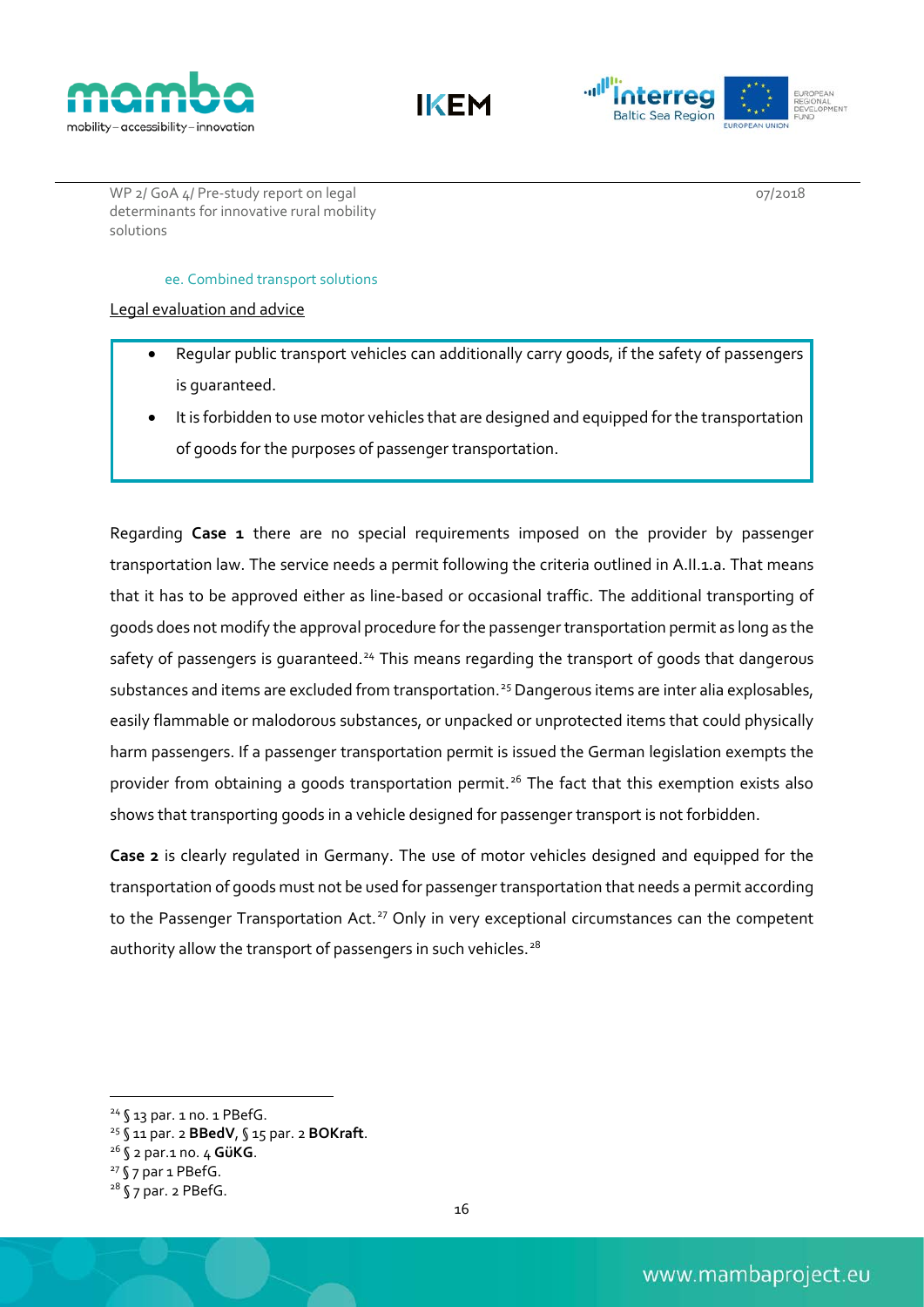





07/2018

#### ff. Service-to-people approaches

Legal evaluation and advice

- There are **no requirements** in passenger transportation law that are relevant for **combining service-to-people approaches with the carriage of goods**.
- Service-to-people approaches combined with passenger transportation need a passenger transportation permit, if the charged fare exceeds the costs of the ride
- A regular permit cannot be lawfully issued. Therefore, a special permit is needed which depends on the discretion of the competent authorities
- Consequently, it is advisable to offer such a mobility solution charging only a cost-covering fare

Passenger transportation law is not relevant for combining service-to-people approaches with the carriage of goods as there are no passengers involved in this mobility solution. Hence, passenger transportation law is not applicable.

In case that service-to-people approaches are combined with passenger transport, a passenger transportation permit might be necessary. This depends on the fare that the provider will charge. If the passenger transport is for free or only cost-covering and the vehicle is designed for 9 or less passengers, no permit is needed.<sup>[29](#page-21-0)</sup>

If a fare is charged and it exceeds the costs of the ride, a passenger transportation permit will be required for such a mobility solution. As service-to-people approaches depend on the passengers demand, it will not be possible to offer the passenger transportation service as a line-based traffic. Nor will it be feasible to qualify the mobility solution as a taxi or rental car service as the provider will not keep the vehicles ready for service at officially accredited spots (requirement for taxis) and the driver will not necessarily return to the corporate office after having delivered the service (requirement for a rental car).

<span id="page-21-0"></span> $29$  § 1 par. 2 no. 1 PBefG.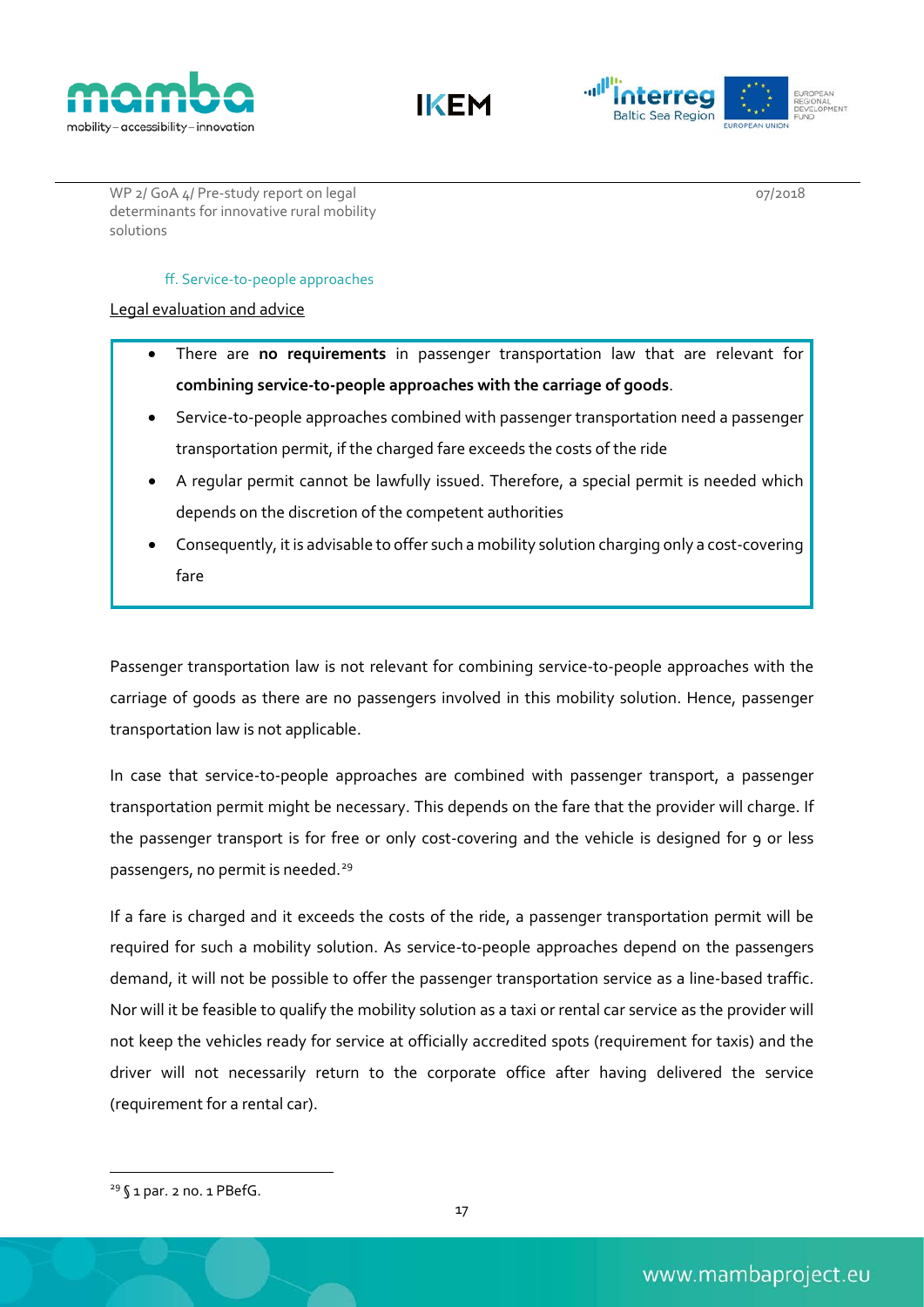





07/2018

It will hence depend on the discretion of the authorities, if a combination of a service-to-people offer with a passenger transportation service will receive a special permit as an exception from the rule (see above A.II.1.a).

#### *c. Best practice examples*

#### Description of the case

Mobilfalt is a Car pooling project implemented in the rural Werra-Meißner district, a part of the north Hessian public transport company (NVV). The project offers ride-sharing for different people whose travel routes have the same starting and endpoint. It relies on voluntary drivers that use their own private vehicles for transportation. Mobilfalt only provides information on when, where and by whom the transport service will be offered. The project is part of the regular public transport system and uses the same online booking platform. Drivers can schedule their ride online and publish it via the NVV platform. Service users can then access this information online. If they decide to book a ride with Mobilfalt, a message (SMS) is sent to the driver, telling him that he has a passengerrequest. The driver then needs to confirm that he is able to offer the ride and if not, Mobilfalt orders a taxi for the user in order to ensure that the ride can be offered as scheduled. The existing bus stop infrastructure is used as meeting points.

#### Legal challenge and solution

It was uncertain whether a passenger transportation permit would be issued for Mobilfalt as the service is neither a clear-cut example of line-based nor occasional traffic. Therefore, Mobilfalt decided to offer the service without profit-making ambition and pays drivers only a financial compensation of EUR 0.30 per kilometer which is a small contribution to the costs of the ride. Such an arrangement does not require a passenger transportation permit as it lacks the commercial character that would oblige the authorities to step in and ensure that certain safety rules are fulfilled.

#### <span id="page-22-0"></span>2. Denmark

In Denmark the Executive Order No. 477 of 02.05.2017 on route services makes some means of transport dependent on an official permit. A permit for regular services may only be issued to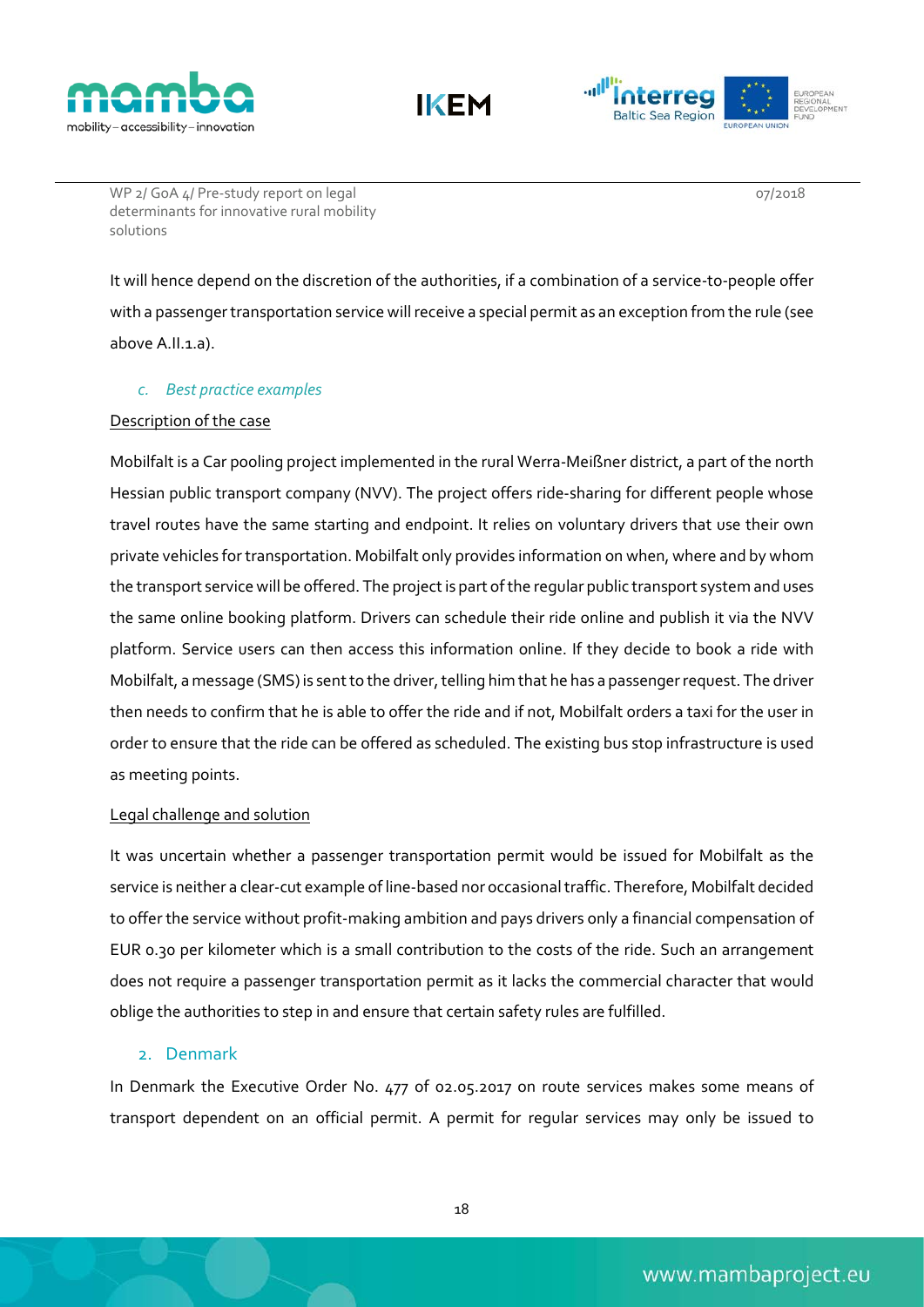





07/2018

applicants who are authorized to carry out commercial passenger transport.<sup>[30](#page-23-1)</sup> This does not apply to the issuance of permissions to traffic companies, Bornholm Municipality and declared island municipalities.[31](#page-23-2)

According to Danish passenger transportation law permissions are issued to the following modes of transport: <sup>[32](#page-23-3)</sup>

- Regular route services.
- Special route service performed as a long-distance service
- Special route services with educators between residence and place of education or between educational establishments (school driving).
- Special route services for workers between residence and work (employee labor)
- Special route services to and from ferry and airports.

School driving and employee driving do not require permission, if the passengers are persons with disabilities.

Innovative Mobility solutions generally fulfil one of these sets of criteria. For combining passenger with goods transport, special requirements need to be observed. In contrast, Danish passenger transportation law forbids to transport passengers in vehicles that are designed and equipped for the transportation of goods.

#### <span id="page-23-0"></span>3. Finland

In Finland passenger transportation will be regulated by the new Act on Transport Services which comes into force on 01.07.2018. A permit for passenger transport is issued if the following conditions are fulfilled:

- In case of taxi traffic, the driver needs a taxi driving license and price information must be available inside the vehicle.
- For all other forms of public transport: a license for public transport such as a bus license is required and timetables must be made available using technical applications. If an operator

<span id="page-23-1"></span><sup>3</sup>º Cf. section 1 1 in the law of bus driving.

<span id="page-23-2"></span><sup>3&</sup>lt;sup>1</sup> Cf. section 1, subsection 1. 3, of Law on Traffic Companies.

<span id="page-23-3"></span><sup>&</sup>lt;sup>32</sup> Section 1 in the Executive Order on route services.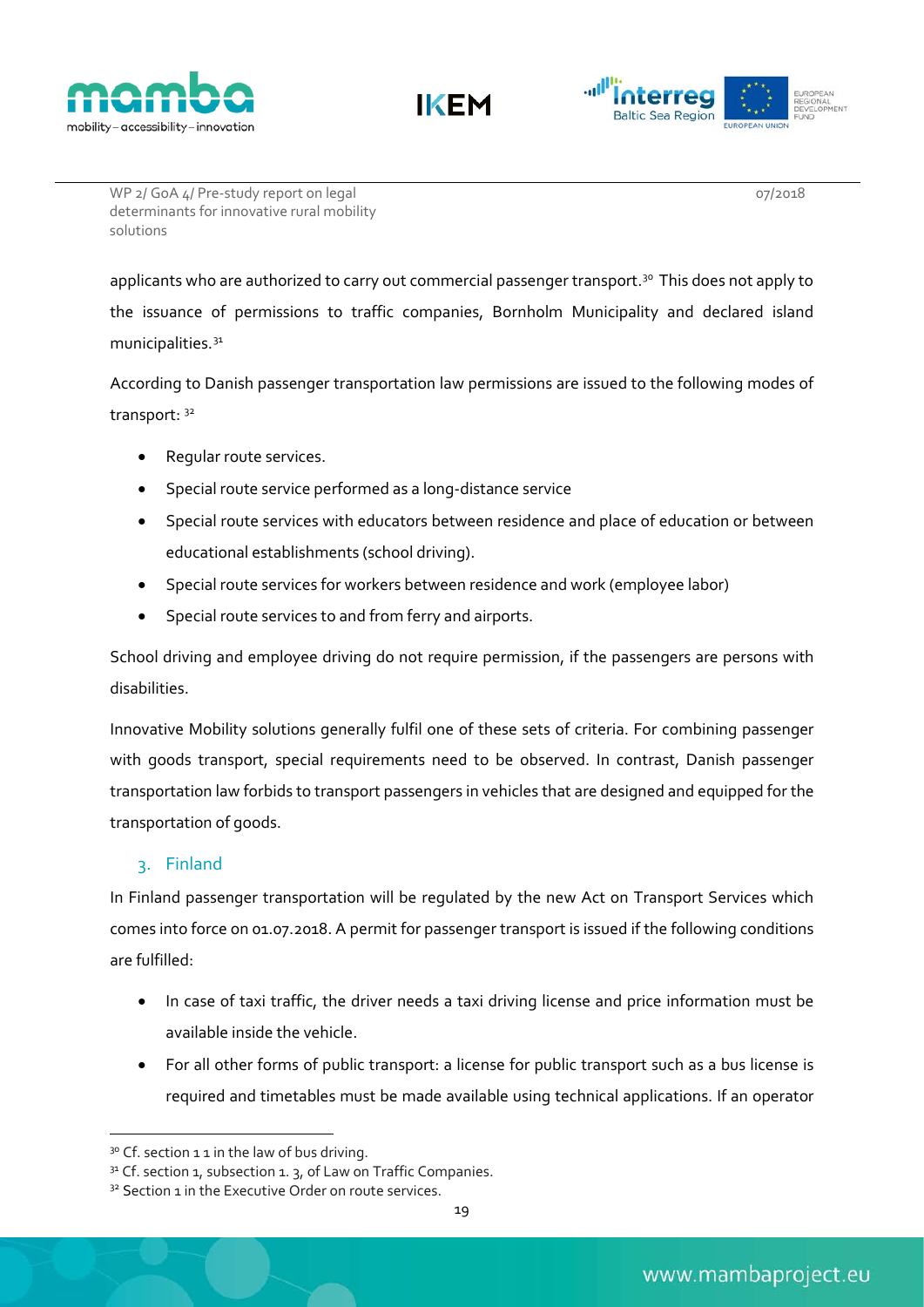





07/2018

wants to take part in public procurement a common ticket and payment system must be established.

Generally, the applicant needs a license which shows that the applicant fulfils certain criteria such as an adequate economic status, good reputation the right competence and skills for performing the service.

In Finland public transport is not restricted to certain modes of transport. Every form of public transport including taxi transport can be offered with a general public transport permit. At least, this will be the case as soon as the provisions of the Public Transport Act, Taxi Transport Act and the Act on Transport of Goods on the Road will be harmonized in the Act on Transport Services (01.07.2018). The aim of this act is to improve market access and functionality.

Authorities treat applications of innovative mobility solutions for passenger transportation permits positively. The overall aim is to promote new service models and to better meet the needs of users. Digitalization of transport systems and services is already taking place in Finland. Many authorities encourage operators to find new and innovative ways to organize transport.

It is, for example, possible to combine the transport of people with the transport of goods and viceversa.

#### <span id="page-24-0"></span>4. Latvia

#### *a. Regulatory framework in Latvia*

Since 2014 the Latvian public transport system is centralized. The institutions involved in the provision of public transport services are the Ministry of Transport, Public Transportation Board, the Road Transport Administration and the Republic city local governments (9 cities with republican status).

The Ministry of Transport is the State Authority and its main resposibilities are the common transport policy governance, preparing of legislation and observance of laws and regulatory enactments in the public transport sector.

The Public Transport Board is a collegiate institution under institutional supervision of the Ministry of Transport. The Public Transport Board was formed on  $1<sup>st</sup>$  January 2014 and it is composed of 10 members from the Ministry of Transport, the Road Transport Administration and five planning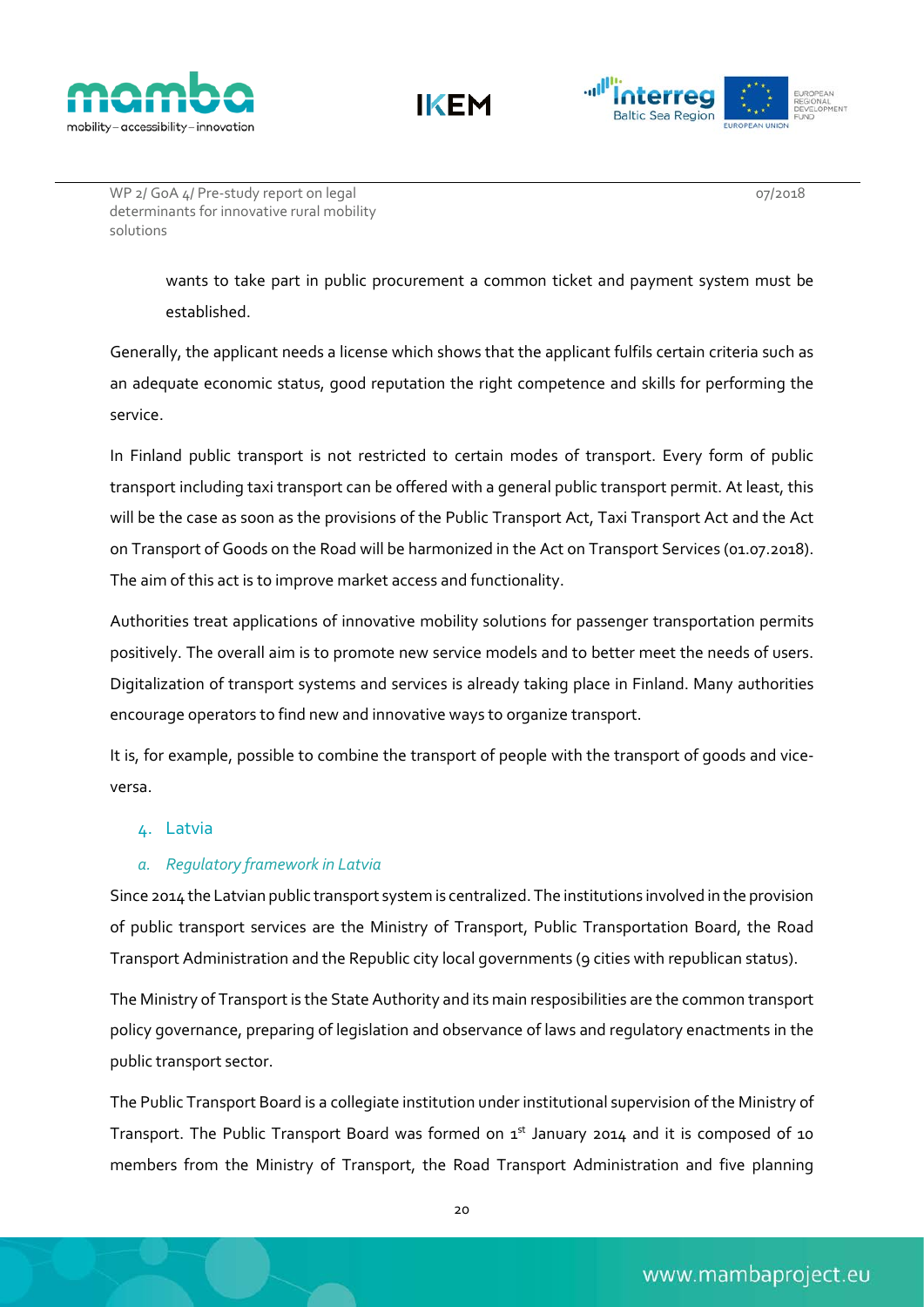





07/2018

regions. The Public Transport Board takes the main decisions related to public transport planning and organization on the regional level (bus and rail), including decisions on public transport tariffs and financing of services.

The Road Transport Administration is a public company; its state capital shareholderis the Ministry of Transport. Following the **Law On Public Transport Services the main task of the Road Transport Administration is to** implement the decisions of the Public Transport Board which is an institution that organizes service procurement and concludes public service contracts. The Republic city local governments are independent in decision-making and they are responsible for public transport [buses, trams (Riga, Daugavpils and Liepaja) and trolleybuses (Riga)] in the territory of theirs municipalities.

Public transport which is covered by public service contracts in Latvia is divided into two levels of governance: regional and municipal. Public transport at the regional level includes regional routes of inter-urban significance, regional routes of local significance and all railway routes. On the municipal level public transport includes routes of city significance – which provide mobility within the administrative boundaries of a city, as well as from such a city to the nearby territories.

The competence of authorities in the field of public transport services, the conditions for operation and organization of public transport services and the main financing principles are governed by **Law On Public Transport Services (hereinafter – Law)**. All national legislation in the field of public transport services is aligned with the principles of Regulation (EC) No 1370/2007 of the European Parliament and of the Council of 23 October 2007 on public passenger transport services by rail and by road and repealing Council Regulations (EEC) No 1191/69 and the Law of public transportation services (in force as of 15 July 2007) (PSO Regulation).

#### *b. Application to Innovative Mobility Solutions*

**DRT** will obtain a passenger transport permit under the following conditions:

Bus services on regional bus routes may be provided upon request of the passengers, if:

• there is only a small passenger flow, meaning that on a certain route there are periodically no occupants in the vehicle;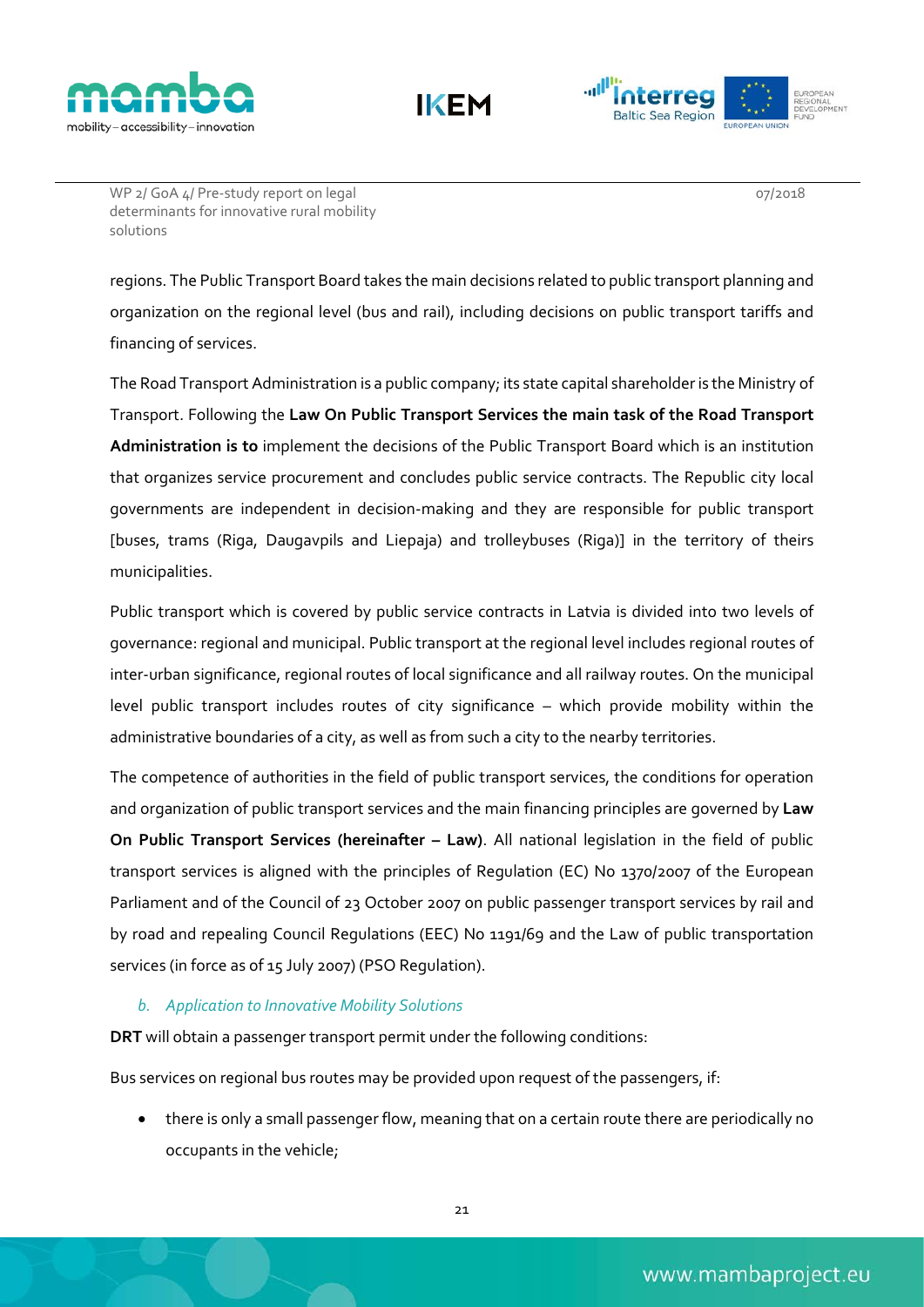





07/2018

• the revenue from ticket sales and revenues generated in the transport of persons specified in the fare relief does not exceed 15% of the costs of providing regular public transport services.

The bus trip shall be ensured, if 24 hours prior to the scheduled departure the passenger's request has been received or if previous to that moment a ticket had already been reserved or purchased. The operator shall publicly disclose the arrangements for bus transport on demand, as well as changes thereto, including the requests and prior reservation and ticketing arrangements. The operator shall ensure that a passenger journey can be requested on the phone during business hours, as well as buying a ticket for the bus trip.

#### **Combining passenger transport with goods transport** is subject to the following regulations:

The public transport vehicle passenger compartment or luggage compartment can carry baggage. Baggage should not be put in places reserved for passengers or in a place where it disturbs other passengers.

In the interior of the vehicle the passenger shall have the right to carry baggage free of charge which is easily portable and whose nature and the packaging allows that it can easily put in place, and whose size (length, width, height) does not exceed 60 x 40 x 20 cm and weight – 20 kg.

Size and weight of baggage, which exceeds the size and weight of these Regulations shall be transported in the luggage compartment of the public transport vehicle.

#### <span id="page-26-0"></span>5. Poland

In Poland, there are nationwide legal regulations on the basis of which you can carry out transport services for people and transport goods. In addition, each public transport provider may introduce additional requirements (regulations) that must be followed in the operation area. This mainly applies to issues related to the quality of services provided.

The distribution of permits depends on the form of the activity performed:

• **Taxi** - the appropriate license must be issued by the local authority in which the services will be provided. In addition, the vehicle should meet the appropriate regulations, including the equipment of the vehicle with the necessary recording devices and cash registers,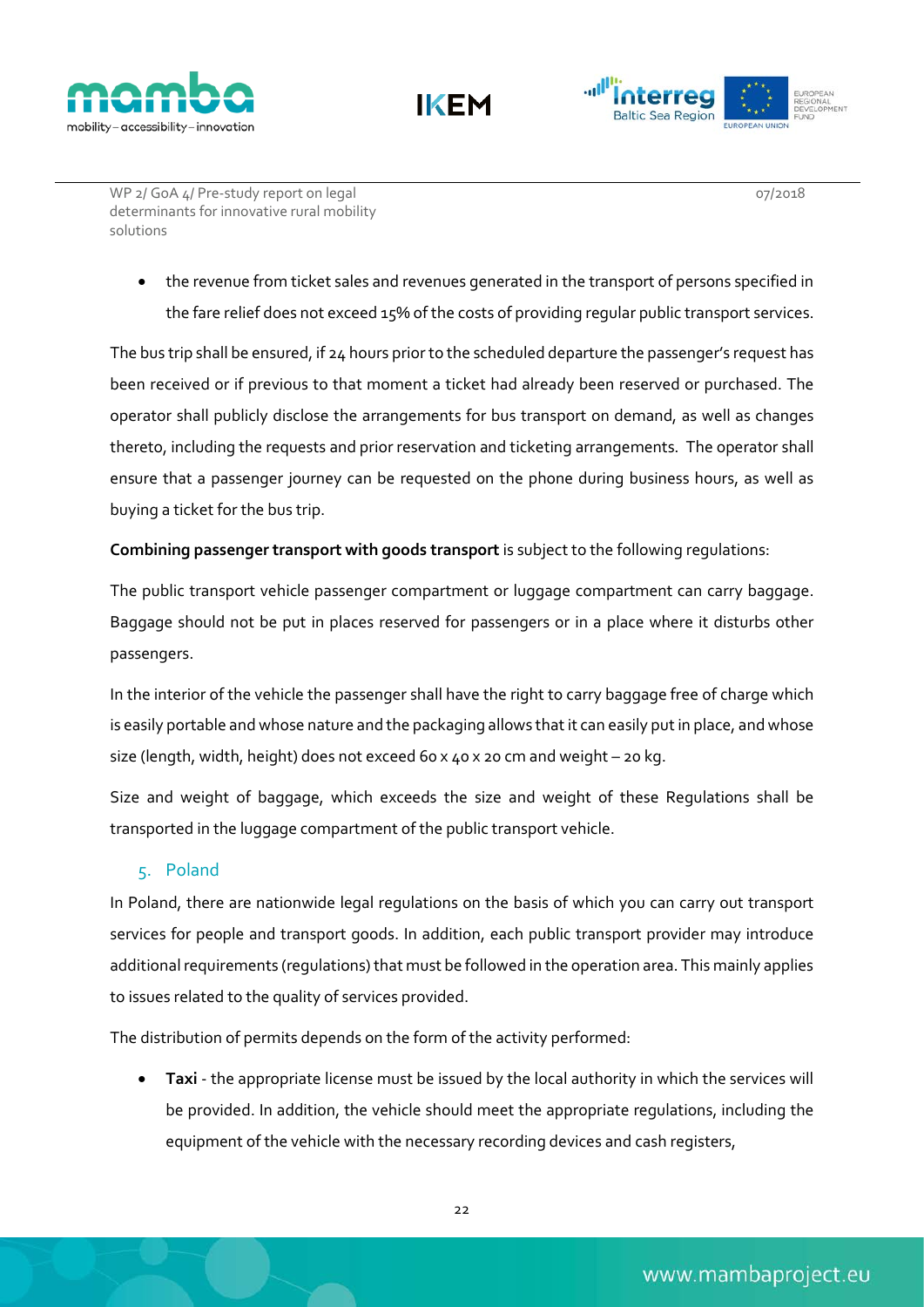





07/2018

- **The transport of persons from 7 to 9 persons, including the driver** an appropriate license issued by a local authority depending on the location of the company's headquarters. Other facts may be taken into consideration, such as the financial situation of the company, insurance coverage and how the transport vehicle is equipped.
- **The transport over 9 persons (bus)** appropriate permit issued by a local authority depending on the location of the company's headquarters. Other facts may be taken into consideration, such as the financial situation of the company, insurance coverage and how the transport vehicle is equipped.

In addition, the carrier who would like to provide **bus transport** services should have an additional permit issued by the competent office depending on the route of the line. An exception from this rule is recognized: No permit is required for occasional services.

#### <span id="page-27-0"></span>6. Sweden

In Sweden passenger transportation is regulated by the legislation for road transport operators (Yrkestrafiklagen 2012:210). In order to get the admission to the occupation of road transport operator an official permit is required (Yrkestrafiktillstånd).

The legal conditions for this permit are fulfilled, if the applicant proves that his enterprise

- has an effective and stable organizational structure,
- is of good reputation,
- has an appropriate financial standing and
- has the adequate professional competence.

There are no general legal reasons, why innovative mobility solutions should not be able to fulfill these criteria.

Any road operator who has a permit for passenger transport is allowed to transport goods in the same vehicle, as long as the main part of the transport business is still based on transporting passengers.<sup>[33](#page-27-1)</sup> In contrast, it is not allowed to transport passengers in a vehicle designed for the transport of goods.

<span id="page-27-1"></span> <sup>33</sup> § 9 Yrkestrafiklag 2012:210.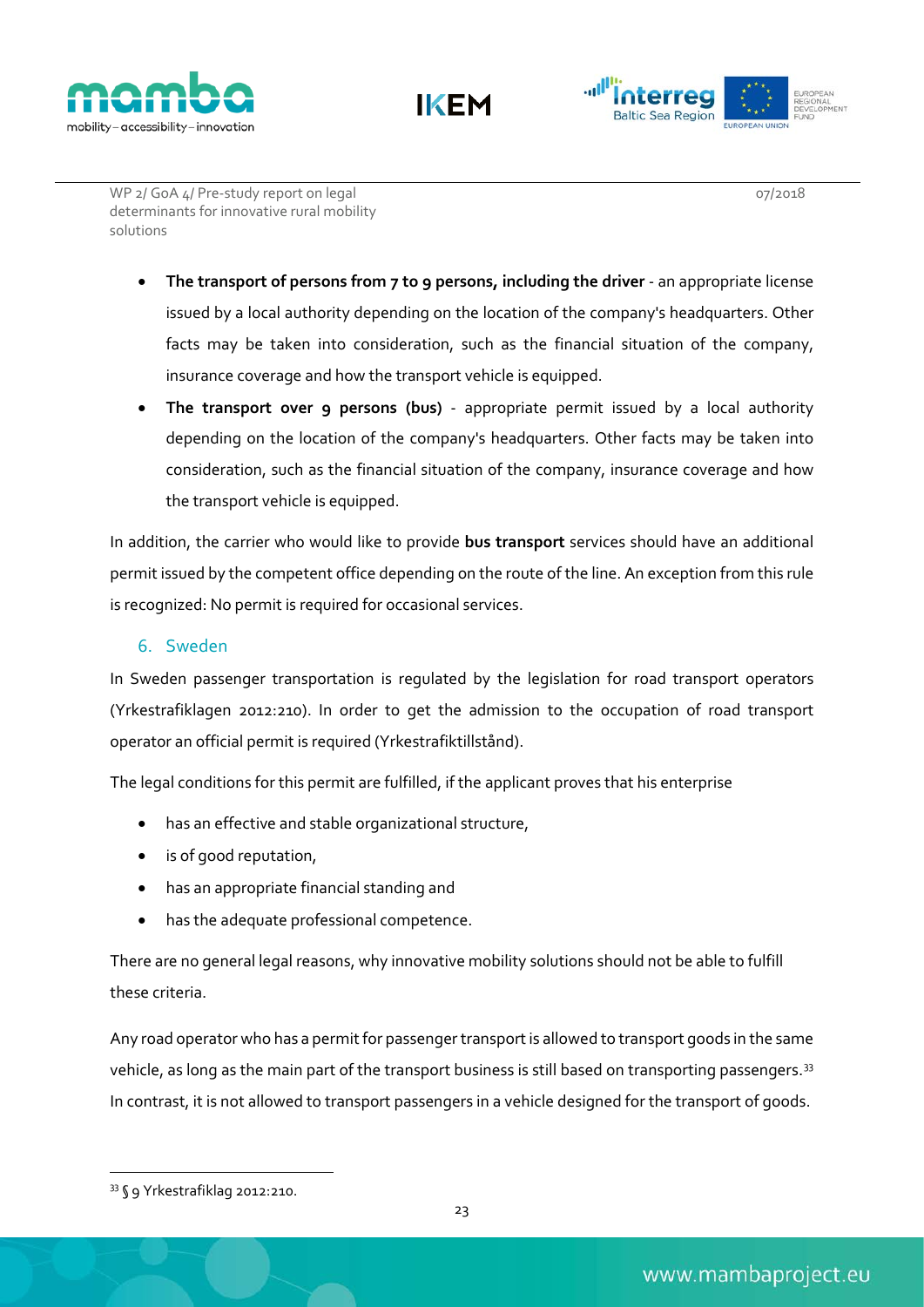





07/2018

#### <span id="page-28-0"></span>**III. Personal legal requirements for the drivers of motor vehicles**

- <span id="page-28-1"></span>1. Germany
- *a. Regulatory framework in Germany*
- The drivers of motor vehicles, that are being used on public roads, need a **driving license**
- The category of license is determined by the weight and length as well as the passenger carrying capacity of the vehicle
- The most distinctive criteria in this regard are whether the vehicle weighs more or less than **3.5 tons** and whether it has a carrying capacity for more or less than **8 passengers**

#### A **driving license is needed for everyone who runs a motor vehicle on public roads**. [34](#page-28-2)

The category of driving license is regulated by the **European directive 2006/126/EC**. [35](#page-28-3) The decisive criteria for determining the right category are the weight and length of the vehicle as well as the number of passengers that are supposed to be on board of the vehicle. The latter refers to the theoretical capacity of the vehicle and not to the actual number of passengers that are currently on board of the vehicle.

As a general rule **category B** is for vehicles with a weight of **under** or equal to 3.5 tons and a carrying capacity for 8 passengers plus the driver. **Category C** is for vehicles with a weight of **over** 3.5 tons and a carrying capacity for 8 passengers plus the driver. **Category D**is for vehicles with a carrying capacity for more than 8 passengers plus the driver. Every category has several sub-categories that are not further specified here.

- Apart from the driving license the German legal system demands under certain conditions an additional license for the transport of passengers
- The additional license is needed if the mode of transport also requires a passenger transportation permit

<span id="page-28-2"></span> <sup>34</sup> § 4 **FeV.**

<span id="page-28-3"></span><sup>35</sup> § 6 FeV transposes the Directive into German law.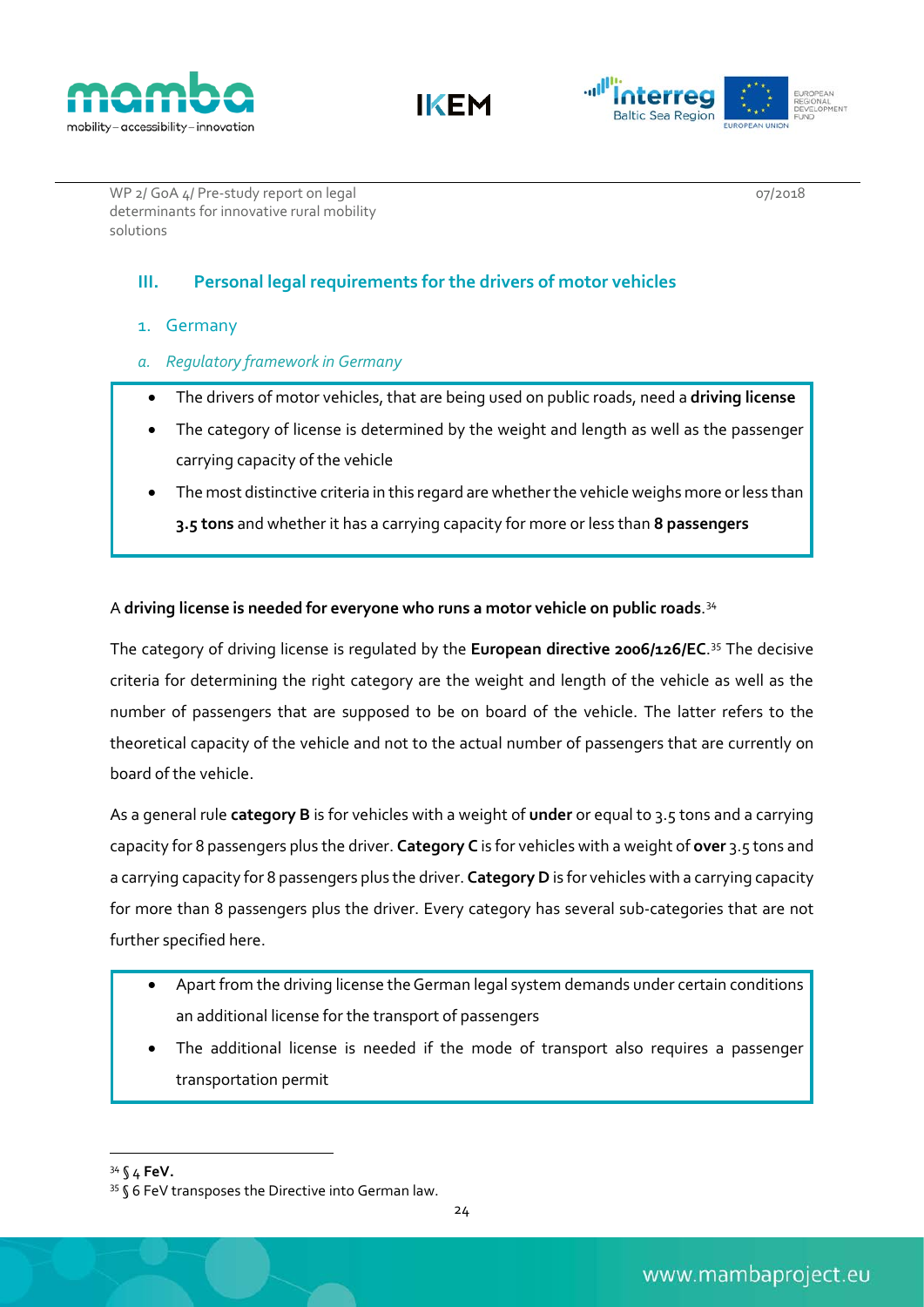





07/2018

### • There are exceptions from this rule further specified in the German "Ordinance on the right to drive"<sup>[36](#page-29-0)</sup>

The additional driving license for passenger transport<sup>[37](#page-29-1)</sup> is not an own category of driving license, but a supplement to the regular driving license. It is required if the mode of transport also has to be approved through a passenger transportation permit.

The additional license is dispensable, if the driver is in possession of a category D1 or D driving license and if the vehicle is not a taxi or rental car.<sup>[38](#page-29-2)</sup> If it is a rental car, the license is not required if the driver has a category D or D1 license and if the corporate office is located in a community with less than 50,000 inhabitants.[39](#page-29-3)

#### *b. Application to Innovative Mobility solutions*

Innovative Mobility solutions are often run with smaller, motorized vehicles for 8 or less passengers. If this is the case, drivers will only need a **category B driving license** unless the vehicle is exceptionally heavy (more than 3.5 tons requiring a Category C license).

Whether an **additional driving license for passenger transport** is required, depends on different variables. If the mobility solution itself does not require a passenger permit (see B.I.1), the driver does not need the additional license. In case that a passenger transportation permit was necessary and issued by the competent authority, the category of the approved mode of transport plays an important role. If the mobility solution was approved as a taxi (anywhere) or a rental car (in bigger towns with more than 50,000 inhabitants) an additional driving license for passenger transport will always be necessary. If it was approved as line-based traffic or similar to line-based traffic<sup>40</sup>, the carrying capacity is decisive. If the vehicle carries 8 or less passengers an additional license is required, if it carries more, the driver has to have a category D or D1 driving license and is thus exempt from the

<span id="page-29-0"></span><sup>&</sup>lt;sup>36</sup> FeV.

<span id="page-29-1"></span><sup>37</sup> Required by § 48 par. 1 FeV.

<span id="page-29-2"></span> $3^8$  § 48 par. 2 No. 4 FeV.

<span id="page-29-3"></span><sup>39</sup> § 48 par. 2 No. 4 FeV.

<span id="page-29-4"></span><sup>40</sup> According to § 2 par. 6 PBefG.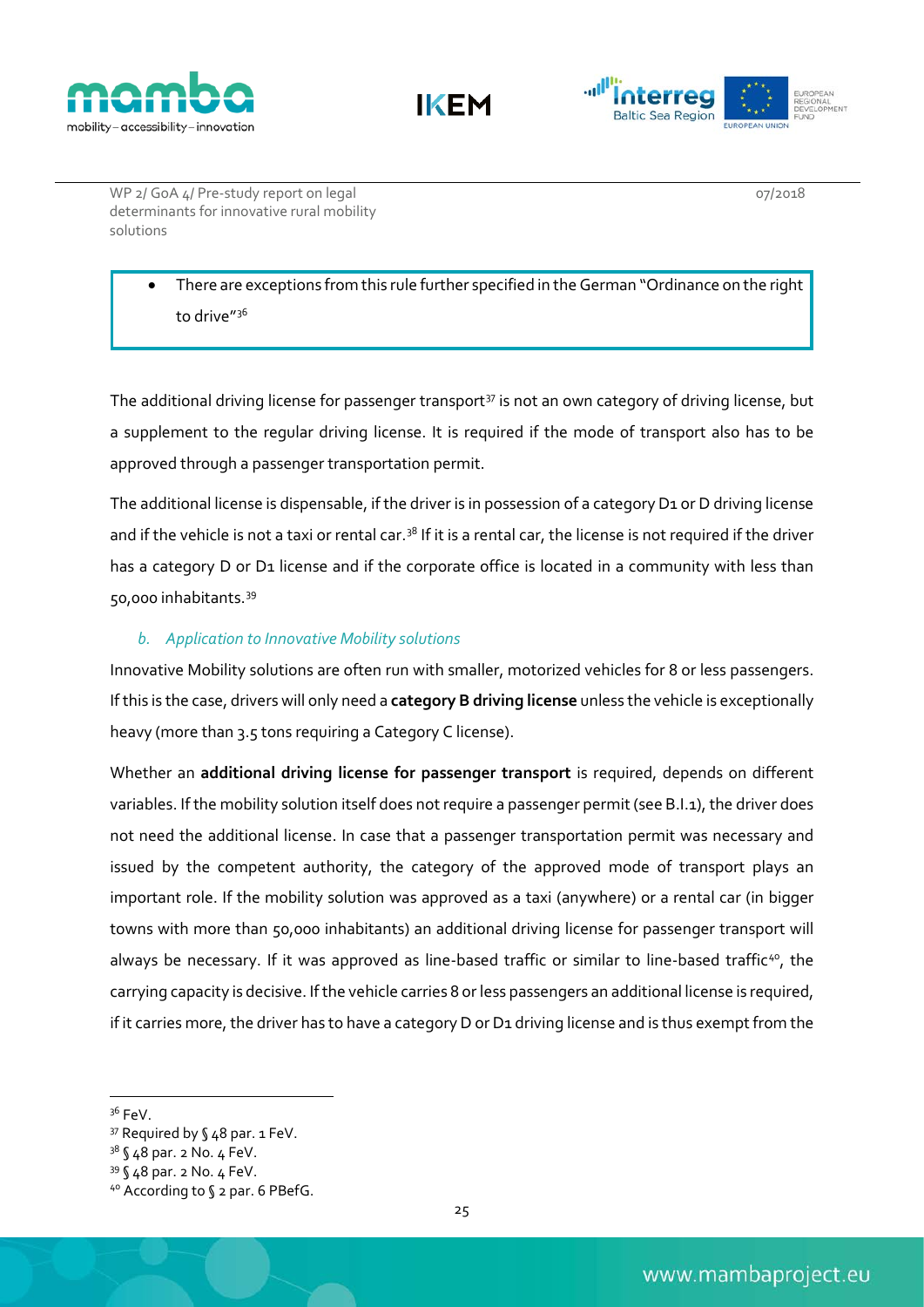





07/2018

additional driving license for passenger transport.<sup>[41](#page-30-1)</sup> The same goes for rental cars in smaller towns with less than 50,000 inhabitants.

The **mobility provider has to make sure that these requirements are fulfilled by drivers**. This will be easier if there is an employment relationship between the provider and the drivers. The provider can make his agreement to the employment contract dependent on the driver being in possession or obtaining the right category of driving license and (if necessary) the additional driving license for passenger transport.

In the case of **Car-sharing**, which is characterized by private persons steering the vehicles themselves, the provider needs to ensure that all drivers of the vehicles only get access to them if they have the right license. This can be achieved by an adequate registration system that requires a proof of being in possession of the necessary licenses upon registration for the service.

Furthermore, if the service relies on **voluntary drivers** adequate ways have to be found to guarantee that the drivers have the right license. This might also be achieved by establishing a registration system for drivers (see B.I.3) that obliges them to show a proof of the right license(s).

#### *c. Best practice examples*

Mobilfalt (see above B.I.3.a) established a mandatory driving license and a passport check for registered voluntary drivers at the beginning of the project. The applicants had to hand in their documentation personally to the authorities. At later stages, the personal passport registration was suspended, because it turned out to be one of the main barriers for new drivers to register for the service. The driving license check was kept, but now it is sufficient if the applying drivers send a copy to the authorities.

#### <span id="page-30-0"></span>2. Denmark

Denmark has transposed the European directive 2006/126/EC into national law via the Executive Order no. 815 of 21.06.2017 on driving licenses. Accordingly, driving licenses can be issued in the following categories:

• Category AM - Large moped.

<span id="page-30-1"></span> <sup>41</sup> § 48 par. 2 No. 4 FeV.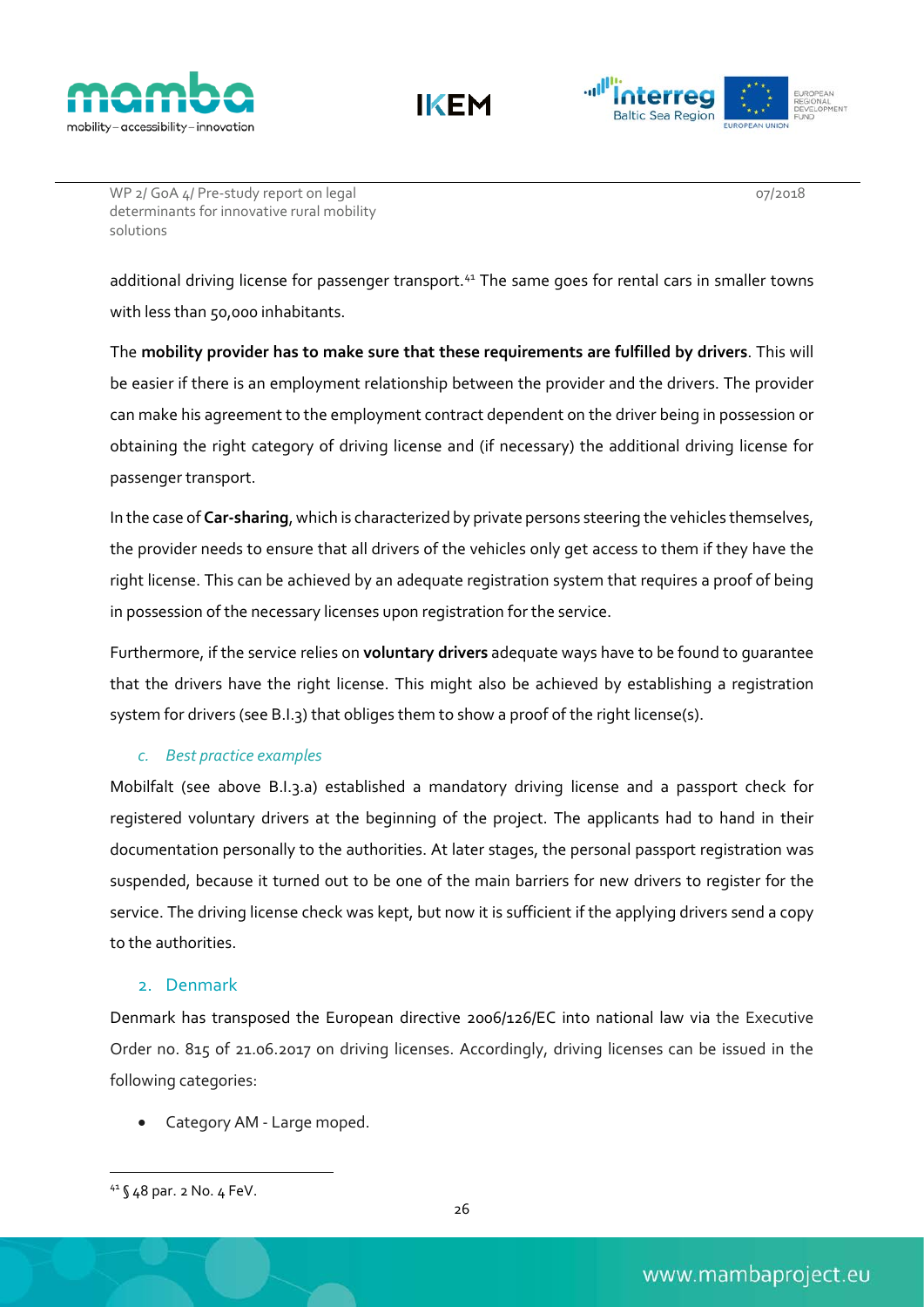





WP 2/ GoA 4/ Pre-study report on legal determinants for innovative rural mobility solutions

- Category A1 Small motorcycle.
- Category A2 Medium motorcycle.
- Category A Big motorcycle.
- Category B Regular car.
- Category C1 Small truck.
- Category C Large truck.
- Category D1 Small bus.
- Category D Large bus.
- Category E Large trailer:
- Category B with large trailer (category B / E).
- Category C1 with a large trailer (category  $C_1 / E$ ).
- Category C with large trailer (category C / E).
- Category D1 with large trailer (category D1 / E).
- Category D with large trailer (category D / E).

Furthermore, there is an additional commercial driving license for commercial passenger transport. It is mandatory for drivers of motor vehicles when driving

- with persons without any connection with the person, business or association that carries out the carriage,
- for remuneration, or
- constitutes the primary purpose of the driving person, company or association.
- <span id="page-31-0"></span>3. Finland

Finland has transposed the European directive 2006/126/EC into national law. Therefore, the same categories of driving licenses apply.

Which license is necessary for the innovative mobility solution adopted, depends on the vehicle that is used. For example, truck drivers need to have a legitimated license for practicing the profession. An additional license for passenger transport is not needed, but the driver needs to pass health- and criminal history checks. Additionally, the drivers need to qualify in a test organized by TRAFI (Finnish Transport Safety Agency).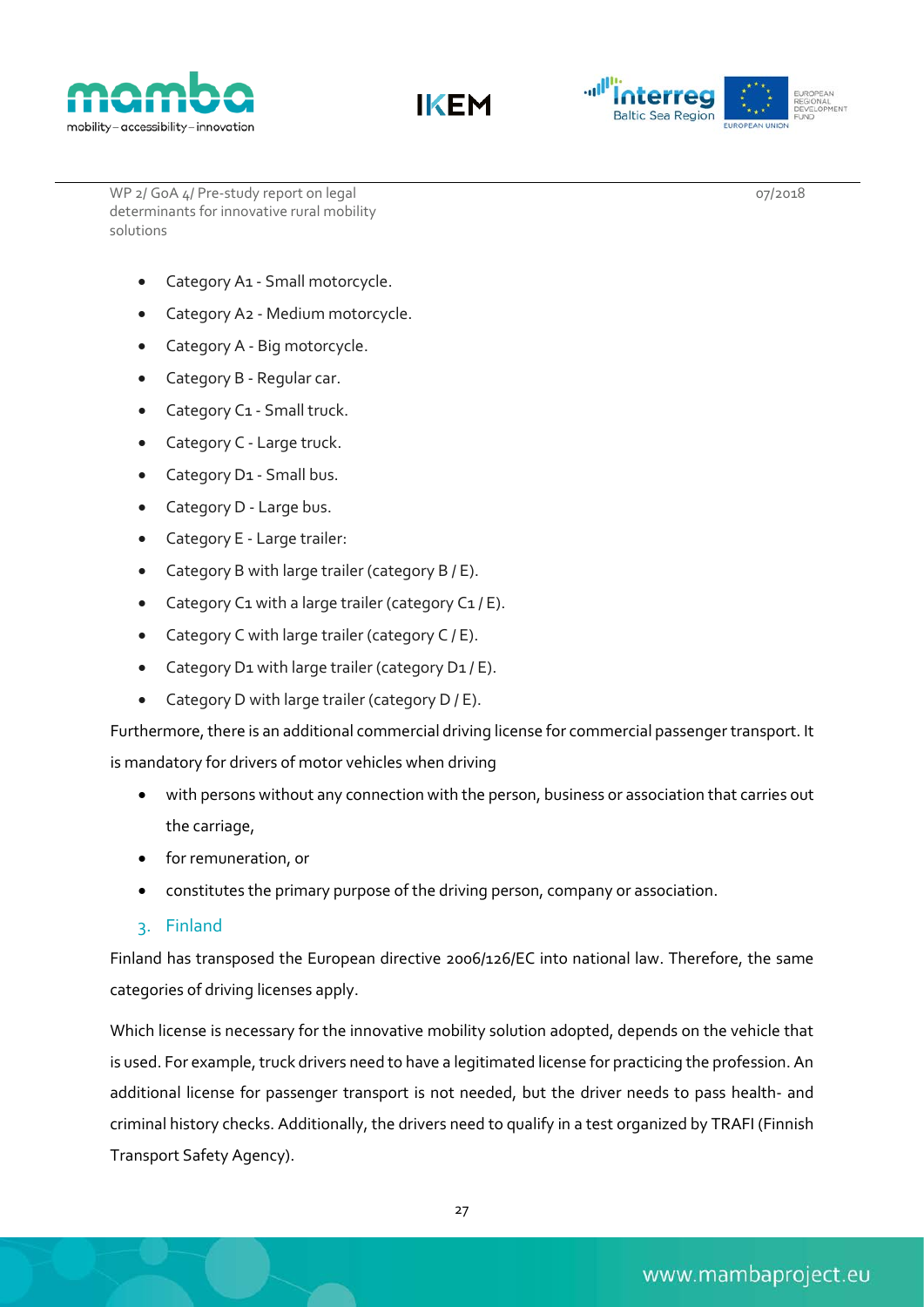





WP 2/ GoA 4/ Pre-study report on legal determinants for innovative rural mobility solutions

#### <span id="page-32-0"></span>4. Latvia

Latvia has transposed the European directive 2006/126/EC into national law and thus the same categories of driving licenses are in place.

The drivers in the Latvian pilots need a category D driving license for motor vehicles which are designed and intended for more than eight passengers, in addition to the driver. Furthermore, they need a license of the category for road tractors with trailer having a gross vehicle mass not exceeding 750 kilograms.

In addition to that, a special license is necessary for the carriage of passengers by bus. The carriage of passengers by bus may only be performed when the driver has the professional competence certificate.

#### <span id="page-32-1"></span>5. Poland

Poland transposed the European directive 2006/126/EC into national law through the relevant Act of 5 January 2011 on drivers. Accordingly, the above-described categories of driving licenses are valid.

For the pilots in Poland a category D driving license, entitling to drive a bus, will be necessary.

#### <span id="page-32-2"></span>6. Sweden

Sweden has also transposed the European directive 2006/126/EC into national law. For the pilots in Sweden category C and D licenses are required for the drivers.

An additional driving license for passenger transportation is not needed, but there is an age limitation in place. Persons aged under 21 years are not allowed to transport passengers in motor vehicles.<sup>[42](#page-32-3)</sup>

<span id="page-32-3"></span> <sup>42</sup> Lag 2007:1157 om yrkesförarkompetens.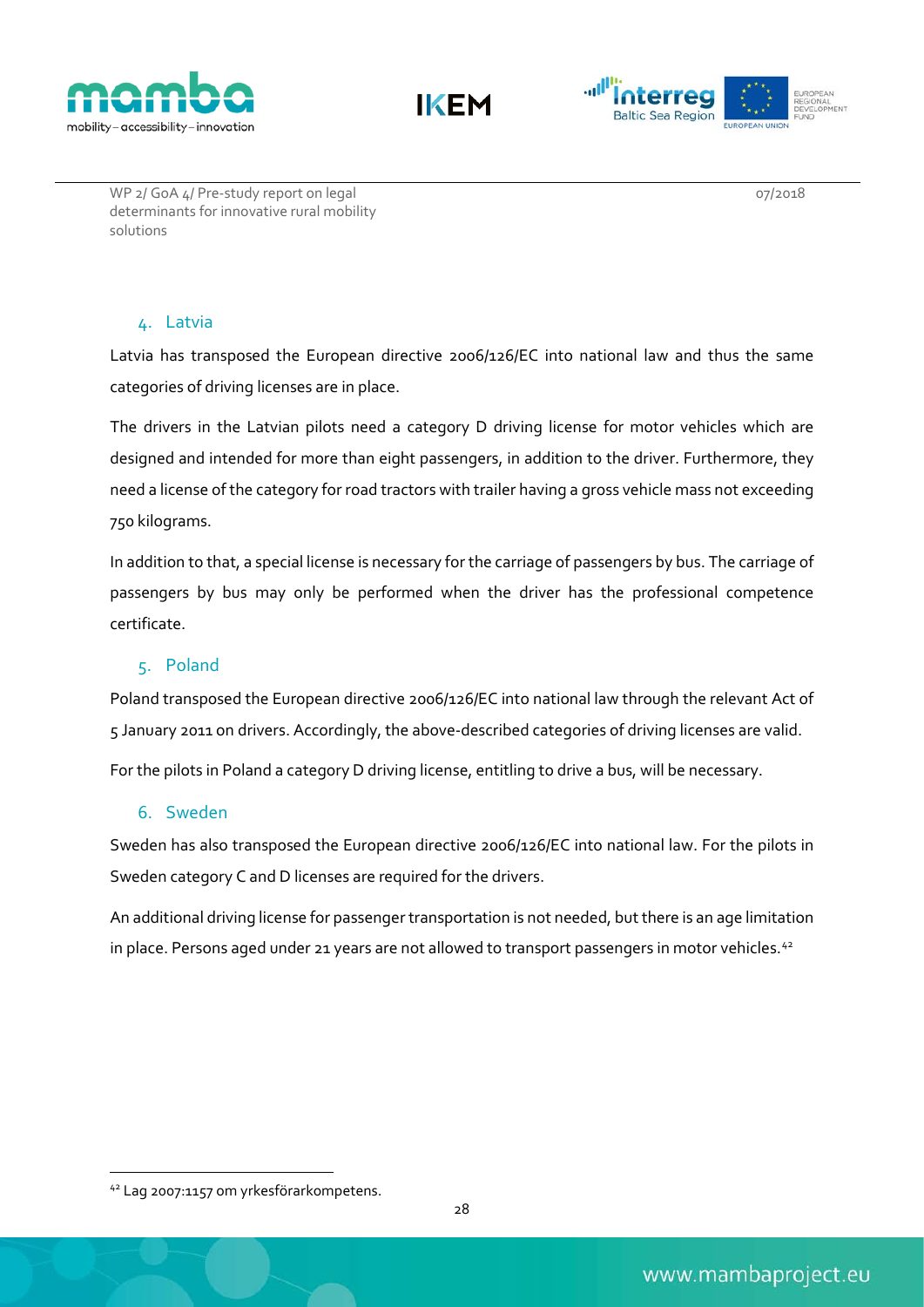





WP 2/ GoA 4/ Pre-study report on legal determinants for innovative rural mobility solutions

#### <span id="page-33-0"></span>**IV. Finance law[43](#page-33-2)**

- <span id="page-33-1"></span>1. Germany
- *a. Regulatory framework in Germany*
	- Financing of innovative mobility solutions depends heavily on their legal recognition as "public transport"

The financing of public transport has two main sources: the revenue generated by fares paid by the passengers and public funds established by law. The latter are, in many cases, only accessible to innovative mobility solutions, if they legally qualify as "public transport".

In German law the legal term public transport is defined in the Passenger Transportation Act. It states that public transport is the carriage of persons in line-based traffic using trams, trolleybuses and motor vehicles, which are predominantly intended to meet the demand for transportation in urban, suburban or regional transport. In case of doubt, this is the case if the total travel distance does not exceed 50 kilometers or the total travel time one hour.<sup>[44](#page-33-3)</sup> Furthermore, public transport is also the traffic with taxis or rental cars, which replaces, supplements or condenses the aforementioned types of line-based traffic[.45](#page-33-4)

This means that only line-based traffic approved according to passenger transportation law is a clearcut case of "public transport" in the legal sense.

- Public transport generates costs for the provision of the service and for the financing of investments
- The financing of these costs needs to be ensured by relying on different financial sources

The costs for providing public transport can be classified as, on the one hand, **costs for the provision of the service** and, on the other hand, the **costs for financing investments**.

As already mentioned, the financing of these costs consists of various elements.

<span id="page-33-2"></span> <sup>43</sup> This section was drafted with reference to BMVI-Online-Publication, Integrierte Mobilitätskonzepte zur Einbindung unterschiedlicher Mobilitätsformen in ländlichen Räumen, 2016, p. 78.

<span id="page-33-3"></span><sup>44</sup> § 8 par. 1 PBefG.

<span id="page-33-4"></span><sup>45</sup> § 8 par. 2 PBefG.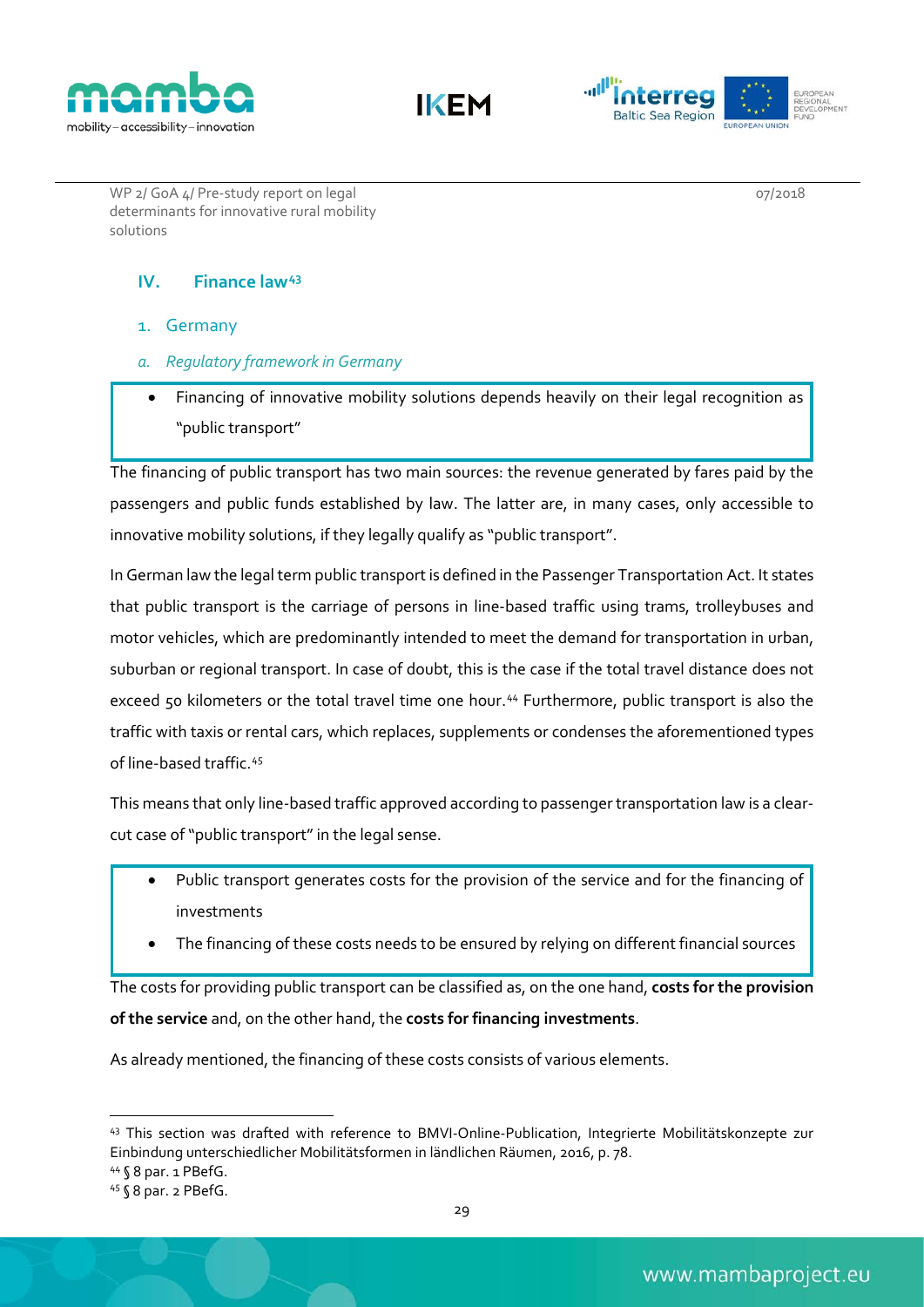





07/2018

Public transport services are partly financed by fares paid by the passengers as well as compensatory payments by the state for offering cheaper tickets to pupils or free transport to heavily disabled people. Some local authorities also subsidize certain mobility offers or compensate financial losses in their capacity as owners of public transport companies. Furthermore, municipal companies can cooperate in a "multi-utility company" and generate tax benefits by offsetting gains and losses of different sectors. In addition, tax benefits, specifically tailored for public transport offers, can support the financing of the services.

Costs for financing investments are largely financed by public funds. Public transport companies can receive subsidies under the Municipal Transport Financing Act<sup>[46](#page-34-0)</sup> for vehicle procurement and infrastructure measures.

The following are the financing instruments in Germany in more detail:

#### **Costs for the provision of the service**

- **Fares** (Fares only cover a 42 to 45 percent of the overall costs incurring from public transport in Germany)
- **Public compensations for cheaper tickets for pupils** (A company offering line-based traffic, will be compensated for offering cheaper tickets to pupils.<sup>[47](#page-34-1)</sup> Every federal state in Germany can amend this provision and entitle other modes of transport apart from line-based traffic to receive such a compensation. In most of the federal states the compensation is only paid to transport offers in line-based traffic, e.g. in Schleswig-Holstein<sup>48</sup>)
- **Public compensation for free transportation of heavily disabled persons** (Heavily disabled persons have to be transported for free in line-based traffic.<sup>[49](#page-34-3)</sup> The financial losses are compensated by the state.<sup>[50](#page-34-4)</sup> A compensation, in contrast, is not foreseen for occasional traffic (rental cars, or taxis).

<span id="page-34-0"></span> <sup>46</sup> **GVFG**.

<span id="page-34-1"></span><sup>47</sup> § 45a PBefG.

<span id="page-34-2"></span><sup>48</sup> § 7 **ÖPNVG SH.**

<span id="page-34-3"></span><sup>49</sup> § 228 **SGB IX.**

<span id="page-34-4"></span><sup>50</sup> § 231 SGB XI.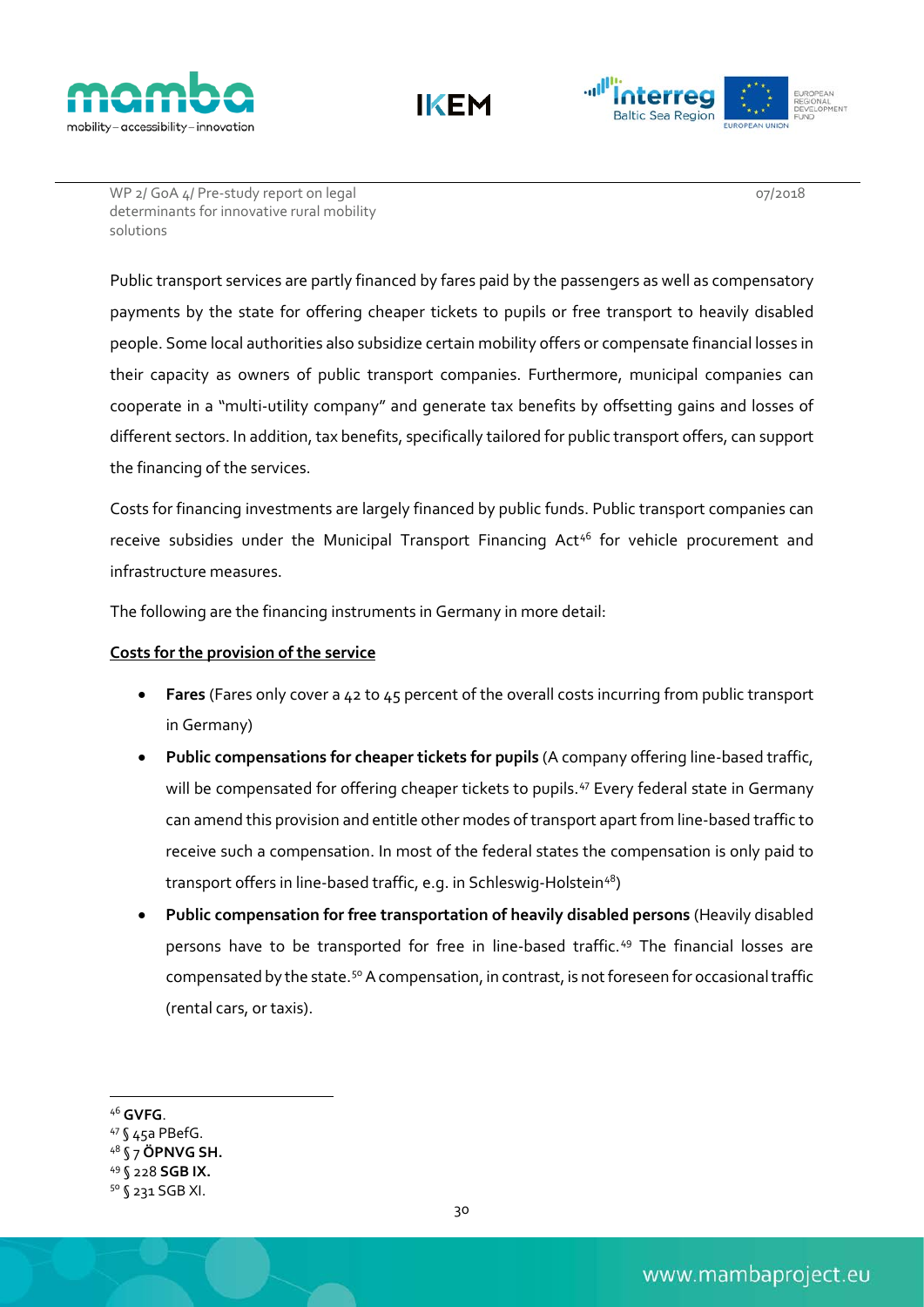





07/2018

- **Operating grants** (Local authorities pay operating grants on a contractual basis. This is, in particular, the case, if additional services are politically desired that exceed the obligatory public mobility offer [e.g. night bus lines]).
- **Grants for cooperation-related financial losses**[51](#page-35-0) (More and more transport companies are organizing and integrating themselves into transport networks. This may lead to financial shortfalls. Whereas the passenger would have to buy several single tickets, if there was no transport network, she or he can buy one overall ticket within the transport network through a common tariff. This ticket is cheaper than the sum of single tickets from different companies that the passenger would otherwise be obliged to buy. The shortfalls resulting from the difference in price are sometimes compensated by the municipalities and federal states in Germany. This happens on a voluntary basis.)
- **Tax benefits by establishing a municipal "multi-utility company"** (Financing can be optimized by choosing a "multi-utility" company structure. The company integrates several divisions of a municipal enterprise (e.g. public transport, energy supply, water supply). Tax benefits can be achieved by offsetting the profits of financially lucrative sectors (e.g. energy) with losses from loss-making sectors (e.g. public transport).
- **Tax reductions specifically tailored for public transport offers** (The public sector indirectly subsidizes public transport through tax incentives. The carriage of persons in trains, trolleybuses and motor vehicles used in line-based traffic as well as the transportation by taxis (but not in rental cars) is subject to a reduced VAT rate of 7% instead of 19 %.<sup>[52](#page-35-1)</sup> In addition, buses and motor vehicles with eight or nine seats are exempted from the motor vehicle tax, if the vehicle is used more than 50% in line-based traffic.<sup>53</sup>)

#### **Costs for financing investments**

• **Financial support by the federal government for municipalities** (The federal government's financial support of the municipalities in investing in a better public transport is regulated in the Municipal Transport Financing Act. The eligible projects for funding include the

<span id="page-35-0"></span><sup>51</sup> German: "Verbundbedingte Belastungen".

<span id="page-35-1"></span><sup>52</sup> § 12 par. 2 No. 10 **UStG**.

<span id="page-35-2"></span><sup>53</sup> § 3 No. 6 **KraftStG.**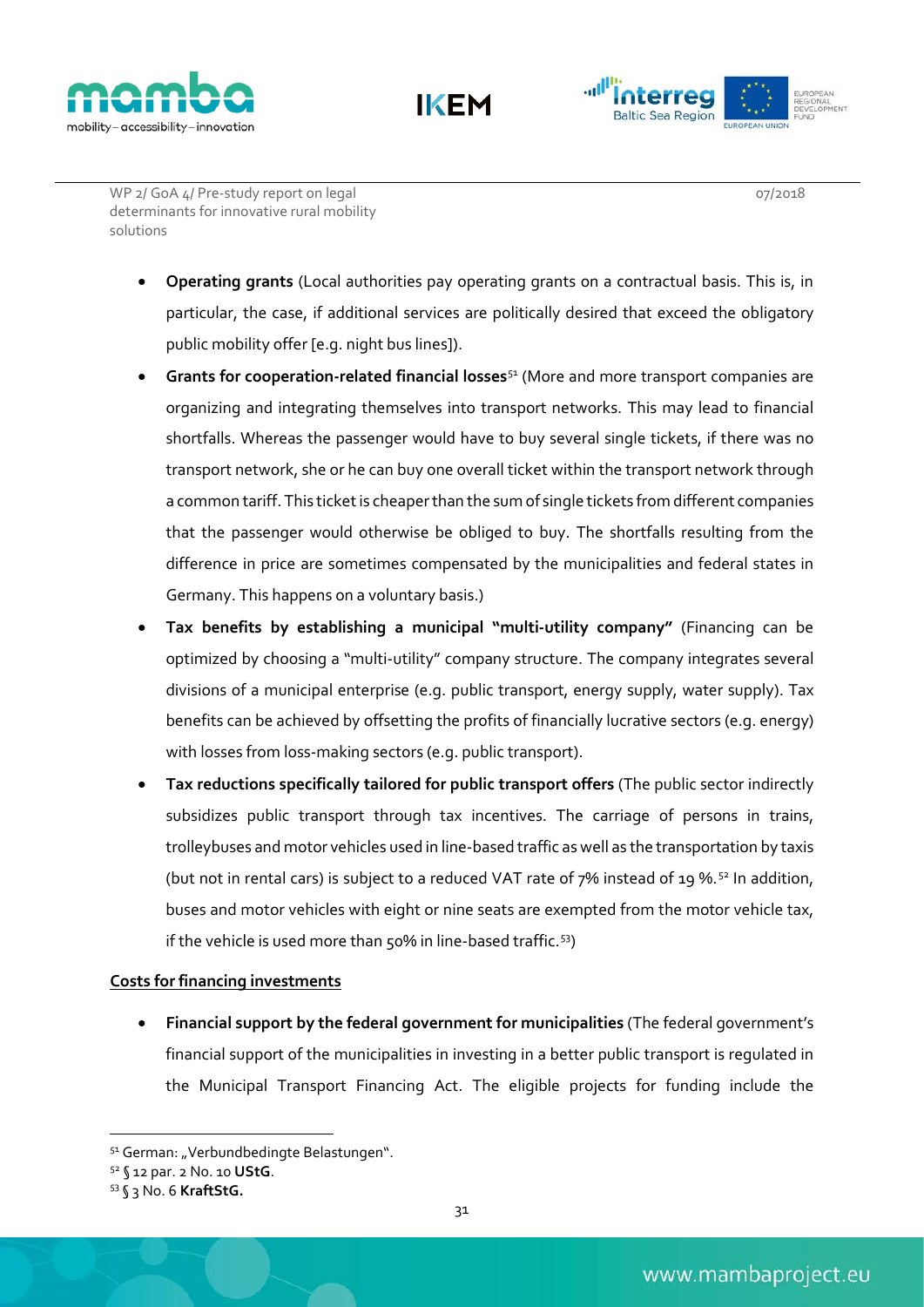





07/2018

procurement of buses as long as they are designed for more than 9 persons (including the

driver) and required in order to maintain or improve line-based traffic in the region.<sup>[54](#page-36-0)</sup>)

The following summarizing table shows which funding options for public transport are only available to line-based traffic:

| Financing option for public transport                                      | Accessible to line- Accessible<br>based traffic | to<br>occasional traffic                                                                                                     |
|----------------------------------------------------------------------------|-------------------------------------------------|------------------------------------------------------------------------------------------------------------------------------|
| Fares                                                                      | <b>YES</b>                                      | <b>YES</b>                                                                                                                   |
| Public compensations for cheaper tickets for pupils                        | <b>YES</b>                                      | Depends on the federal<br>state level regulations.<br>In most cases there is no<br>compensation<br>for<br>occasional traffic |
| Public compensation for free transportation of<br>heavily disabled persons | <b>YES</b>                                      | <b>NO</b>                                                                                                                    |
| <b>Operating grants</b>                                                    | <b>YES</b>                                      | <b>YES</b>                                                                                                                   |
| Grants for cooperation-related financial losses                            | <b>YES</b>                                      | <b>YES</b>                                                                                                                   |
| Tax benefits by establishing a municipal "multi-<br>utility company"       | <b>YES</b>                                      | <b>YES</b>                                                                                                                   |
| Tax reductions specifically tailored for public<br>transport offers        | <b>YES</b>                                      | NO (only taxis in certain<br>cases, see above)                                                                               |
| Financial support by the federal government for<br>municipalities          | <b>YES</b>                                      | <b>NO</b>                                                                                                                    |
| — <i>ii</i> — ii — ii <i>caracteris</i>                                    |                                                 |                                                                                                                              |

*Table 2: Funding options for public transport*

The table shows that only few public sector payments are accessible to occasional traffic offers. Public compensation payments, financial support by the federal government and tax reductions tailored for public transport are confined to line-based traffic.

<span id="page-36-0"></span>54 § 2 par. 1 No. 6 p. 1 GVFG.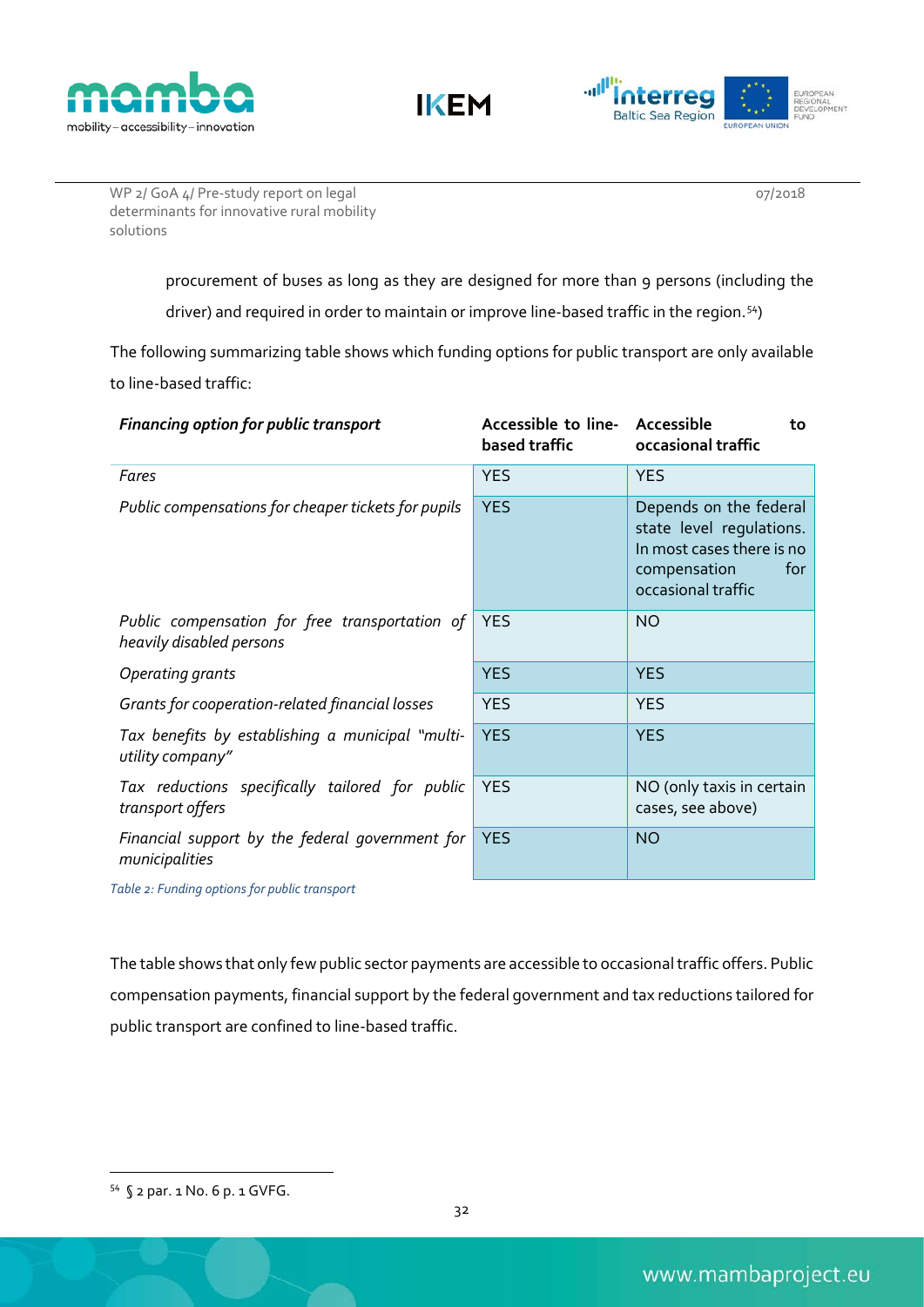

solutions





WP 2/ GoA 4/ Pre-study report on legal determinants for innovative rural mobility 07/2018

#### *b. Application to Innovative Mobility solutions*

The analysis shows that only the mobility solutions that qualify as line-based traffic on the basis of a regular passenger transportation permit, have a sound financial basis thanks to their entitlement to all public funds for public transport.

In the section on passenger transportation law the prospects of each type of innovative mobility solution to receive a passenger transportation permit were examined (A.II.1.b).

The only innovative mobility solution that has **full access to public funding** is a **combination of already established mobility offers in line-based traffic that are simultaneously used for the transport of goods** (Case 1, see A.II.1.b.ee). These solutions will most likely obtain a regular permit for line-based traffic and are hence eligible for all public funds financing public transport.

Most other solutions (**DRT, Ride-sharing, service-to-people approaches combined with passenger transport**) depend on special permits as they do not fulfill neither the criteria of line-based nor occasional traffic (see A.II.1.b.aa, dd, ff). If they are permitted as a mode of transport which is most similar to line-based traffic<sup>[55](#page-37-0)</sup>, they would qualify for all above-mentioned public funds available to line-based traffic. But the question whether an innovative mobility solution resembles line-based or occasional traffic is subject to an assessment by the authorities that is hard to predict. The competent body takes all similarities and differences of the mobility solution to line-based traffic into account and decides whether the regulations concerning line-based traffic shall apply to the innovative mobility solution.[56](#page-37-1) If DRT, ride-sharing or service-to-people approaches qualify as line-based traffic can consequently only be decided on a case by case basis. This heavily compromises the financial planning when establishing these mobility solutions. In order to have access to public funding the solutions should be tailored the most similar to line-based traffic as possible.

**Car-sharing**, on the other hand, is without any access to public funding for public transport as it does not even fall under the scope of the Passenger Transportation Act (see above, A.II.1.b.cc). The provider of car-sharing does not offer a service with which "persons are being transported"<sup>57</sup>. The users of car-sharing are themselves the drivers of the vehicles and are thus not "being transported".

<span id="page-37-0"></span> <sup>55</sup> § 2 par. 6 PBefG, § 42 PBefG.

<span id="page-37-1"></span> $56$  Federal Administrative Court, Judgement on the 27.8.2015 - 3 C 14/14.

<span id="page-37-2"></span><sup>57</sup> § 1 par. 1 PBefG.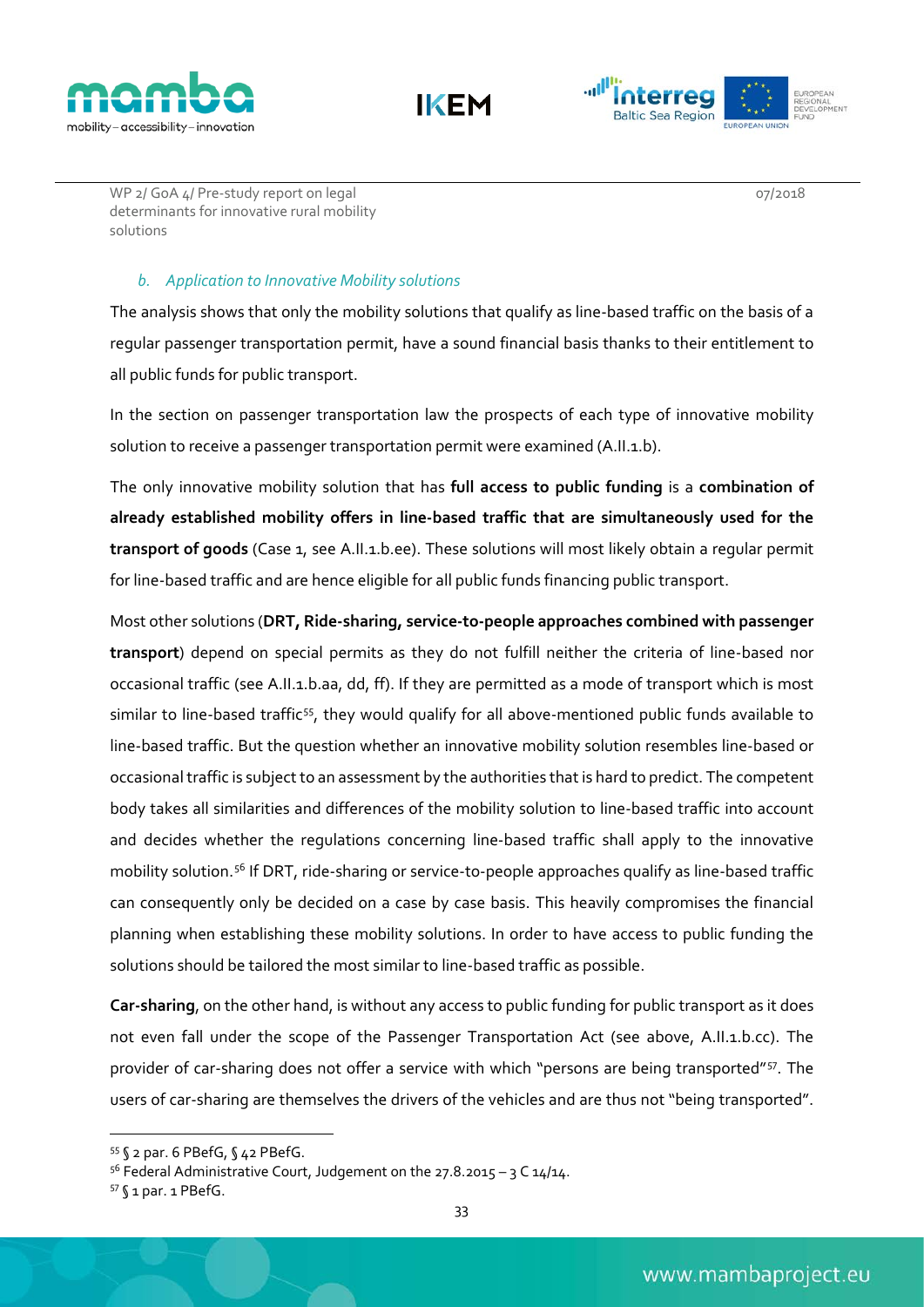





07/2018

The same goes for **Service to-people-approaches that are combined with goods transport**, because in this solution there is no passenger transportation taking place from the start.

#### 2. Denmark

The operation of the public transport is financed partly by public grants and partly from ticket revenues. The price on the public traffic is also kept calm by using tariff ceiling.

The collective traffic is annually subsidized by

- state contractual payments for ferry and rail services and
- regional and municipal grant to the transport companies.

Tax benefits for public transport can be awarded on an individual basis. The individuals can get a driving allowance in form of tax deduction if they have more than 24 km to and from work (over 12 km each way) and as long employer does not pay the transport. For pupils there is free transportation when traveling by bus and train. For persons that companion disabled persons on travels by train transportation is also free of charge. Discounts are offered to some categories of youth, elderly and retired persons, and to persons that companion disabled persons on travels by metro and bus. For these discounts transport operators are compensated for by the state.

The above-mentioned **financing options are only available for public service traffic**. There is a difference between public service traffic and public traffic:

- **Public service traffic** covers traffic, which a private company (the carrier) would not assume in its own commercial interest or at least not to the same extent and not to the same conditions. In other words, the public service traffic cannot be operated commercially.
- **Public traffic** covers all forms of interconnection:
	- o the transportation that planned or operated by public authorities, which receive public support and
	- o the transportation that do not fall within the competence of public authorities, and which do not receive public support.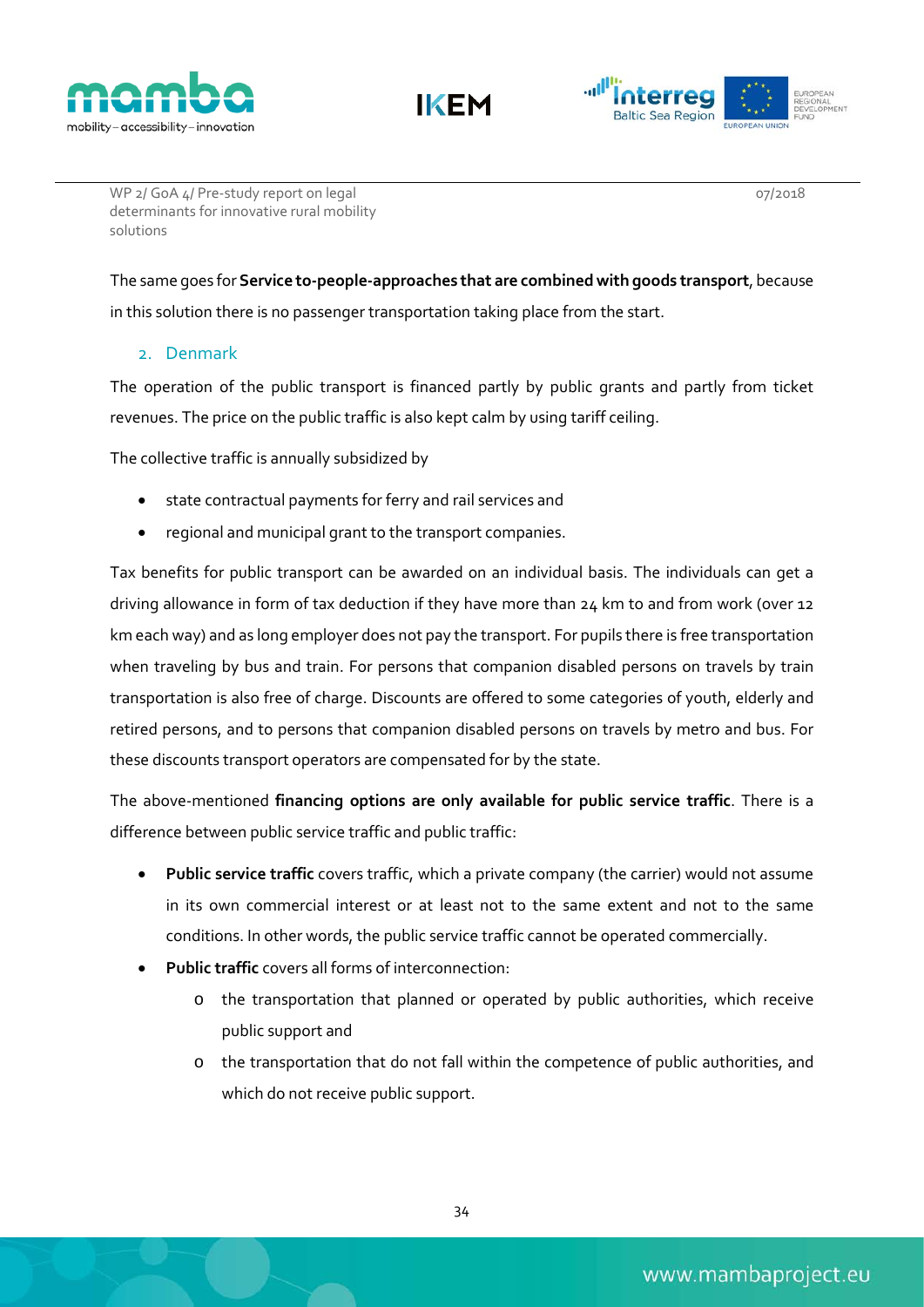

solutions





07/2018

# 3. Finland

WP 2/ GoA 4/ Pre-study report on legal determinants for innovative rural mobility

First of all, market-driven transport services are predominant in Finland, but currently transport services are often publicly supported. In accordance with EU regulation on public transport services, the authorities can support transport services in areas where these would not have been established under market conditions. This refers to publicly supported transport services, run by government bodies or municipalities.

There are tax reductions of 10 % for public transport services compared to regular services. Transport operators offer discounts for pupils, elderly and disabled and are therefore compensated by the state.

Transport services that are eligible for public financing have to be chosen in a tendering process. This goes also for innovative mobility solutions. Comparison criteria for selecting the most economically advantageous offer comprises the following requirements that apply to the service, including the quality of the tendered service, the quality of the fleet, accessibilities, service integration, price, the volume of supply, passenger prices, environmental friendliness and compliance with environmental requirements.

#### 4. Latvia

Public transport services in Latvia provide a social function and are **financed by the State or municipal budget**. If the contract does not provide a price or special financing conditions, compensation shall be paid in accordance with the conditions specified by the Cabinet of Ministers. Initially, the legislation provided that the carrier's losses related to public transport service contract shall be reimbursed in full amount. In accordance with the conditions of national law, a provider of public transport services shall be administratively and economically independent in determining the tariff for a service. The provider of public transport services shall determine the tariff for a service in accordance with the methodology for the calculation of tariffs for public transport services approved by the Cabinet of Ministers.

In granting the right to provide a public transport service, the ordering party is entitled to determine the tariff for a service, fully assuming the financial obligations for the covering of losses. In fact, tariffs have been decided by authorities, but the ticketing system is operated by the operators.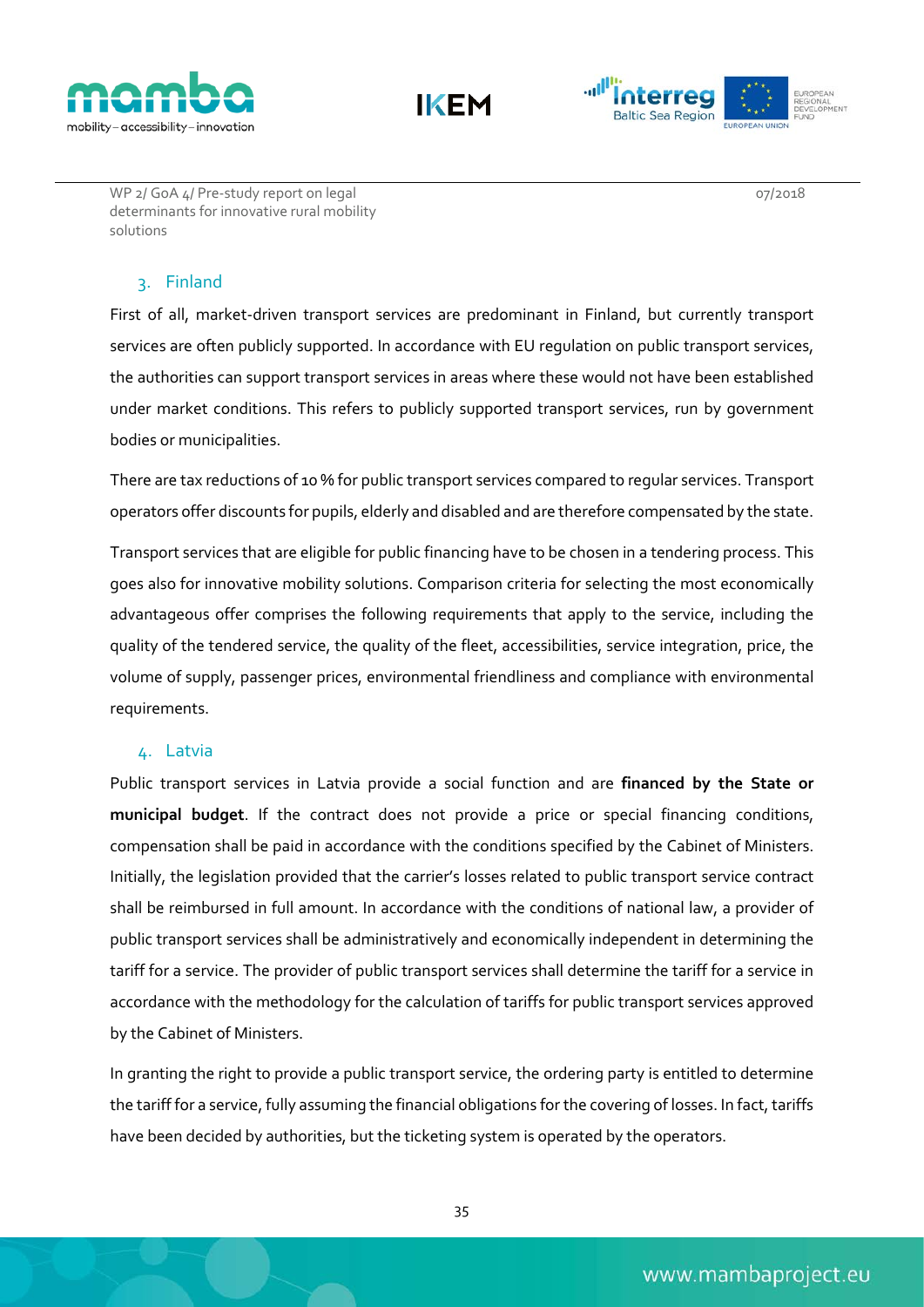





07/2018

The Disability Law article 12, paragraph one, clause 7 stipulates that **persons with disability groups I or II, persons up to 18 years of age with disabilities and the person accompanying a person with disability** are entitled to make free use of all types of public transportation, except for air transport, taxis and carriage of passengers by inland waters. These groups receive fare reliefs. The Latvian state compensates the public transport operators for transporting these groups free of charge.

# 5. Poland

Public transport, which is organized by the State and Voivodships, Poviats and Communes, is financed from the public money of these organizers. Private carriers who provide public transport services bear their own costs. Depending on the transport they provide, they sometimes receive subsidies from the state budget for monthly school tickets (about 50% of the ticket)

Public transport is covered by a lower VAT tax of 8%, otherwise there are no other tax allowances.

For selected groups, such as students or the disabled, there are additional discounts which are covered by the State budget and transferred directly to public and private carriers. Subsidies from the State budget for concessionary tickets are not covered by public transport (the City has to finance the granted concession itself).

Depending on the selected route of the communication line, pilot activities under the project may be covered by subsidies from the State budget for concessionary tickets, for example by carrying out transport in non-urban transport, in which tickets are eligible for selected groups (defined by law).

## 6. Sweden

The financing of innovative mobility solutions depends on who runs the business, but normally it is financed through a combination of public financing and incomes from ticket sales. Skånetrafiken that runs the transport services in the Trelleborg region finances the traffic with 40% from ticket sales and the rest is public money.

It is also possible for other, non-public actors, to apply for the running of a transport service. They will have to provide for their own financing, one such example are the "Flygbussarna", i.e. airport coaches, which are fully financed via ticket sales or private funding.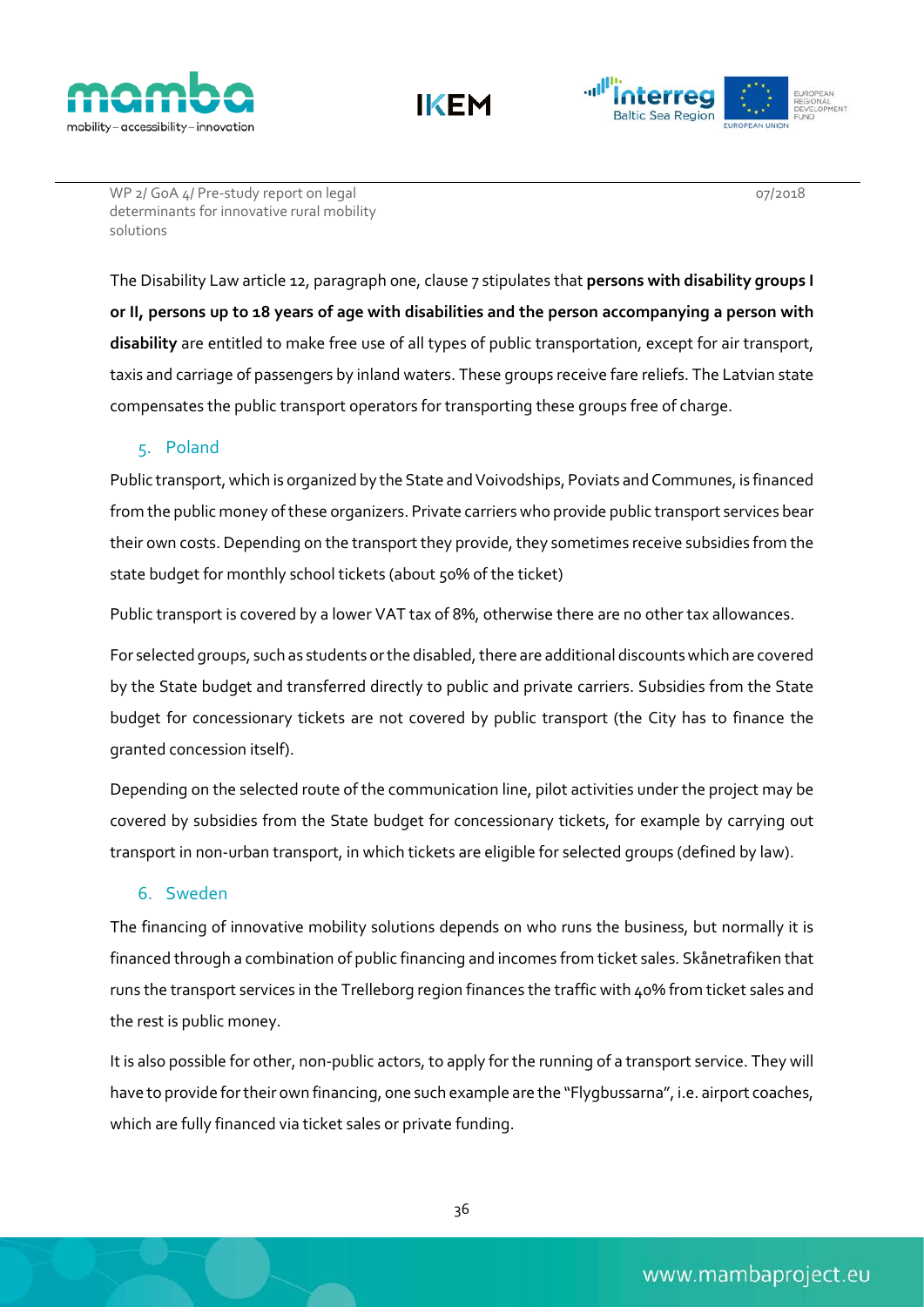





07/2018

Public transport services run under the same tax legislation as other businesses and have the same

VAT rules as other transport companies.

During the summer in 2018-2020 schoolchildren between 13-17 will be able to travel for free on public transports, subsidized by governmental funding.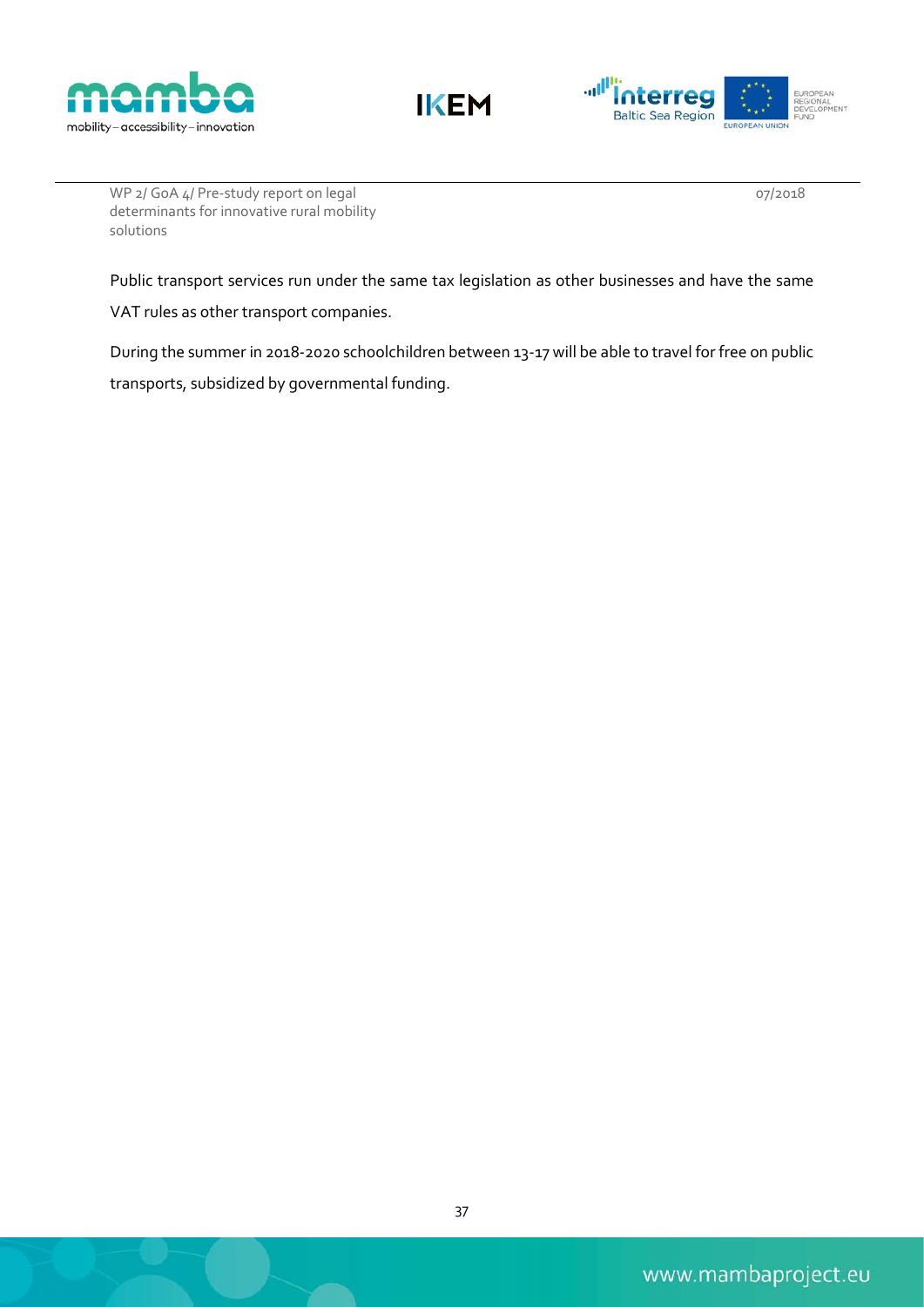





07/2018

# **V. Procurement law**

- 1. Germany
- *a. Regulatory framework in Germany*
- The procurement of public transport services in the EU is regulated by Regulation (EC) No 1370/2007
- It aims at providing numerous, safe and high quality public transport offers
- Public transport is defined as public passenger transport services of general economic interest that are provided to the public on a non-discriminatory and continuous basis
- The competent authorities can award compensation or exclusive rights to third party operators for the discharge of public service obligations
- For this purpose, public service contracts are awarded on basis of a competitive tendering process

The regulatory framework in Germany is characterized by Regulation (EC) No 1370/2007,<sup>[58](#page-42-0)</sup> which is directly applicable in all EU member states. Its main objective is to guarantee safe, efficient and high quality passenger transport services through regulated competition.<sup>[59](#page-42-1)</sup> Therefore, it defines how competent authorities may act in the field of public passenger transport to guarantee the provision of services of general interest which are among other things more numerous, safer, of a higher quality or provided at lower cost than those that market forces alone would have allowed.<sup>[60](#page-42-2)</sup>

The authorities may compensate public service operators for costs incurred or grant exclusive rights in return for the discharge of public service obligations.<sup>[61](#page-42-3)</sup> A "Public service obligation" means a requirement defined or determined by a competent authority in order to ensure public passenger transport services in the general interest that an operator, if it were considering its own commercial

<span id="page-42-0"></span><sup>58</sup> Requlation (EC) No 1370/2007 of the European parliament and of the Council of 23 October 2007 on Public Passenger Transport Services by Rail and by Road and repealing Council Regulations (EEC) Nos 1191/69 and 1107/70.

<span id="page-42-1"></span><sup>59</sup> Recital 4 of Regulation (EC) No 1370/2007.

<span id="page-42-2"></span><sup>60</sup> Art. 1 par. 1 Regulation (EC) No 1370/2007.

<span id="page-42-3"></span> $61$  Art. 1 par. 1 Regulation (EC) No 1370/2007.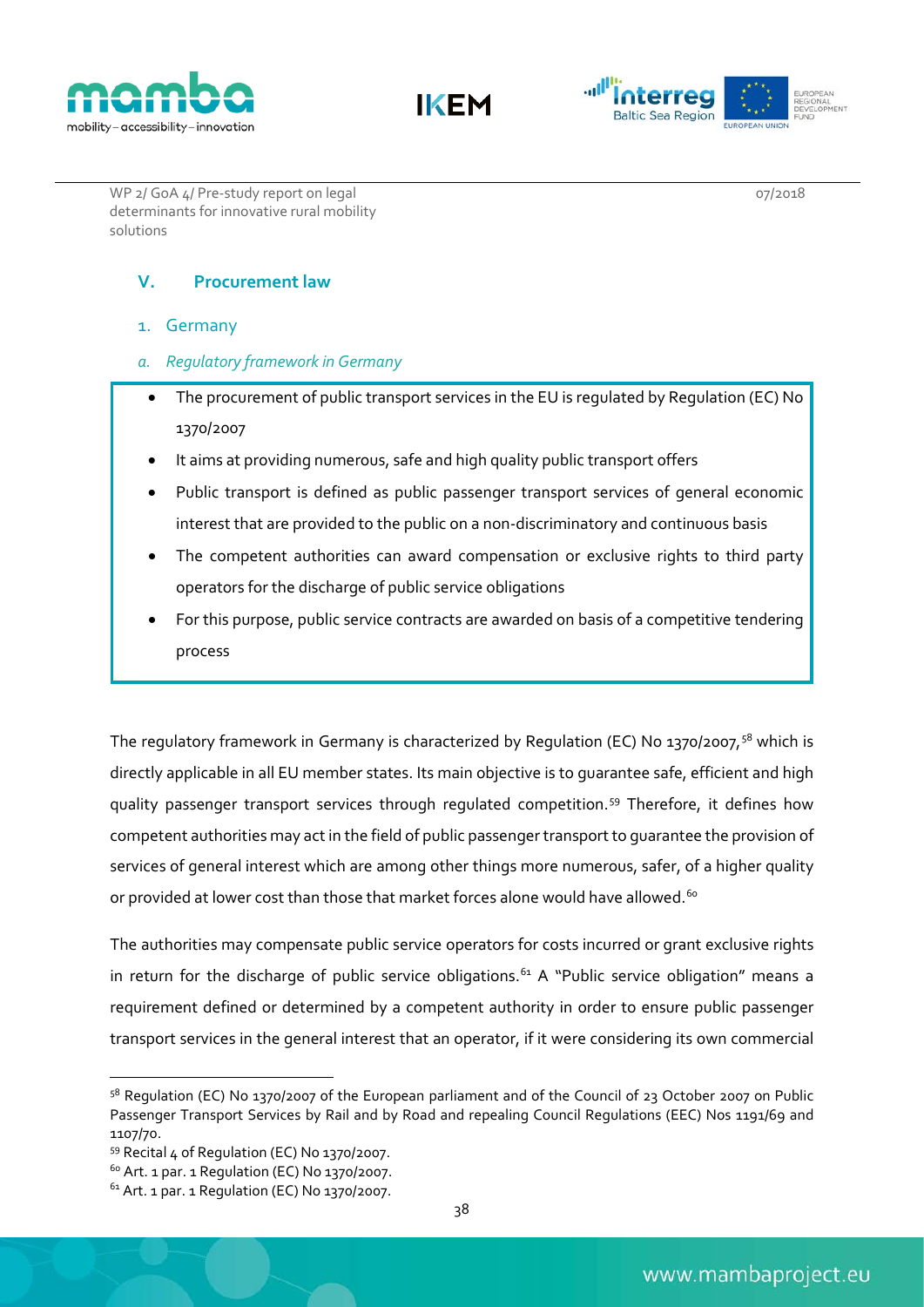





07/2018

interests, would not assume or would not assume to the same extent or under the same conditions without reward.<sup>[62](#page-43-0)</sup> This excludes services that can be provided by an operator only considering its own commercial interest from the scope of the Regulation (EC) No 1370/2007. Therefore, public passenger transport services (Public transport) - as defined in the Regulation - have to be of general economic interest and be provided to the public on a non-discriminatory and continuous basis. $63$ 

The authorities can award public service contracts to third party operators. Public service contracts mean a legally binding acts confirming the agreement between a competent authority and a public service operator to entrust to that public service operator the management and operation of public passenger transport services subject to public service obligations.<sup>[64](#page-43-2)</sup> Only within a public service contract can the authorities grant exclusive rights or compensations in return for the discharge of public service obligations.<sup>[65](#page-43-3)</sup>

Public service contracts have to be awarded to the operator on the basis of a competitive tendering procedure following this Regulation (Art. 5 par. 3 Regulation (EC) No 1370/2007). This applies to all public service contracts except for the ones for public passenger transport services by bus or tram.<sup>[66](#page-43-4)</sup> These are subject to the general procurement rules following the Directives 2004/17/EC and 2004/18/EC. In contrast, the Directive 1370/2007 applies to service concessions contracts for public transport services by bus or tram. A service concessions contract is characterized by the transfer of an operating risk to the third party operator in exploiting the services economically encompassing demand or supply risk or both. In contrast, in case of a public service contract the risk stays with the public authority.<sup>[67](#page-43-5)</sup>

The tendering procedure shall be open to all operators, shall be fair and shall observe the principles of transparency and non-discrimination.<sup>[68](#page-43-6)</sup>

<span id="page-43-0"></span> $62$  Art. 2 par. 1 lit. e Regulation (EC) No 1370/2007.

<span id="page-43-1"></span> $63$  Art. 2 par. 1 lit. a Regulation (EC) No 1370/2007.

<span id="page-43-2"></span><sup>64</sup> Art. 2 par. 1 lit. i Regulation (EC) No 1370/2007.

<span id="page-43-3"></span> $65$  Art. 3 par. 1 Regulation (EC) No 1370/2007.

<span id="page-43-4"></span><sup>66</sup> Art. 5 par. 1 Regulation (EC) No 1370/2007.

<span id="page-43-5"></span><sup>67</sup> ECJ, Ruling 13. 10. 2005 - C-458/03, "Parking Brixen", NZBau 2005, 644, 647.

<span id="page-43-6"></span><sup>68</sup> Art. 5 par. 3 Regulation (EC) No 1370/2007.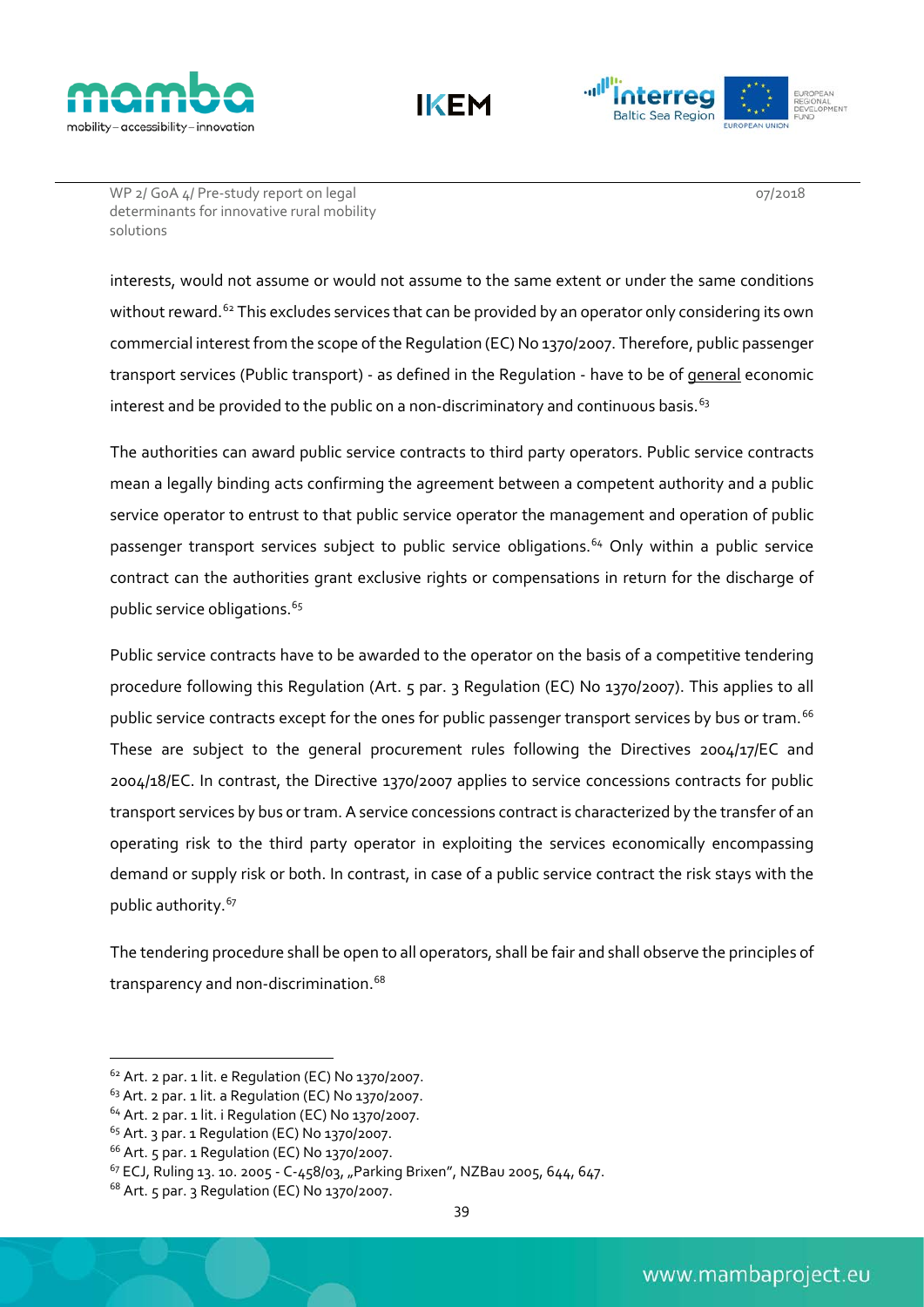





07/2018

No competitive tendering procedure is necessary, if the average annual value of the public service contract is estimated to be less than EUR 1.000.000 or if the service concerns the annual provision of less than 300.000 kilometres of public passenger transport services.<sup>[69](#page-44-0)</sup> In this case the public service contract can be awarded directly to the chosen operator.

### *b. Application to Innovative Mobility solutions*

The competent authorities can only award public service contracts to those operators of innovative mobility solutions that qualify as Public transport in the sense of the Regulation (EC) No 1370/2007. This means, first of all, that the solutions have to be of **general economic interest**. Generally, all economic activities that ensure the provision of the necessary infrastructure and public services are considered to be of general economic interest.<sup>[70](#page-44-1)</sup> All innovative mobility solutions in MAMBA fulfill this criterion as they are intended to meet the basic mobility needs of citizens in rural areas that have to be served by the state, if private actors are not providing them. Due to the lack of greater numbers of passengers in these regions in most cases the public sector has to provide these services as no private actor will offer them considering his or her own commercial interest.<sup>[71](#page-44-2)</sup>

Furthermore, innovative mobility solutions have to offer the **transport** of persons on a **nondiscriminatory** and **continuous basis** in order to be qualified as "public transport".

**DRT solutions** fulfill these criteria and can be awarded through a public service contract following the procedure outlined in Regulation (EC) No 1370/2007. The vehicles transport persons and the service is usually open to everyone who demands it. It is also offered continuously during pre-determined time slots.

If **ICT enabled solutions** fulfill the criteria really depends on how they are specifically tailored. Ehailing platforms only **transport people**, if the platform provider also provides the rides and is not only offering an information tool for passengers. In the latter case, the entity transporting people would only be the individual driving the vehicle. Providing the rides may mean that the drivers are the

<span id="page-44-0"></span> <sup>69</sup> Art. 5 par. 3 Regulation (EC) No 1370/2007.

<span id="page-44-1"></span><sup>70</sup> Jung, in Calliess/Ruffert, EUV/AEUV, 2016, Art. 106 AEUV no. 36.

<span id="page-44-2"></span><sup>71</sup> Diemon-Wies, Die Vergabe von Busdienstleistungen im ÖPNV nach der VO (EG) 1370/2007, VergabeR 2014, 305, 306.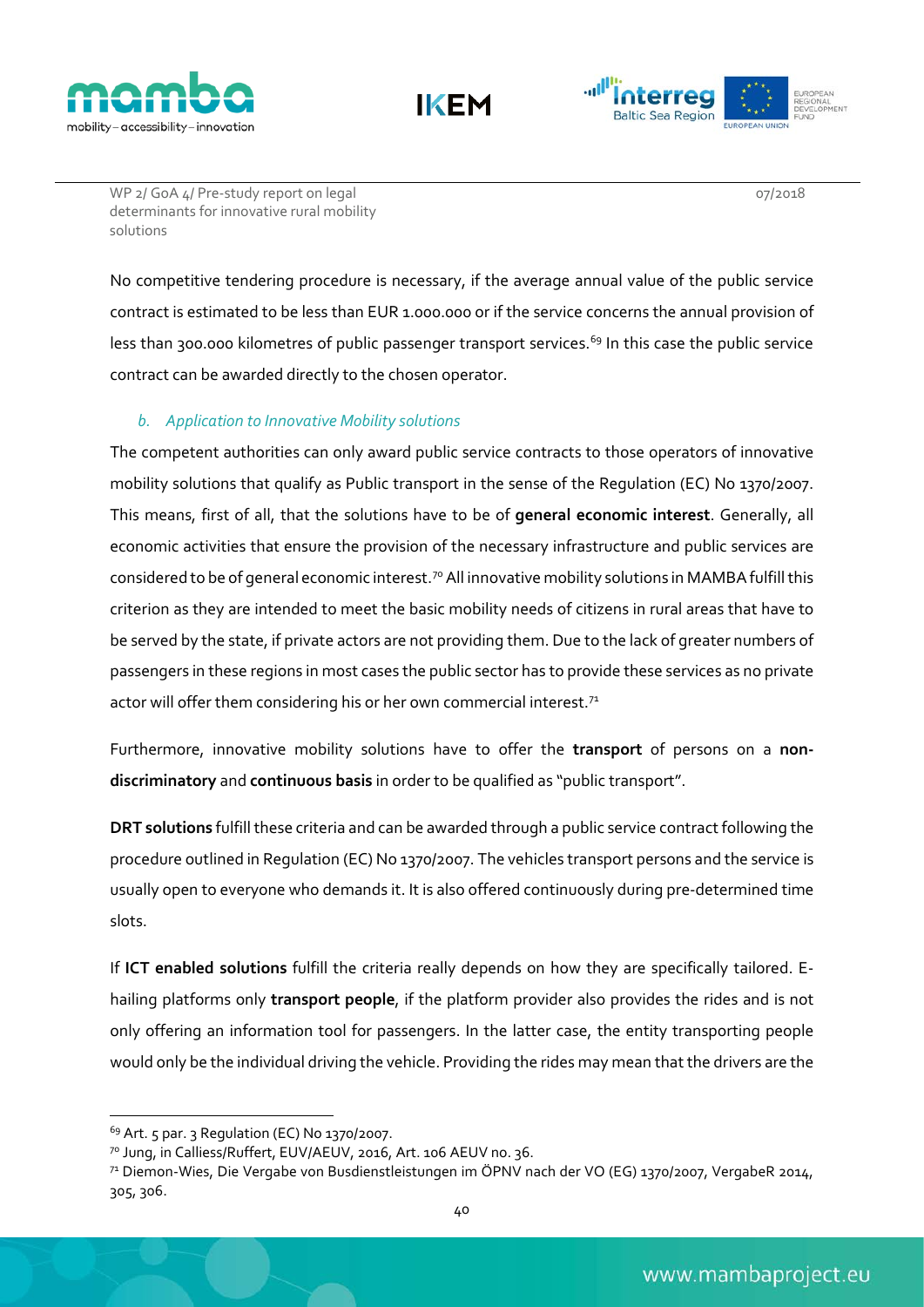





WP 2/ GoA 4/ Pre-study report on legal determinants for innovative rural mobility solutions

employees of the e-hailing platform provider or that the contracts of the passengers are concluded with the platform provider and not with the drivers. Whether the service is offered on a **nondiscriminatory** basis depends on the complexity of a registration procedure that might be necessary before using the service. In some cases, e-hailing platforms can be used desktop based, in others only if the users own a smart phone and install the corresponding software application. The more complicated and technically advanced the registration process is, the more likely it is, that the service cannot be qualified as non-discriminatory. Especially elderly people in rural regions might have difficulties of accessing the service if the technical barriers are too high. The requirement that the service is offered on a continuous basis should be fulfilled by regular e-hailing platforms as they usually operate every (working-)day during specific time slots.

**Car-sharing** does not qualify as Public transport according to Regulation (EC) No 1370/2007. Persons are not being "transported" as they have to drive themselves and the service is only accessible to people with a driving license and hence discriminatory.

**Ride-sharing services** usually **transport** people, unless there is a clear institutional distinction between the platform provider that only shares practical information about the rides and the (private) drivers of the vehicles. In this case only the drivers would transport the passengers. Ride-sharing is **non-discriminatory**, if it is offered through a publicly accessible platform (digital or analogous) and if the registration procedure for the service is not overly complex (see above, ICT enabled solutions). In contrast, it is discriminatory if offered on a private basis amongst friends or within a certain group of people to which the general public has no access (associations, companies, etc.). For a **continuous** offer the service needs to run in certain pre-determined time slots on a regular basis.

**Combined transport solutions** fulfill the three criteria, if regular offers in public transport are used for goods transport at the same time (**Case 1**) as this does not change their legal status as public transport services.

When **combining Service-to-people approaches with passenger transport** the application of Regulation (EC) No 1370/2007 is uncertain. The service offers the transport of persons, but if the offer is non-discriminatory and continuous depends highly on how the service is organized. If it is only the receivers of the service who have access to transportation after the service has been delivered, it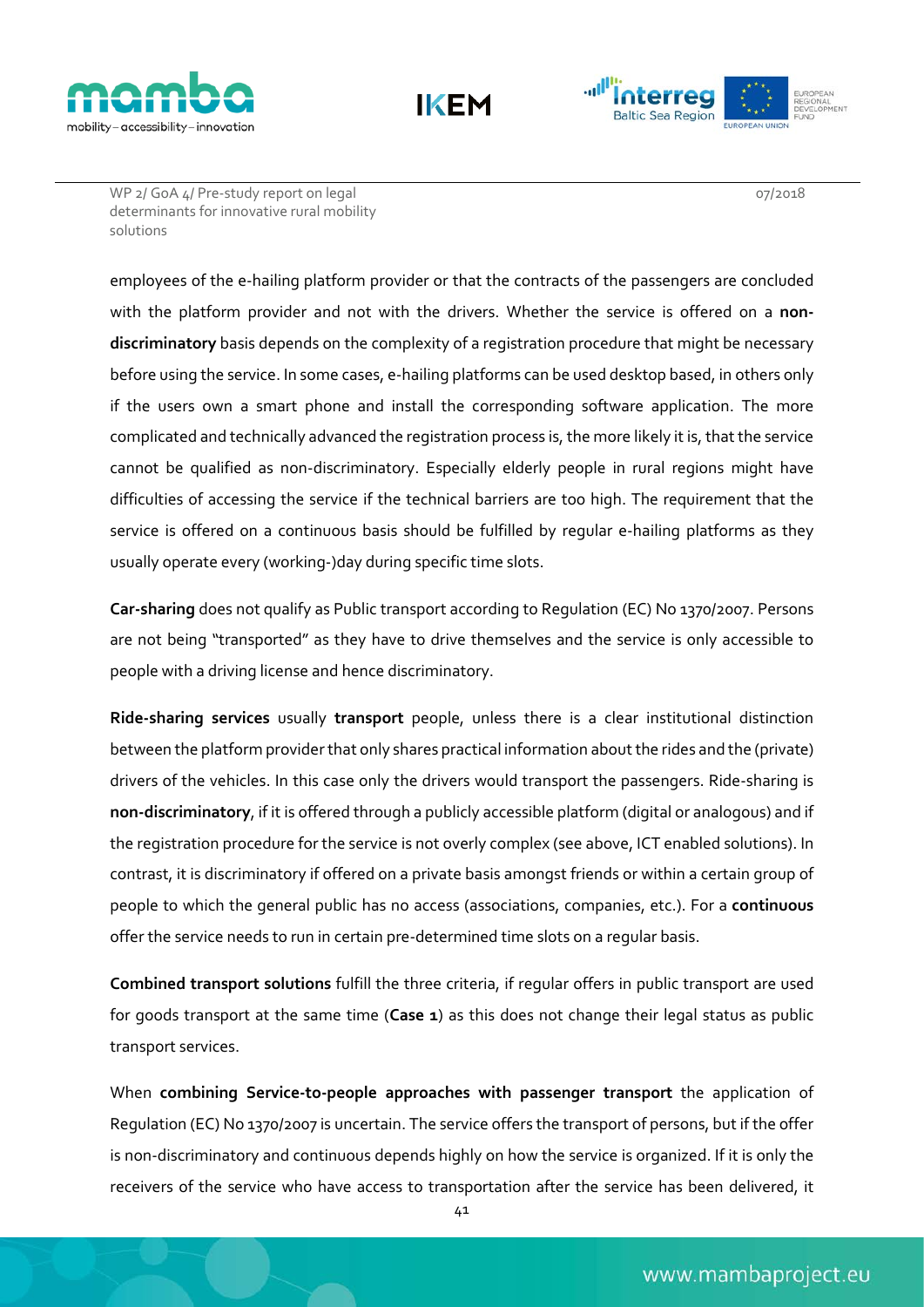





07/2018

would not be non-discriminatory as the general public is excluded from the transport. It would also lack the continuous character, if it is only available for passenger transporting purposes at times when the original service is provided. Then the passenger transport is not offered continuously, because it depends on the irregular demand of the original service.

Consequently, the combination of service-to-people approaches with passenger transport would have to be organized in a way that makes it at all times or during pre-determined timeslots accessible for the general public in order to qualify as public transport in the sense of Regulation (EC) No 1370/2007.

When **combining Service-to-people approaches with goods transport** Regulation (EC) No 1370/2007 is not applicable as no persons are being transported.

# 2. Other countries

The same considerations apply to the situation in the other participating countries as Regulation (EC) No 1370/2007 is directly applicable in all EU member states.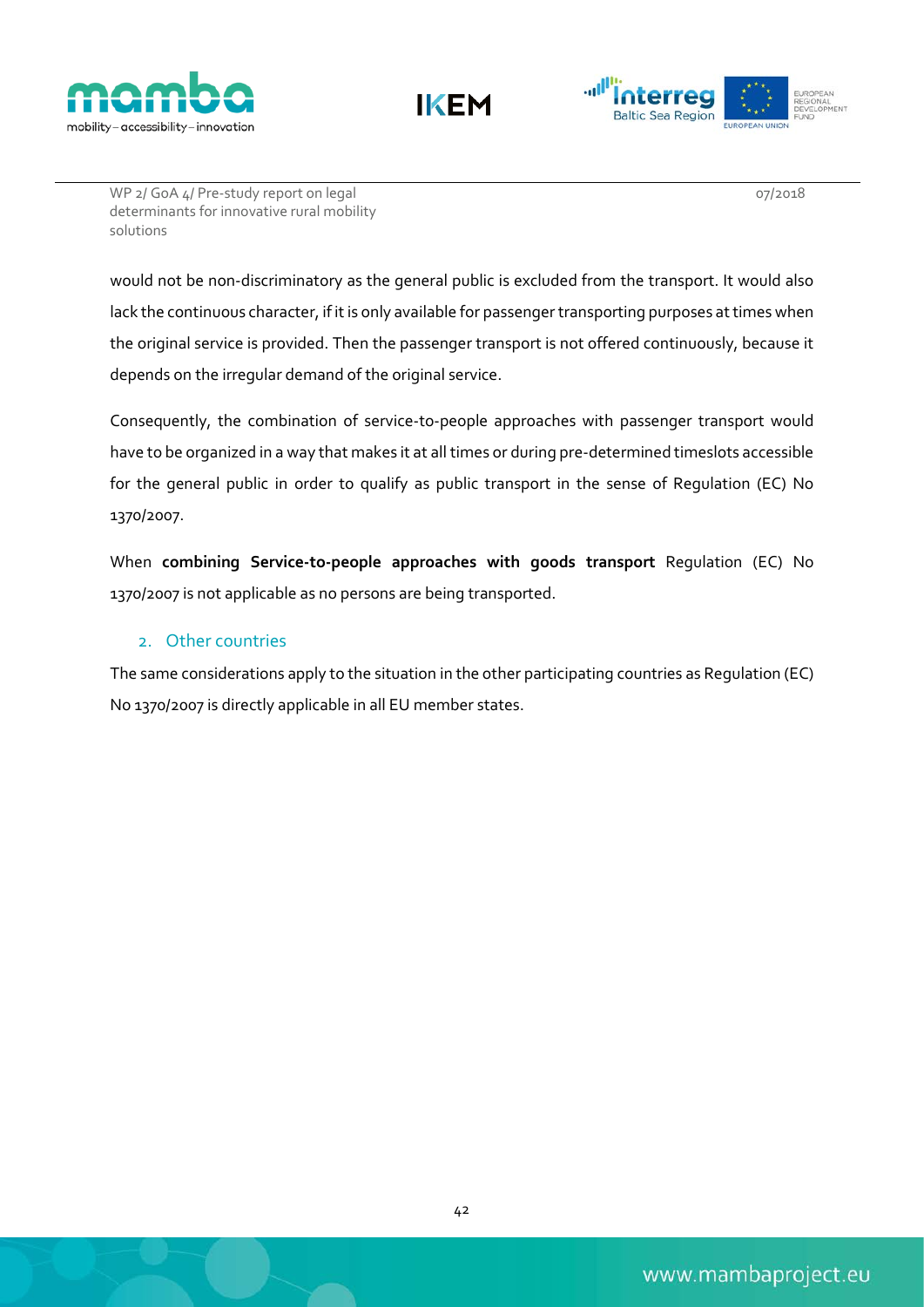





07/2018

## **VI. Insurance law**

- 1. Germany
- *a. Regulatory framework in Germany*
	- The **holder** of a motor vehicle is, by law, obliged to have a **vehicle liability insurance**
	- The liability insurance co-insures the owner, the driver and the passengers against personal injuries, material damages and other pecuniary losses
	- An **automobile collision insurance** is recommended for motor vehicles, but not prescribed by law. It covers damages caused to the vehicle
	- There are no special insurance laws for innovative mobility solutions in Germany

There are no special insurance laws for innovative mobility solutions in Germany. The normal insurance laws apply.

In order to use a vehicle on public roads, it is compulsory for the holder to have a **vehicle liability**  insurance.<sup>[72](#page-47-0)</sup>. The holder is the person who pays the bills and has the power of disposal over the vehicle, but is not necessarily the owner or the driver.[73](#page-47-1) Only the holder and not the actual users of the vehicle are legally obliged to have a liability insurance. Co- insured are the owner, the driver and the passengers. The liability insurance is used to cover the damages which were caused by the vehicle. It covers personal injuries, material damages and other pecuniary losses.

The damaged party can raise a direct claim against the liability insurer.<sup>[74](#page-47-2)</sup> This also holds for claims based on product liability. Therefore, the liability insurer has regress claims against the manufacturer, in case that the damage was caused by a technical failure of the vehicle.

Another insurance that is recommended, but not prescribed by law, is the **automobile collision insurance**. It covers all damages that are caused to the vehicle. But in certain cases, the insurer will not pay for damages or only for a certain part of them. The insurer shall not be obligated to effect

<span id="page-47-0"></span> <sup>72</sup> § 1 **PflVG.**

<span id="page-47-1"></span><sup>73</sup> See Lampe in Erbs/Kohlhaas, Strafrechtliche Nebengesetze, 2017, § 1 PflVG, no. 2.

<span id="page-47-2"></span><sup>74</sup> § 115 **VVG.**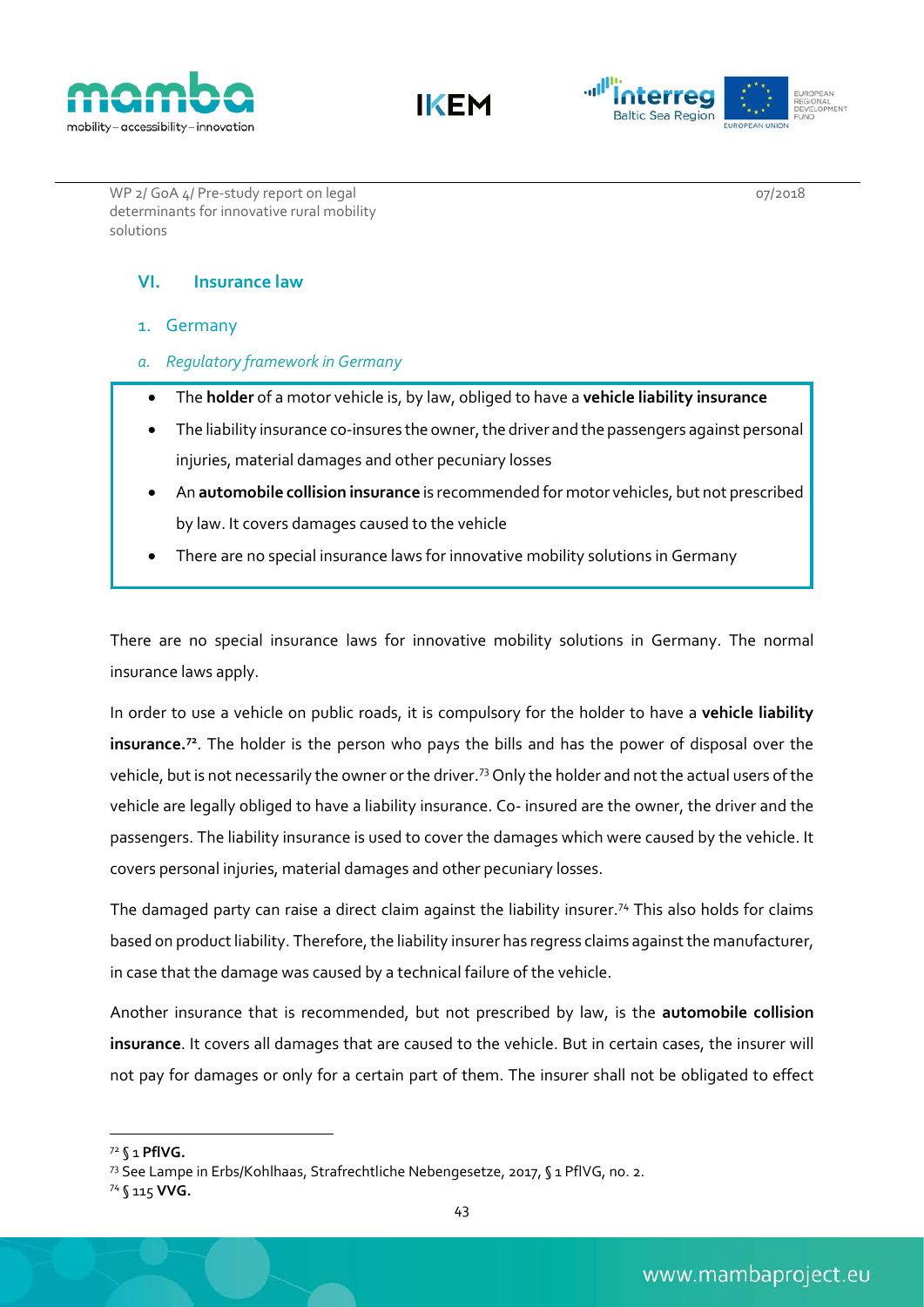





WP 2/ GoA 4/ Pre-study report on legal determinants for innovative rural mobility solutions

payment if the policyholder intentionally causes the insured event.<sup>[75](#page-48-0)</sup> Furthermore, if the policyholder causes the insured event by gross negligence, the insurer shall be entitled to reduce the benefits payable commensurate with the severity of the fault of the policyholder.

If goods are being transported a **goods transport insurance** might also be an option to consider. This is especially the case, if the transport is run by a business in the sense of German commercial law, as the transport person is liable for all damages caused to the good in the period from receiving the good until its delivery.<sup>[76](#page-48-1)</sup> This risk could be covered by the insurance. A business in this sense is a planned activity, which is pursued for a longer period of time, on an independent basis and with the aim of generating financial profits[.77](#page-48-2)

### *b. Application to Innovative Mobility solutions*

As **all innovate mobility solutions** defined above (see A.I.1.-6.) will involve the usage of motor vehicles in public road space, a **vehicle liability insurance is compulsory** for all of them. This insurance needs to be purchased by the holder of the vehicles. The **holder** in most of the cases here, is not the driver, but the **mobility provider** being responsible for and disposing over the vehicles.

An **exception** might be **ride-sharing enabled through an E-hailing platform**. If the e-hailing platform just connects private drivers, who use their own vehicles, with passengers, it is the **private drivers that need to obtain the vehicle liability insurance**. But if the drivers are employees of the platform provider and the cars are also owned by the platform provider, it is up to the provider to guarantee coverage with a liability insurance.

Special care needs to be taken, when offering **car-sharing**. Insurance contracts often require car sharing users to follow certain procedures when renting the car or after an accident happened in order for insurance coverage to take effect.<sup>[78](#page-48-3)</sup> Car-sharing providers should thus liaise at an early stage with the insurance company and determine whether the procedures that are in place are sufficient for the requirements of the insurer.

<span id="page-48-0"></span> <sup>75</sup> § 81 VVG.

<span id="page-48-1"></span><sup>76</sup> § 425 **HGB**.

<span id="page-48-2"></span><sup>77</sup> Thume in Münchener Kommentar zum HGB, 2014, § 407 no. 127.

<span id="page-48-3"></span> $7^8$  Schulze, Juristische Herausforderungen beim Car-Sharing, Betriebsberater 2013, 195, 198.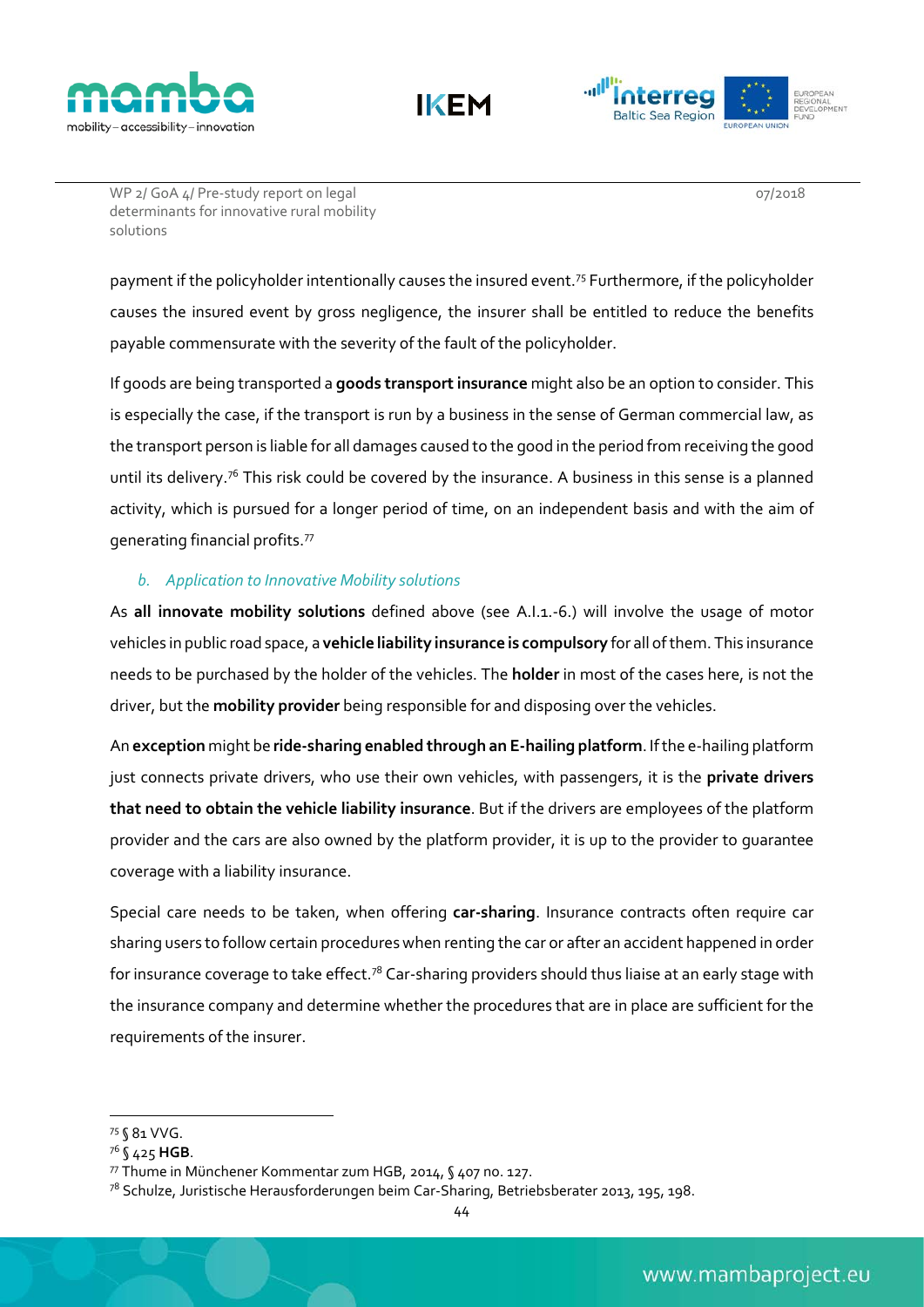





07/2018

The same applies to the recommended, but not obligatory **automobile collision insurance**.

A **goods transport insurance** is relevant for all innovative mobility solutions, planning to involve the transportation of goods. This is the case when combining passenger transport or service-to-people approaches with goods transport (A.I.5. and 6.).

#### 2. Denmark

In Denmark all owners or users of a motor vehicle must provide a liability insurance for the vehicle, according to the Road Traffic Act no. 38 of 01.05.2017 and that applies for innovative mobility solutions as well.

The insurance obligation according to the Road Traffic Act is the responsibility of the owner or the user, who is permanently in possession of the vehicle, unless it is self-propelled vehicles. The insurance obligation for self-propelled vehicles, which is covered by test arrangements, is the license holder's responsibility.

It would be reasonable to acquire an additional insurance policy such as **a goods transport insurance** for the mobility solution in case that the pilot action involves the transport of equipment, containers and trailers.

#### 3. Finland

The responsible person for obtaining the necessary insurance coverage is the owner of the vehicle.

#### 4. Latvia

In Latvia there are no insurance policies that are required by law when implementing innovative mobility solutions. The responsible person for obtaining any insurance policies is the owner.

### 5. Poland

Every vehicle allowed on the public road must have a compulsory insurance against civil liability, for example in the event of a collision with another vehicle. All other insurance is voluntary. The owner of the vehicle is the person liable for having a liability insurance

#### 6. Sweden

In Sweden the same insurance policies are prescribed by law for innovative mobility solutions as for public transportation where the owner of the business is responsible for safety of passengers and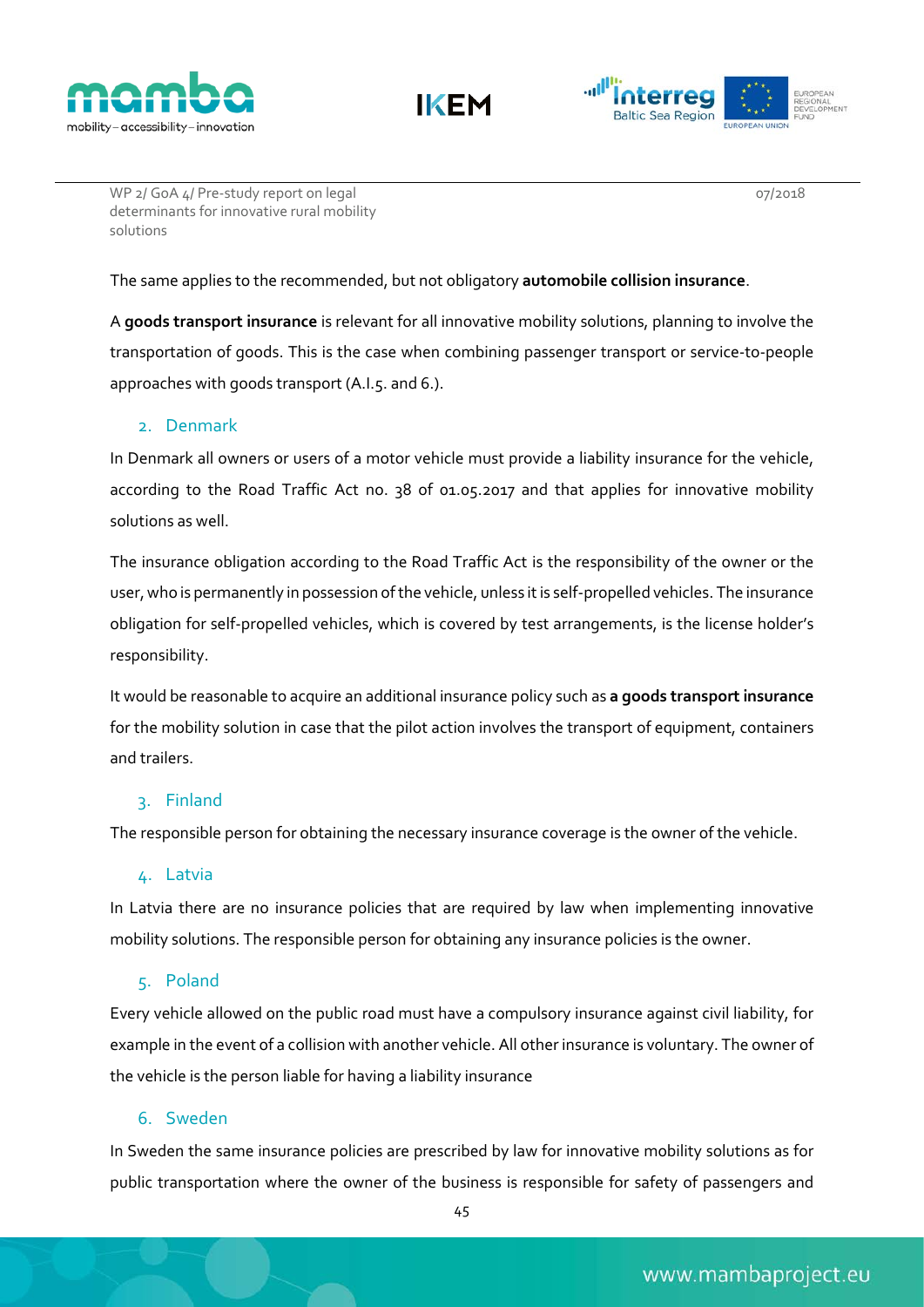





07/2018

goods from pick-up till delivery. The responsible person for obtaining the insurance is the owner of the vehicle. The mandatory insurance, Trafikförsäkringen, also covers an automobile collision insurance and a goods transport insurance.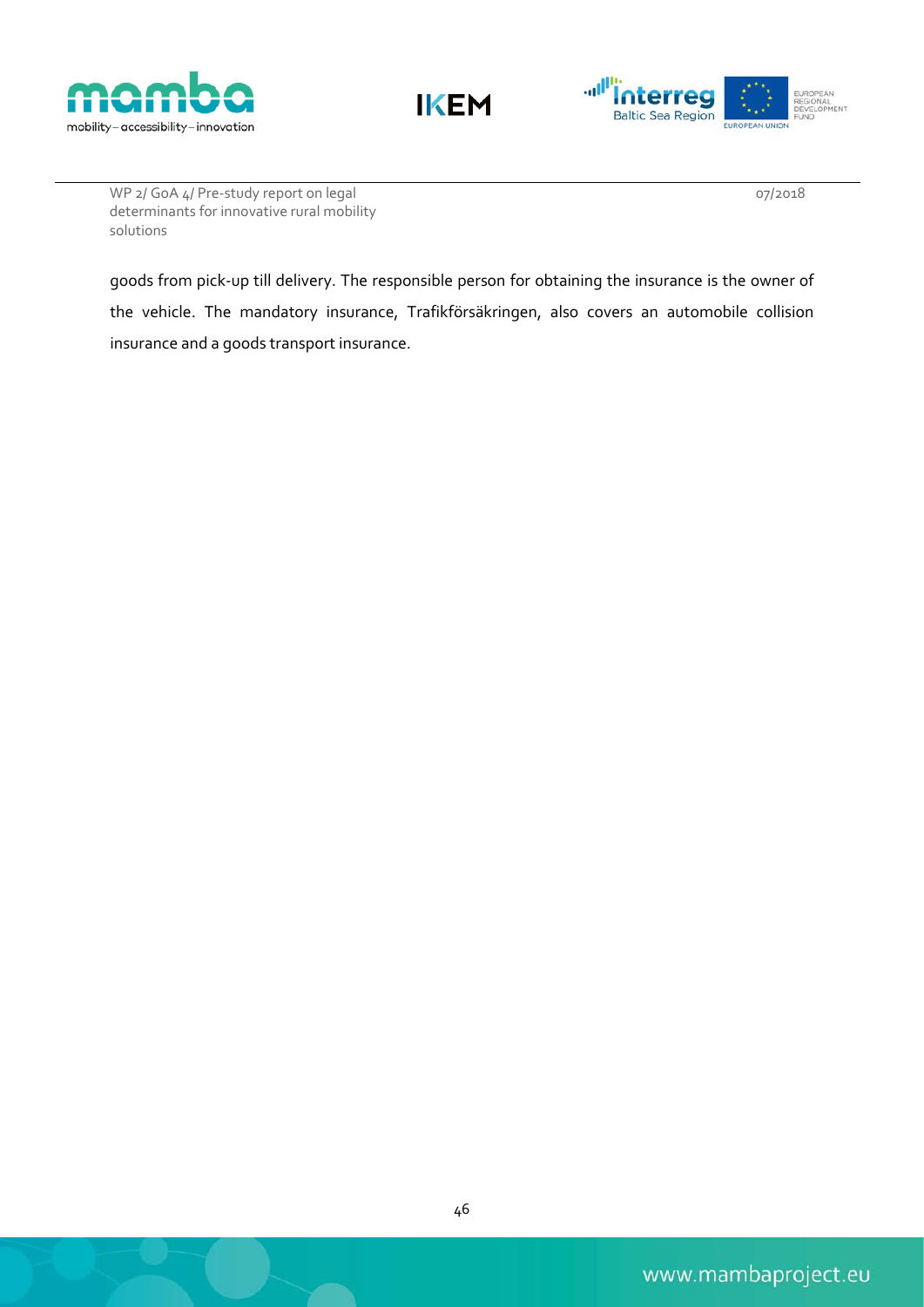





07/2018

# **VII. Data protection law**

- 1. Germany
- *a. Regulatory framework in Germany*
	- Since 25th May 2018, the **General Data Protection Regulation (GDPR)** is the central EU regulation on data protection.
	- In legal contexts, **personal data** refers to information relating to an identified or identifiable natural person.
	- Processing of personal data is lawful if, for example, the data subject has given **consent**to the processing, or if processing is necessary for the performance of a task carried out in the **public interest**.

On the **European level** data protection law was harmonized by the GDPR which came into force on May 25<sup>th</sup> 2018. The regulation is directly applicable in all EU member states and the national legislators will have to adapt national law to its requirements.

As the pilots within the MAMBA project are mainly taking place after this date, the European regulatory framework will only be analyzed with reference to the GDPR.

The scope of the GDPR is extensive: the regulation applies to the processing of personal data wholly or partly by automated means.[79](#page-51-0)

`**Processing´** means "any operation or set of operations which is performed on personal data or on sets of personal data […] such as collection, recording, organisation, structuring, storage, adaptation or alteration, retrieval, consultation, use, disclosure by transmission, dissemination or otherwise making available, alignment or combination, restriction, erasure or destruction."[80](#page-51-1) In short, the GDPR covers every handling of personal data.

'Personal data' means "any information relating to an identified or identifiable natural person ('data subject'); an identifiable natural person is one who can be identified, directly or indirectly, in particular

<span id="page-51-0"></span> <sup>79</sup> Art. 2 par. 1 GDPR.

<span id="page-51-1"></span> $80$  Art.  $4$  No. 2 GDPR.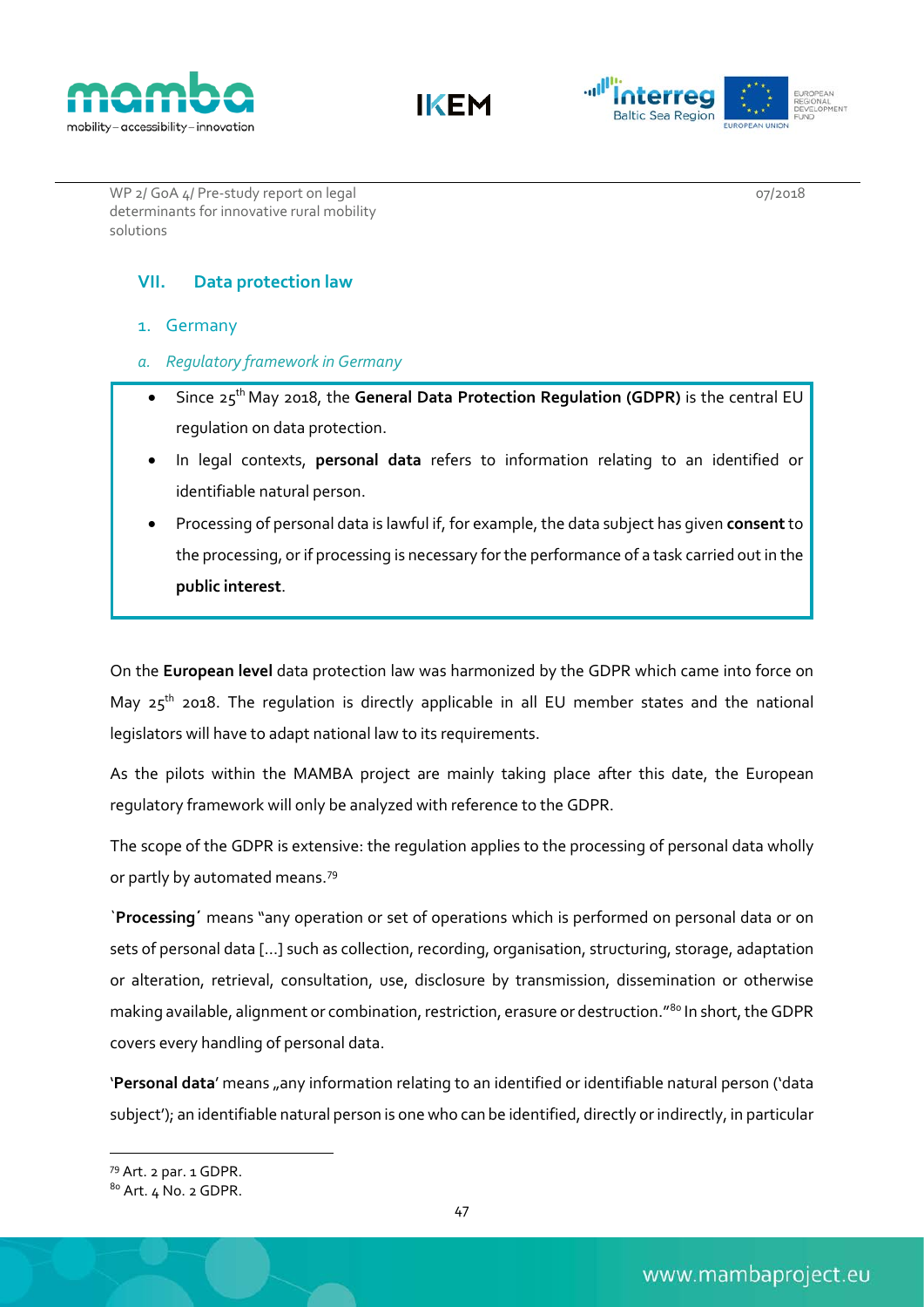





WP 2/ GoA 4/ Pre-study report on legal determinants for innovative rural mobility solutions

by reference to an identifier such as a name, an identification number, location data, an online identifier or to one or more factors specific to the physical, physiological, genetic, mental, economic, cultural or social identity of that natural person."<sup>[81](#page-52-0)</sup> Whether a person is identifiable or not depends on the surrounding circumstances, especially the amount of time and money needed for identification as well as the available technology.

Data is only then to be considered of non-personal character, if it has been anonymized in a technically reliable manner. The attribution of specific data to the driver, owner, passengers or other persons must be made technically impossible, e. g. through randomization or generalization. Pseudonymization however does not result in non-personal data, because pseudonymized data can still be attributed to a specific data subject with the use of additional information.

The processing of personal data needs a lawful basis.<sup>[82](#page-52-1)</sup> Of great practical relevance is the following legal justification: the data subject has given **consent[83](#page-52-2)** to the processing of his or her personal data for one or more specific purposes.<sup>[84](#page-52-3)</sup>

Further lawful bases for processing are: [85](#page-52-4)

- processing is **necessary for the performance of a contract** to which the data subject is party or in order to take steps at the request of the data subject prior to entering into a contract;
- processing is **necessary for compliance with a legal obligation** to which the controller is subject;
- processing is **necessary in order to protect the vital interests of the data subject** or of another natural person;
- processing is **necessary for the performance of a task carried out in the public interest** or in the exercise of official authority vested in the controller;

<span id="page-52-0"></span> <sup>81</sup> Art. 4 No. 1 GDPR.

<span id="page-52-1"></span> $82$  Art. 6 par. 1 GDPR.

<span id="page-52-2"></span><sup>83</sup> Consent is defined in Art. 4 No. 11 GDPR.

<sup>84</sup> Art. 6 par. 1 lit. a) GDPR.

<span id="page-52-4"></span><span id="page-52-3"></span> $85$  Art. 6 par. 1 lit. b) – f) GDPR.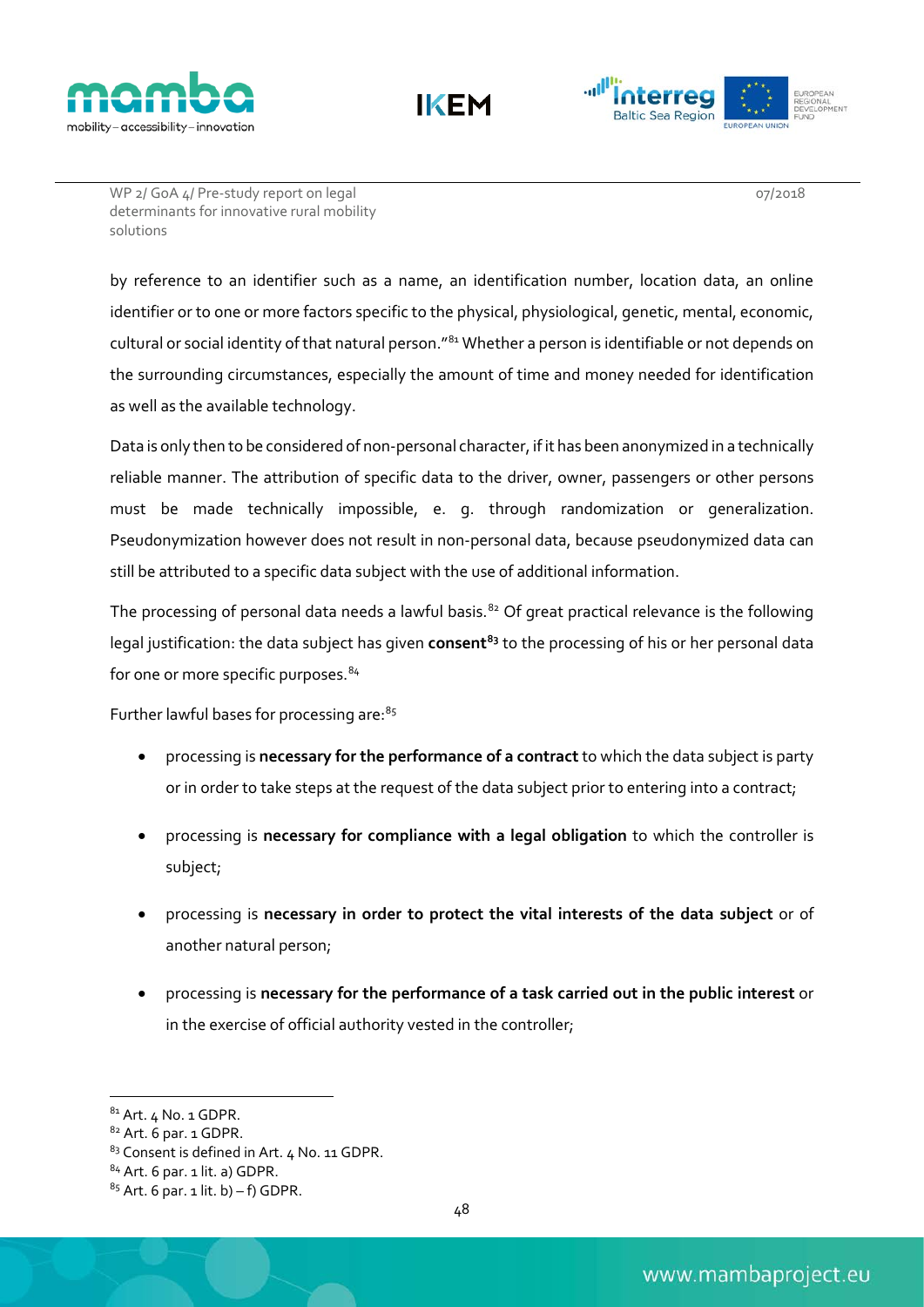





07/2018

- processing is necessary for the **purposes of the legitimate interests pursued by the controller or by a third party**, except where such interests are overridden by the interests or fundamental rights and freedoms of the data subject which require protection of personal data, in particular where the data subject is a child.
	- Key principles of the GDPR are **purpose limitation** and **data minimization**.
	- The **territorial scope** is defined by the place of performance.

Furthermore, the personal data must be processed **lawfully, fairly** and in a **transparent** manner in relation to the data subject.[86](#page-53-0) Another important principle of the GDPR is ´**purpose limitation**´.[87](#page-53-1) The purpose limitation principle states that personal data shall be collected for **specified, explicit and legitimate purposes** and not be further processed in a way that is incompatible with those purposes. Generally, in order to process data for another incompatible purpose either the data subject´s consent is needed or another justificatory reason recognized by the GDPR<sup>88</sup>.

The principle of **data minimization** requires the processing of personal data to be adequate, relevant and limited to what is **necessary** in relation to the purposes for which they are processed.<sup>[89](#page-53-3)</sup> In addition to the principle of data minimization, the GDPR limits the storage period for personal data to the period that is necessary to fulfil the intended purposes (´**storage limitation**´).[90](#page-53-4) The limitation is backed by the right to erasure personal data (´**right to be forgotten**´).[91](#page-53-5)

The GDPR also states the **prohibition of coupling**: the performance of a contract may not be conditional on the data subject´s consent to the processing of personal data that is not necessary for the performance of that contract.<sup>[92](#page-53-6)</sup>

<span id="page-53-0"></span> $86$  Art.  $5$  par. 1 lit. a) GDPR.

<span id="page-53-1"></span> $87$  Art. 5 par. 1 lit. b) GDPR.

<span id="page-53-2"></span> $88$  See Art. 6 par. 1 lit. b) – f) GDPR.

<span id="page-53-4"></span><span id="page-53-3"></span><sup>&</sup>lt;sup>89</sup> Art. 5 par. 1 lit. c) GDPR.<br><sup>90</sup> Art. 5 par. 1 lit. e

<span id="page-53-5"></span><sup>91</sup> Art. 17 GDPR.

<span id="page-53-6"></span><sup>92</sup> Art. 7 par. 4 GDPR.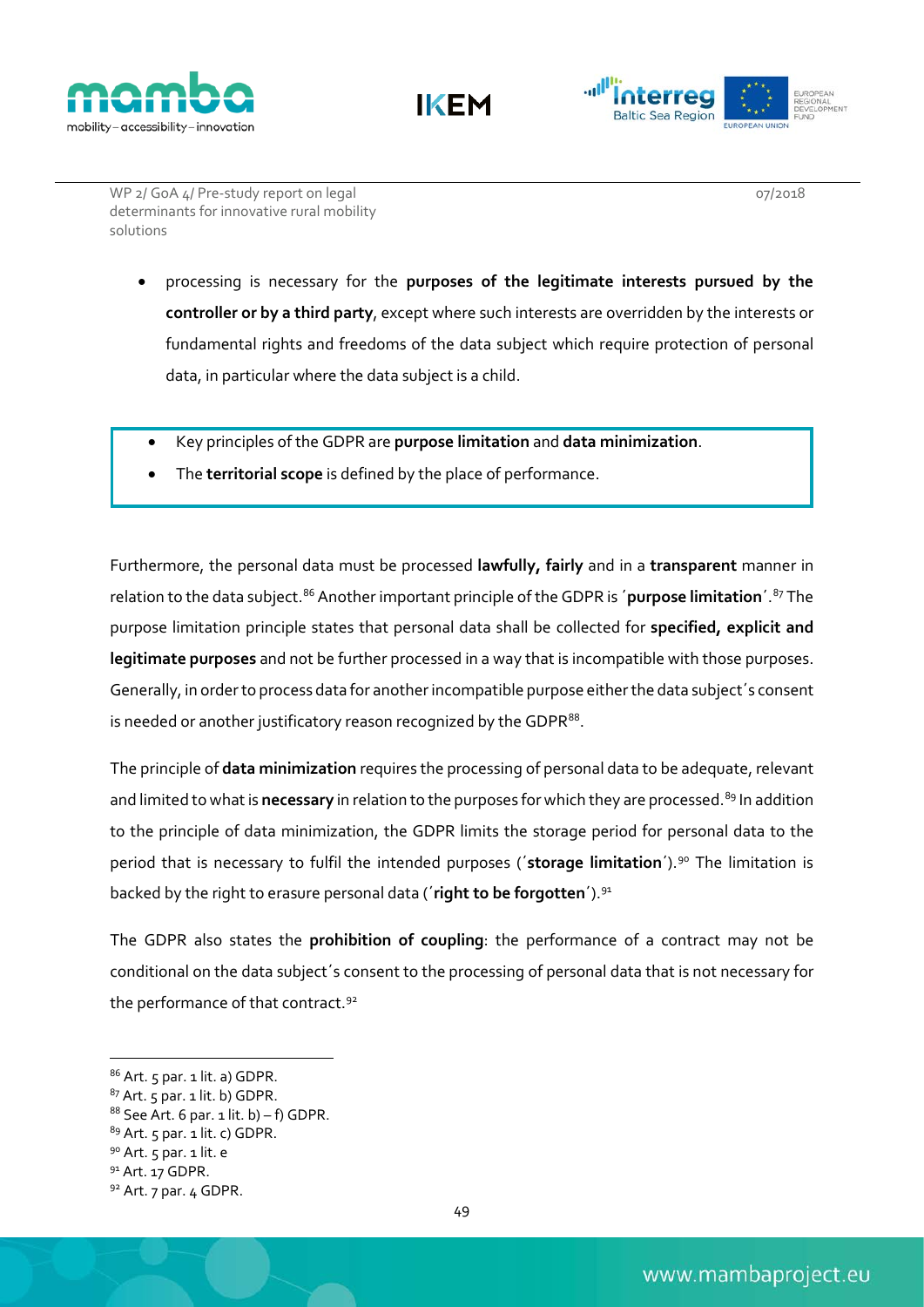





07/2018

The GDPR applies to ´controllers´ and ´processors´ who are responsible for compliance. The ´**controller**´ determines the purposes and means of the processing of personal data. [93](#page-54-0) Therefore, the controller holds the decision-making power regarding the processing. Whereas the ´**processor**´ processes personal data on behalf of the controller.<sup>[94](#page-54-1)</sup> The involvement of the processor is based on the controller´s decision.

The protection of the GDPR applies to natural persons with specific protection for children.<sup>95</sup> Regarding the **territorial scope**, the GDPR is applicable if personal data is processed in the **context of the activities of an establishment** in the EU. It is also applicable if personal data of **data subjects**  who are in the EU is processed, regardless of the location of the processor.<sup>[96](#page-54-3)</sup> Consequently, the place of performance is decisive for the scope of application.

### *b. Application to Innovative Mobility solutions*

Given that all of MAMBA´s project activities take place within the EU, the GDPR is territorially applicable and the potential users are protected by its rules. Therefore, the fundamental question regarding the application of data protection law to Innovative Mobility solutions is, whether personal data is processed on a lawful basis.

#### aa. Processing of personal data

Due to the broad definition of 'processing' in the GDPR, one can assume that once personal data is recorded, some way of processing – as defined by the GDPR – will take place.

It is decisive, whether the kind of data generated in the process of providing the mobility solution qualifies as personal data. As stated above, personal data is any information relating to an identified or identifiable natural person.<sup>[97](#page-54-4)</sup>

Concerning **demand responsive transport**, it is possible to provide the service without processing personal data. To offer a flexible time table, the operator just needs to know about the requested departure times, which are not related to an identifiable natural person. In contrast providing a Door-

<span id="page-54-0"></span> <sup>93</sup> Art. 4 No. 7 GDPR.

<span id="page-54-1"></span><sup>94</sup> Art. 4 No. 8 GDPR.

<span id="page-54-2"></span><sup>95</sup> E.g. Art. 6 par. 1 lit. f) GDPR.

<span id="page-54-3"></span> $96$  Art. 3 GDPR.

<span id="page-54-4"></span><sup>97</sup> Art. 4 No. 1 GDPR.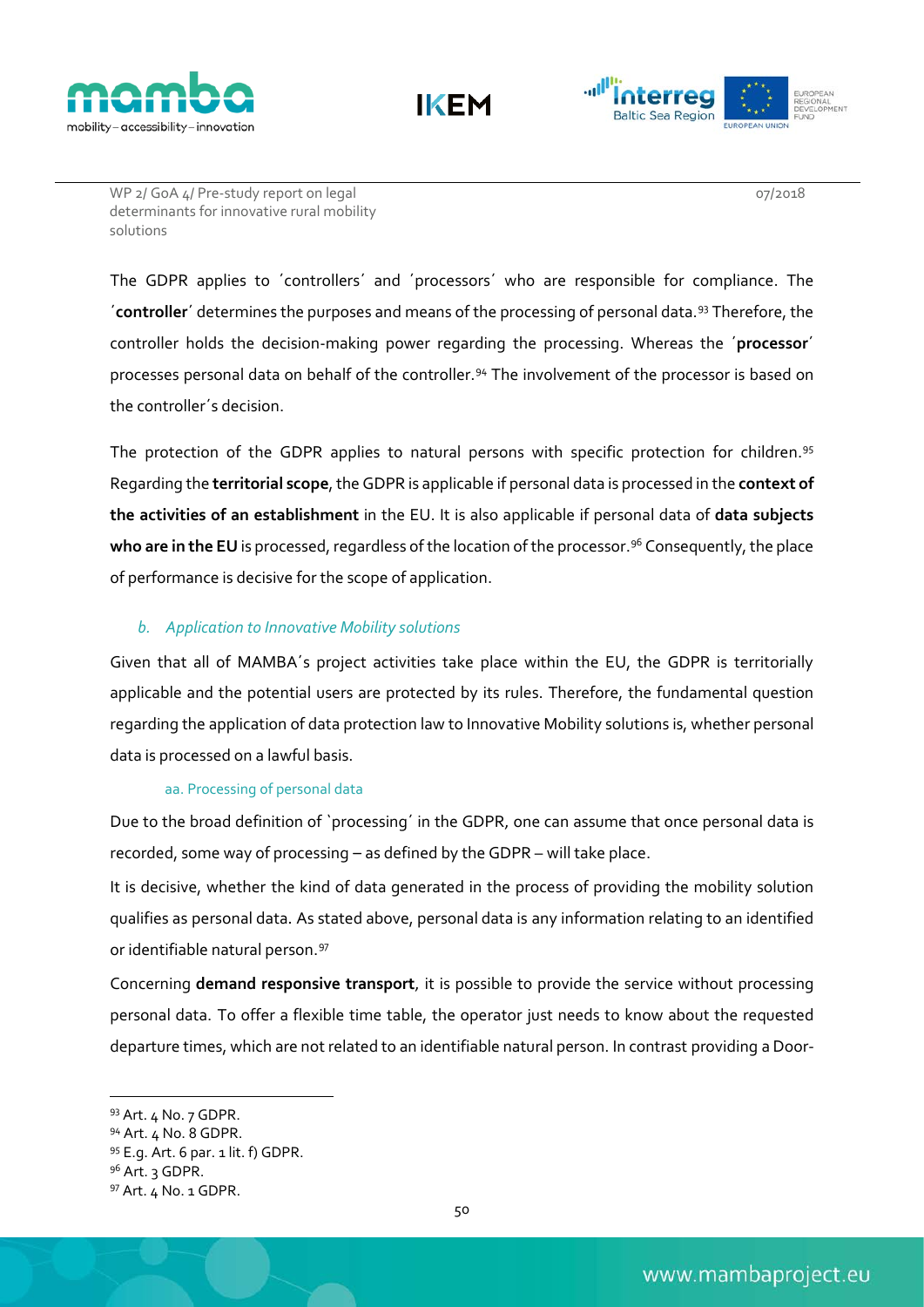





07/2018

to-door-service requires the destination´s address. A person´s address is considered personal data, relating to an identifiable person. This issue does not occur, if the service is operated along predefined stations or stops. On the other hand, processing the address would probably be legally justified, because the processing is necessary for the performance of the transportation contract.<sup>[98](#page-55-0)</sup> Otherwise, it would not be possible for the operator to pick the passenger up.

The same applies to any processing of account information during the payment process for tickets.

As soon as any kind of app-based system is used to operate the DRT service that obliges users to create a personal account, the processing of personal data is inevitable. Therefore, **ICT enabled solutions** will in most cases require the processing of personal data. Neither MaaS nor e-Hailing could operate without identifying their customers and - in doing so - process personal data. **MaaS** requires to identify customers across different services. It is unlikely that anonymization (e.g. through a random unrelated customer number) is possible, given the need for billing the services. Any way of pseudonymizing the user through a customer number that is only theoretically connectable to the data subject is still reckoned personal data in the legal sense of the GDPR.

Like MaaS, **e-Hailing** services usually rely on some kind of user account, not only for billing but also for providing the service by smartphone app. Only in the (unlikely) case of technically disconnecting the personal information from the mechanism used to matching drivers and passengers, no personal data is processed. Typical characteristics like rating the service (as well as the passenger) also depend on the identification through the smartphone app.

The need for a user account usually also exists for **Car-sharing**. Especially considering the eminent liability issues involved in the provision of Car-sharing, it is even more important to identify the specific user with great certainty. On the other hand, it is theoretically possible to offer Car-sharing without or with very little processing of personal data, e.g. by handing over the car's keys personally, paying cash and only requesting the driver´s personal information, if liability questions arise. But when looking at the current business models for Car-sharing on the market that are nearly all accountbased, this option may seem far-fetched.

<span id="page-55-0"></span><sup>98</sup> Art. 6 par. 1 lit. b GDPR.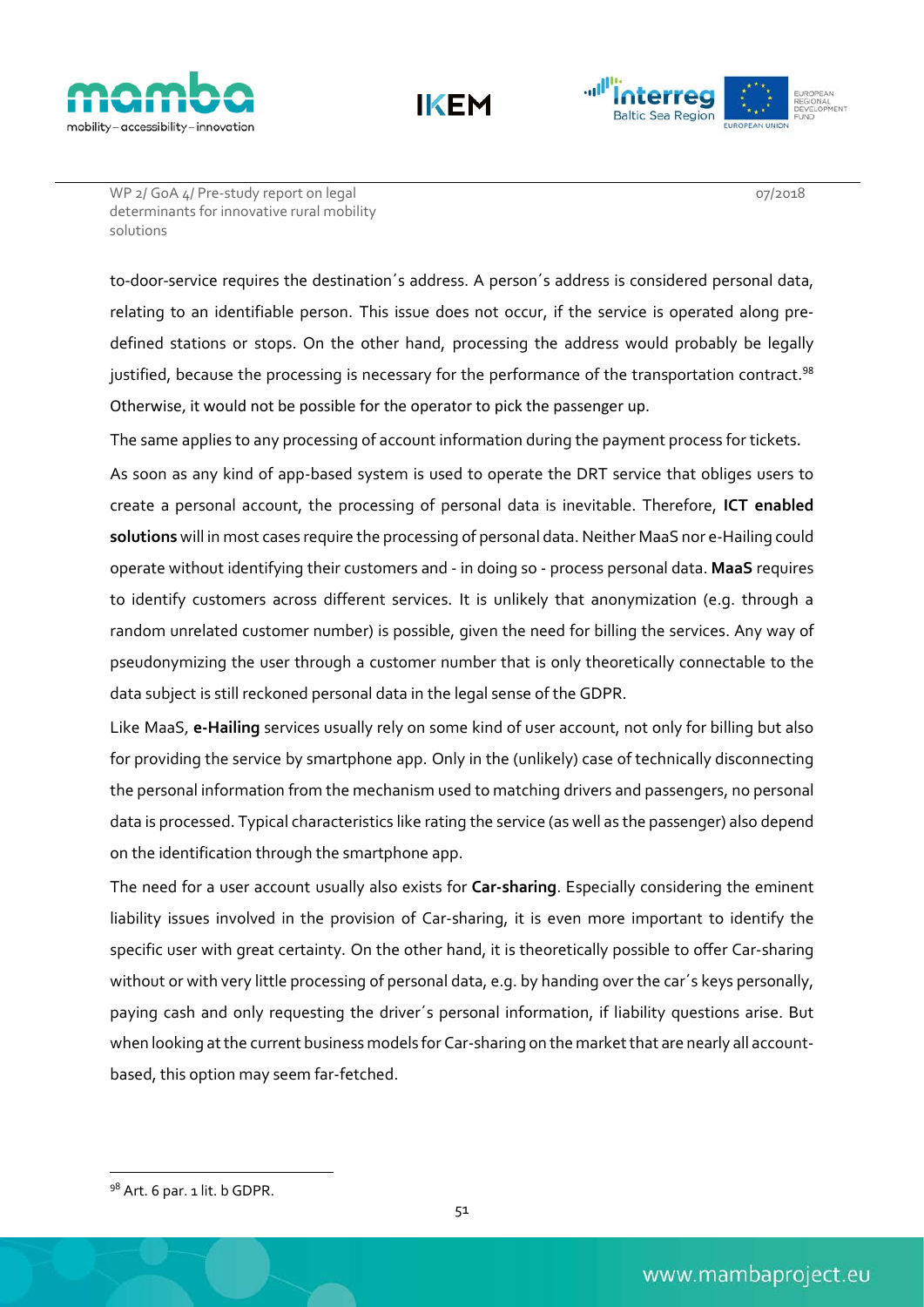





WP 2/ GoA 4/ Pre-study report on legal determinants for innovative rural mobility solutions

Regarding **Ridesharing** and **combined transport solutions** the question is similar: As long as these services are provided without any form of registration – comparable to conventional public transportation and its ticket machines – no personal data is processed. This should be the case, if passengers can spontaneously choose to board a vehicle offering ridesharing. If, in contrast, the service is offered by app or users need an account to order the service, certain personal data is processed, such as name, phone number or the location of the data subject.

#### bb. Lawful basis for processing

As soon as personal data is processed within the scope of the GDPR, a **lawful basis** is needed. [99.](#page-56-0) The specific legal justification depends on the design of the mobility offer. Therefore, the following assessments are limited to general considerations and need to be adapted depending on the actual design.

In some cases, the processing of personal data will be necessary for the **performance of a contract**to which the data subject is party.<sup>[100](#page-56-1)</sup>. For example, demand responsive transport, which offers a Doorto-door-service, needs the user´s address to provide a stop at the requested place. Likewise, a user´s banking information is needed to process a payment for a mobility service.

Furthermore, the GDPR allows the processing of personal data, if it is **necessary for the purposes of**  the legitimate interests pursued by the controller or by a third party.<sup>[101](#page-56-2)</sup> In this case the data subject's interest must not override the interests of the controller. For this reason, a careful **consideration of interests** is required and the results depend largely on the specificities of the situation. In addition to that, the scope of the regulation is very broad and therefore a wide range of interests is acknowledged and have to be considered on a case by case basis. A legitimate interest could e.g. be of legal, economic, ideational or other nature – in short, any lawful interest has to be taken into account.

If no other legal justification is pertinent, the data subject has to give his or her **consent**. The provider can obtain the consent when concluding the transportation contract. In doing so, the purpose of the processing needs to be explained (purpose limitation) and also the prohibition of coupling has to be observed. Therefore, it is not allowed to make performance of the contract dependent on the data

<span id="page-56-0"></span><sup>99</sup> Art. 6 par. 1 GDPR.

<span id="page-56-1"></span> $100$  Art. 6 par. 1 lit. b) GDPR.

<span id="page-56-2"></span> $101$  Art. 6 par. 1 lit. f) GDPR.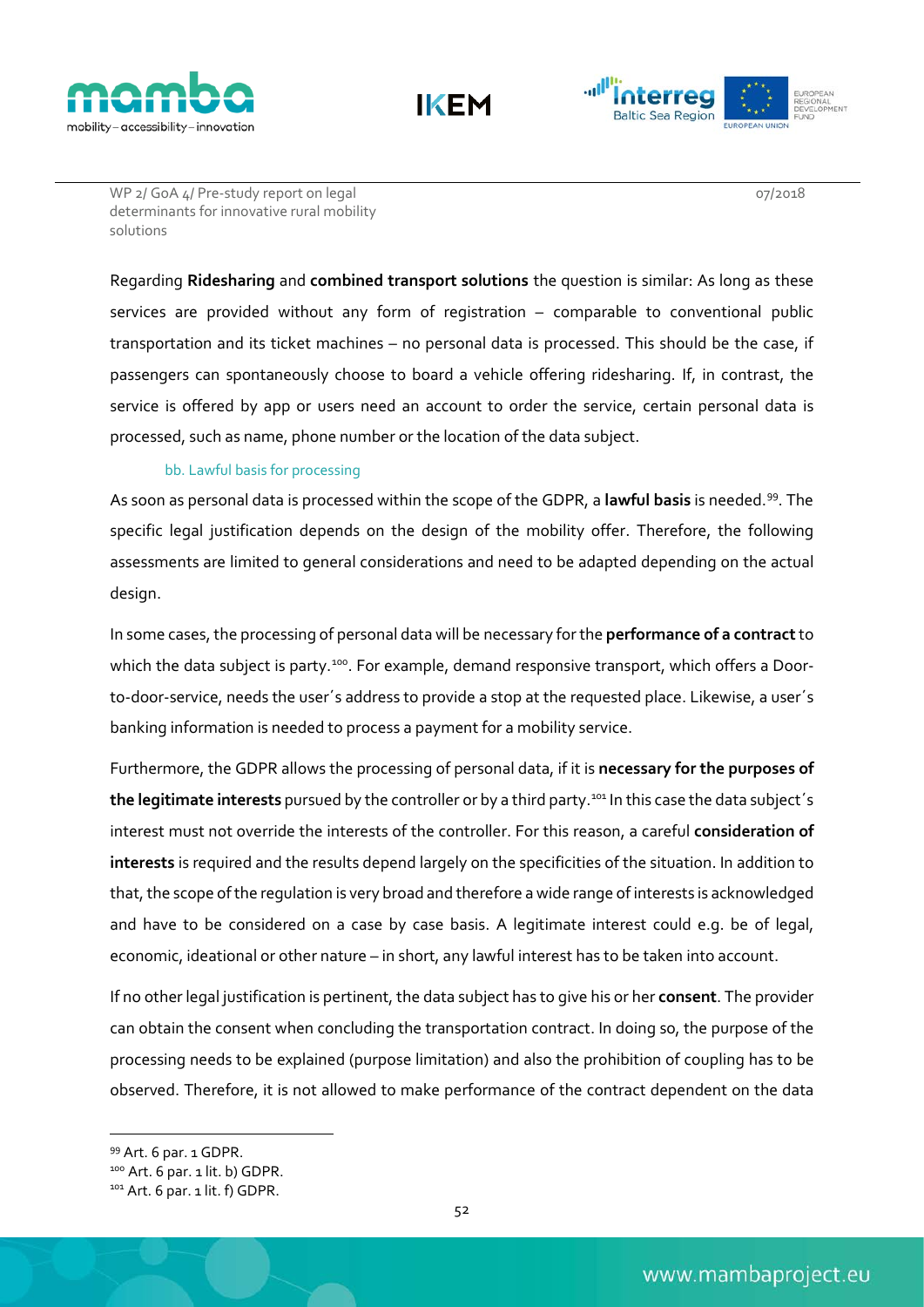





07/2018

subject´s consent. Another requirement for the data subject´s consent is that he or she takes an informed decision.<sup>[102](#page-57-0)</sup>

Finally, any innovative mobility solution should mind the **right to erasure** and for this reason provide appropriate mechanisms. Requirements like **Privacy by Design[103](#page-57-1)** and **Privacy by Default[104](#page-57-2)** should already be considered during the development of any innovative pilot project.

### 2. Denmark

In Denmark there are no area-specific data protection rules for transportation services. The regular rules of the Data Protection Regulation, pursuant to Regulation (EU) 2016/679 of 27 April 2016 apply to transportation services.

Applying the GDPR to Innovative Mobility solutions will only be an issue in relation to the operators' event notifications, which will include handling of personal data.

## 3. Finland

In Finland Customer registration is the main issue that raises Data protection concerns. In Finland there is some customized data legislation for the specific customer groups (e.g. disabled people).

As innovative mobility service providers are usually micro enterprises that are not necessarily familiar with data protection laws, the compliance to these rules could be a major challenge for innovative mobility solutions.

## 4. Latvia

In Latvia one major data protection law issue is expected to be the personal data of passengers entitled to claim fare reliefs such as pupils or heavily disabled persons. These persons need to be identified in order to obtain the fare reliefs. It is thus necessary to process their personal data.

The necessary data shall be provided free of charge, by the State Medical Commission for the Assessment of Health Condition and Working Ability, State Inspectorate for Protection of Children's Rights, the Society Integration Foundation and the Office of Citizenship and Migration Affairs. During

<span id="page-57-0"></span> <sup>102</sup> Art. 4 Nr. 11 GDPR.

<span id="page-57-1"></span><sup>103</sup> Art. 25 Par. 1 GDPR.

<span id="page-57-2"></span><sup>104</sup> Art. 25 Par. 2 GDPR.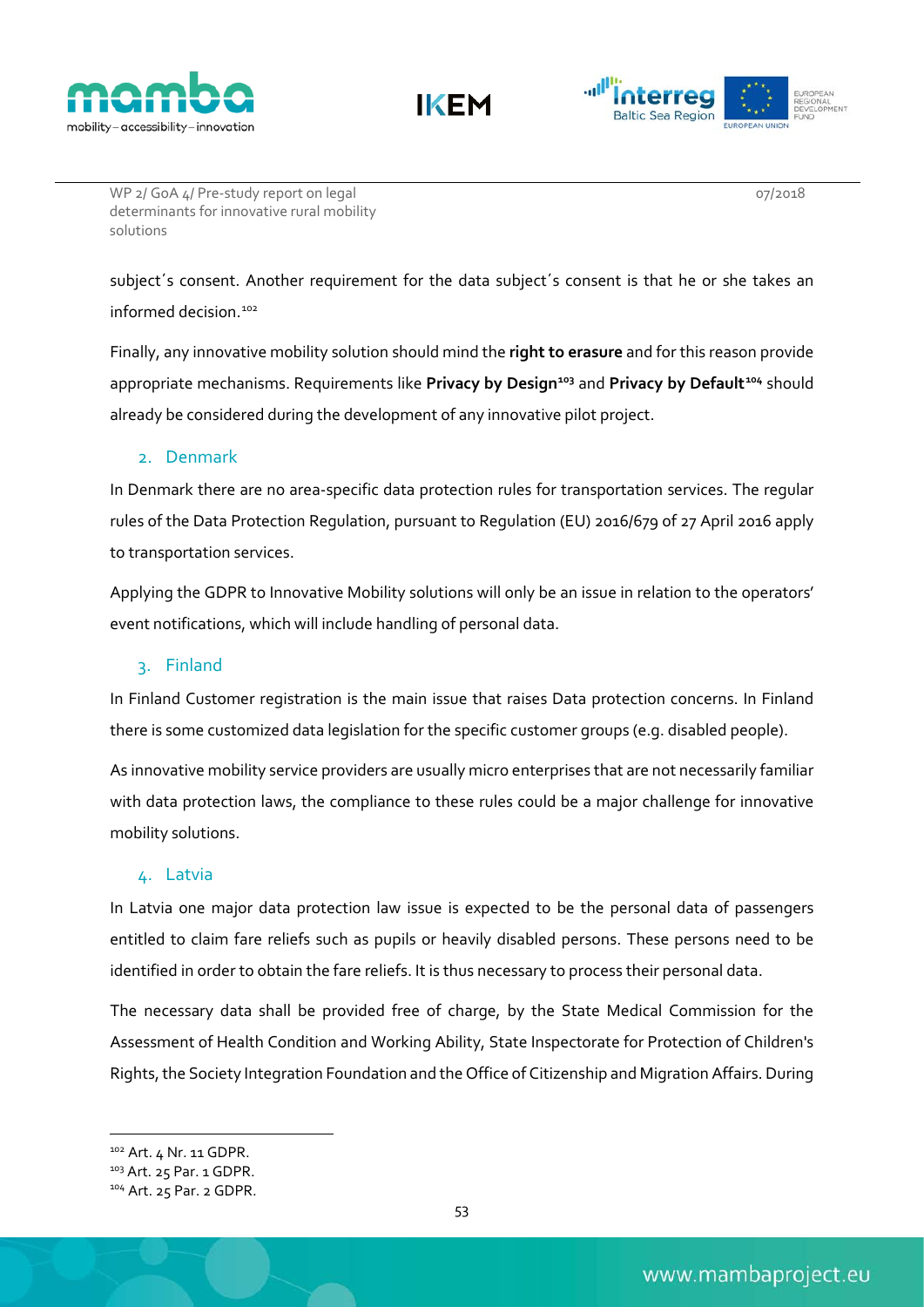





07/2018

the processing special care needs to be taken that the requirements of the GDPR are being observed. The manager of the information system and of the processing of personal data is the Road Transport Administration. It will have to make sure that all personal data is deleted from the system as soon as it is not needed anymore to determine who is entitled to obtain the fare reliefs.

## 5. Poland and Sweden

In Poland and Sweden the national legislation corresponds to the GDPR and no specific challenges different from the other countries are expected.

54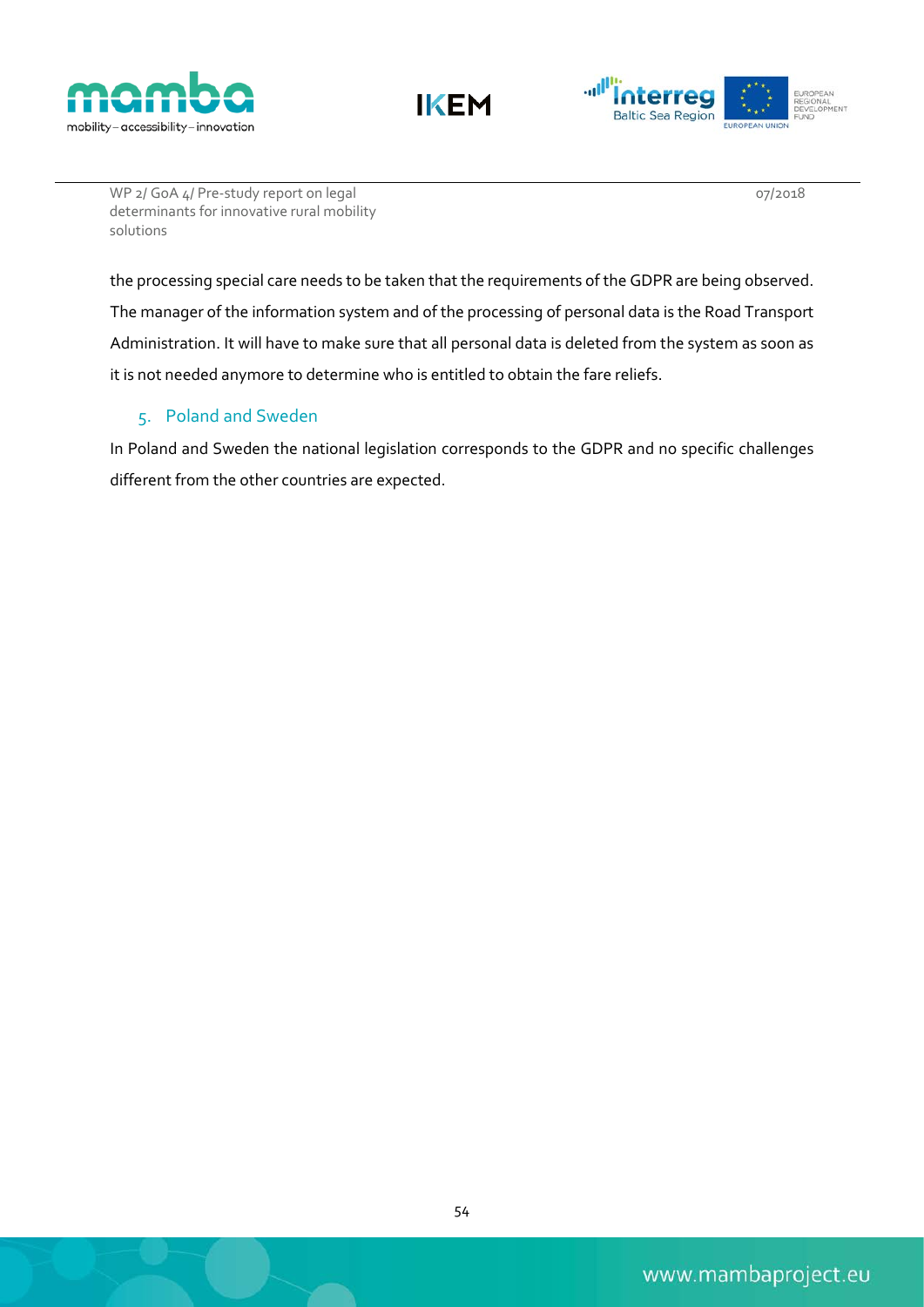





WP 2/ GoA 4/ Pre-study report on legal determinants for innovative rural mobility solutions

# **B. Mobility Centers**

From a legal-institutional perspective there are two main issues that need to be addressed before being able to implement a Mobility Center (MC). First, one has to clarify the design and functions of an MC. This has been done by WP 2.3. A short overview of the findings will be presented here (I.) Secondly, one has to ask to what extent municipalities and non-commercial associations can get lawfully involved in commercial activities when offering services through a MC, because many partners in the MAMBA project are either municipalities or non-commercial associations (II.).

# **I. Characteristics of a Mobility Center**

Mobility centers (MCs) are at the very core of the MAMBA project. They are expected to integrate existing mobility options by introducing enhanced management capacities in transport administration, providing digital and non-digital information systems for residents, creating platforms for public and private enterprises to pool transport services and facilitating cooperation between public transport actors and service providers.

In WP 2.3 the University of Applied Sciences from Kiel has elaborated a definition and three basic types of MCs that are used for the legal analysis in the following.

According to the pre-study in WP 2.3 mobility centers are

*"interconnected facilities and/or service providers which offer information and services around personal mobility, combining all available transport modes.["105](#page-59-0)*

This definition is met by three basic types of MCs that have been identified in WP 2.3:

- The **"Traditional" Mobility Center** is a central physical facility / hotline which offers access to a variety of transport modes to people.
- The "Advanced" Mobility Center is a virtual facility / app which offers access to a variety of transport modes to people

<span id="page-59-0"></span><sup>&</sup>lt;sup>105</sup> Franke, Pre-study of mobility centre models, 2018, p. 3.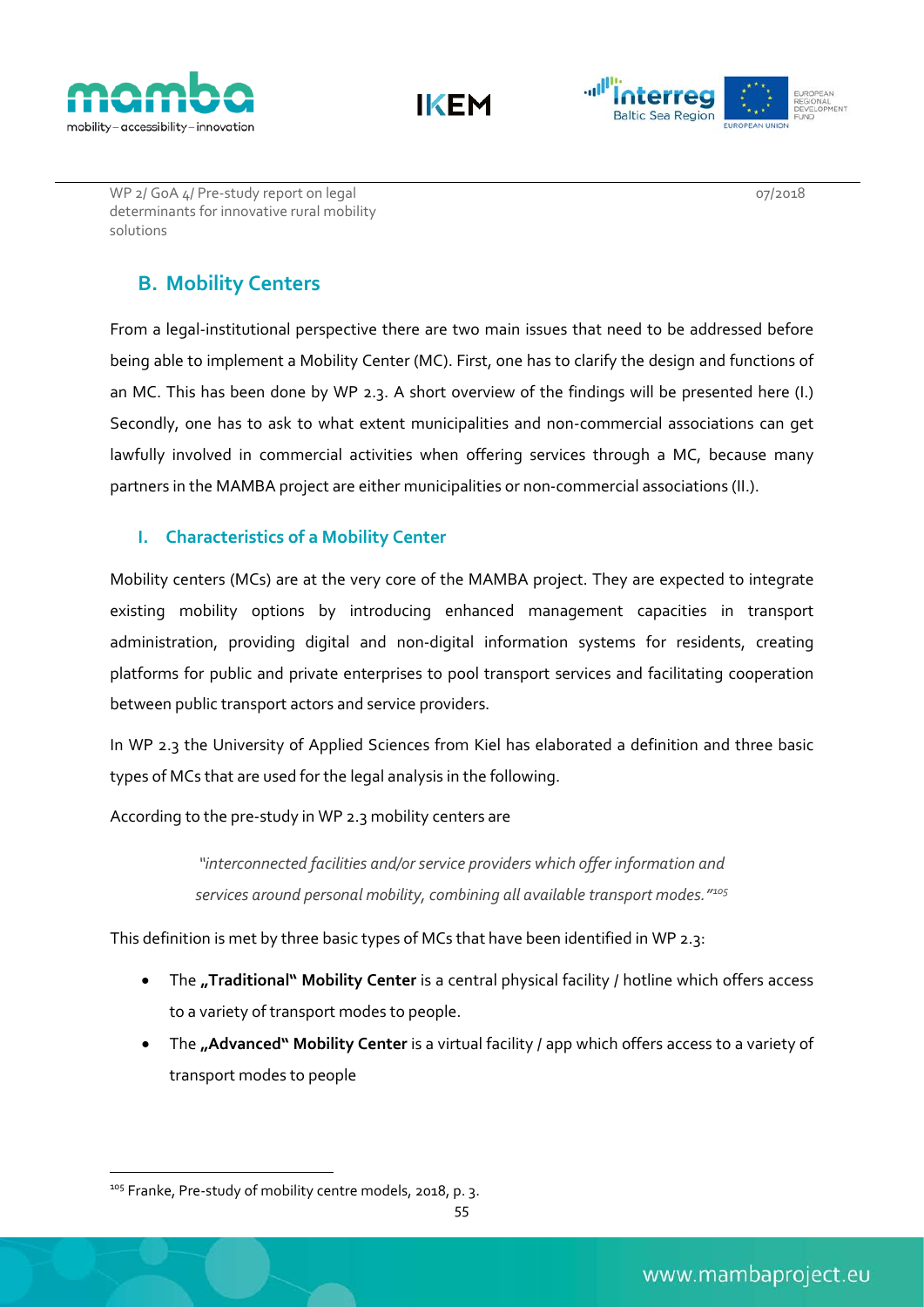





07/2018

• The "Local" Mobility Center (or "Mobility Hub") is a physical location which offers access to a variety of transport modes to people

The characteristics and modes of functioning of these types are further developed in the pre-study elaborated in WP 2.3.

# **II. Legal-institutional aspects: Running a Mobility Center as a non-commercial association or a municipality**

Mobility centers can be run by non-commercial associations or by municipalities that establish municipal companies. In both cases a question arises: are these actors allowed to pursue commercial activities and, if yes, to what extent? If offering mobility through an MC is an economic activity, this question needs to find an answer before being able to implement MCs on a sound legal basis. In the following these questions will be answered with reference to the national legal frameworks participating in the MAMBA project  $(1. -6.$ ).

## 1. Germany

- *a. Non-commercial association*
	- Non-commercial associations should offer services through a Mobility Center only at a cost-covering price or tailor the MC in a way that it clearly serves the association's noncommercial main goals
	- Otherwise they run the risk of losing their non-commercial character and can be deleted from the register of associations

German civil law distinguishes between commercial and non-commercial associations.[106](#page-60-0) **Noncommercial associations can be deleted from the register of associations, if they lose their noncommercial character. [107](#page-60-1)** This could be a potential risk for project partners such as the Diaconie from Schleswig-Holstein, Germany, when establishing a MC and running it for profit.

<span id="page-60-0"></span><sup>106 §§ 21</sup> and 22 of the German civil code (BGB)

<span id="page-60-1"></span><sup>107</sup> § 395 **FamFG**.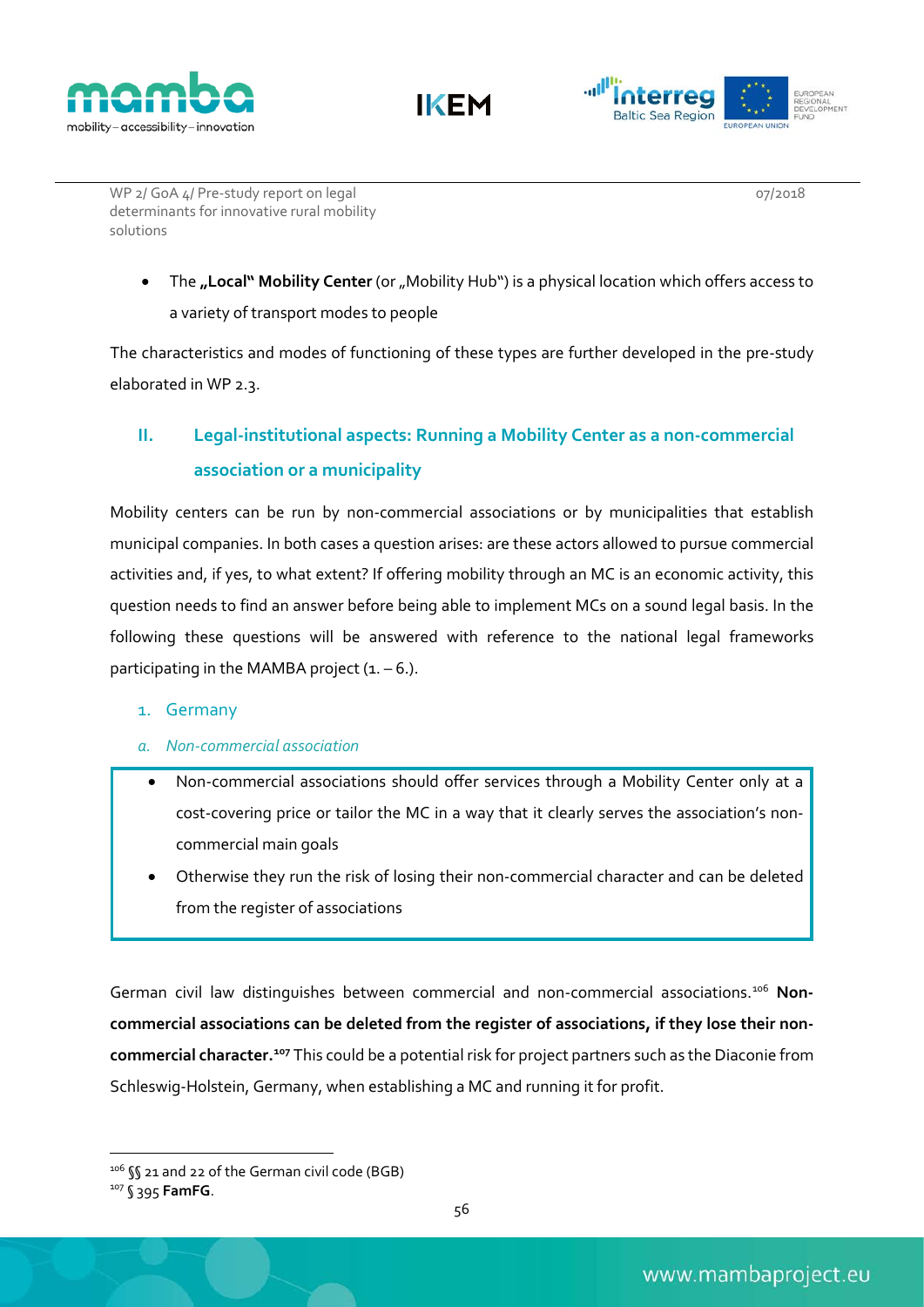





07/2018

According to the German Supreme court an association loses its non-commercial character, if it develops its own entrepreneurial activities according to a management plan, on a permanent basis and directed outwards, i.e. going beyond the internal area of the association, which aim at economic advantages either for the association itself or for its members. But an association can still be a noncommercial association, if it develops **entrepreneurial activities for the achievement of its noncommercial goals**, provided that these are **assigned and subordinated to the non-commercial main purpose** and are aids to its achievement (so-called secondary purpose privilege).<sup>[108](#page-61-0)</sup>

The services of the MCs should thus be offered for free or only at a cost-covering price in order to prevent a deletion from the register of associations. Another option would be to use the commercial activities for achieving the main non-commercial goals of the association. The Diaconie, for example, should offer the delivery of groceries only as a part of the help for elderly people, who are not able to go shopping themselves due to their physical handicaps. A delivery to other persons would probably cast doubt on the non-commercial character of the Diaconie.

#### *b. Municipal companies*

- The economic activity of municipalities is limited to a certain scope of cases defined by law
- The law prescribes that the establishment of an MC, being such an economic activity, has to be justified by a public purpose, should be reasonable in financial terms and should not unduly interfere in the private market
- The enhancement of mobility and accessibility in rural areas is a public purpose and could not be offered economically by a private actor
- This means in practical terms for the municipalities, that they have to focus on the resource efficiency of the MC. The amount of resources invested in it should be in a reasonable relationship to the capacities of the municipality

In Germany municipalities are only allowed to carry out commercial activities if certain requirements, stemming from constitutional law, are fulfilled.

<span id="page-61-0"></span><sup>&</sup>lt;sup>108</sup> See BGH, Decision on the 16.05.2017, II ZB 7/16, NJW 2017, 1943, 1944.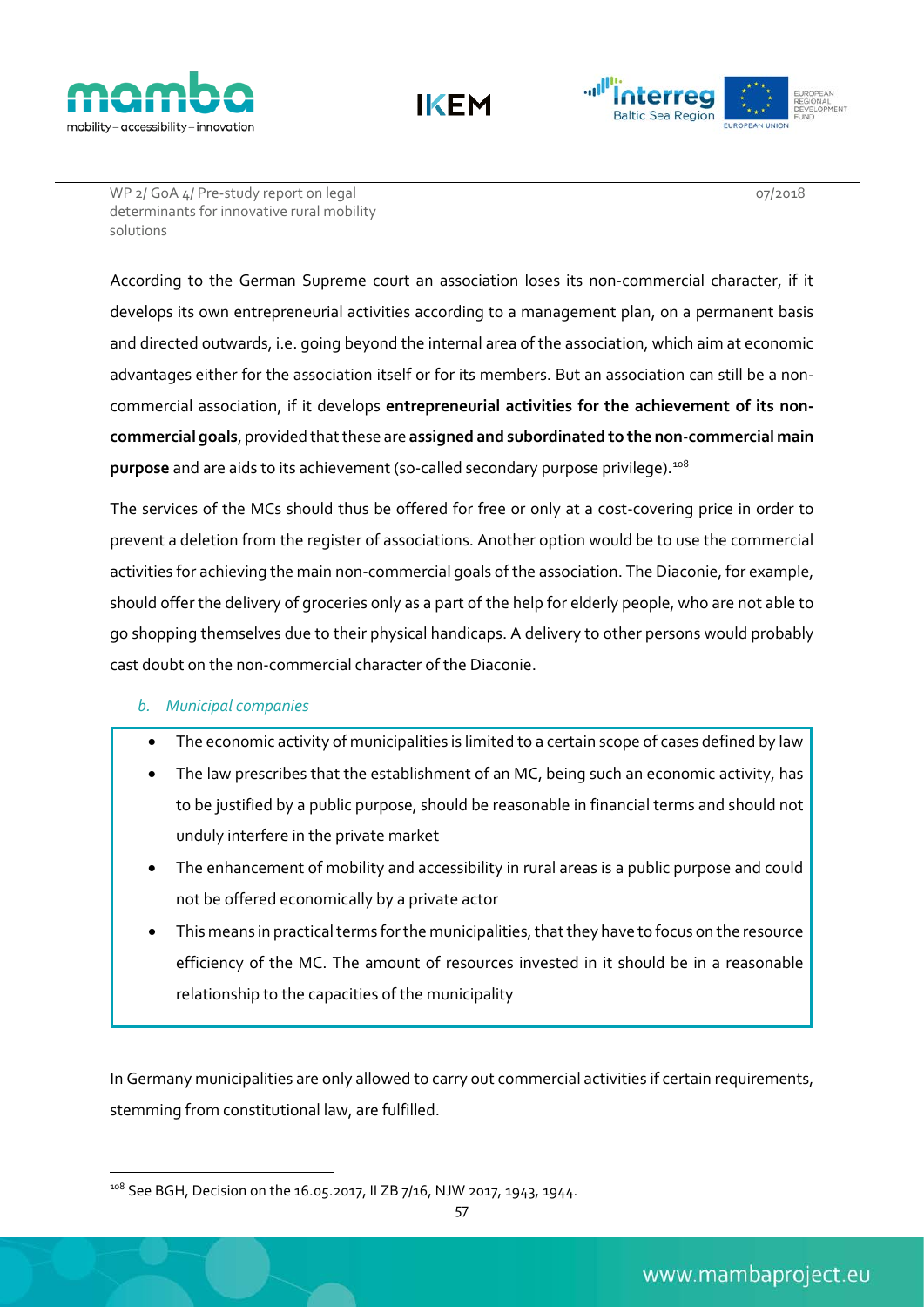





WP 2/ GoA 4/ Pre-study report on legal determinants for innovative rural mobility solutions

A commercial activity means, in this context, any activity of the municipality on the market which could also be carried out by a private third party with the intention of making a profit, such as in particular the production, offering or distribution of goods or services.<sup>[109](#page-62-0)</sup>

When offering mobility through an MC these requirements are fulfilled. The MC could be run by a private company and selling tickets is usually done with profit-making ambition.

In most cases municipalities establish companies that pursue these tasks.

In Schleswig-Holstein and Niedersachsen, the participating federal states in MAMBA from Germany, the establishment of such a company is only allowed, if a **public purpose justifies the establishment of the company**, if the **costs for the company are in an appropriate relationship to the capacities of the municipality** and if the **public purpose cannot be fulfilled better and more economically by a private third party**. [110](#page-62-1)

The companies can be established under private or public law. If they are established under private law the municipalities have to abide to certain standards established by law such as limiting the financial liability of the municipality to a certain amount (§ 137 NKomVG). These requirements have to be included in the articles of association.

All the above-mentioned requirements have to be taken into account when establishing an MC and choosing a municipal company to run it. The MC as an economic activity will probably be justified by a public purpose, namely the enhancement of mobility and accessibility in rural regions affected by demographic change. This is a purpose that all the inhabitants benefit from and hence a public purpose. The MC should be tailored reasonably when it comes to the spending of public resources and the capacities of the municipality should be borne in mind. It is also probable that private third parties could not offer the service of the MC better or more economically as rural areas are characterized by a low demand of mobility correlating with low profit-generating expectancies for private actors.

<span id="page-62-0"></span><sup>109</sup> Klaß in BeckOK Kommunalrecht Niedersachsen, 2018, NKomVG § 136 No. 18.

<span id="page-62-1"></span><sup>110</sup> § 136 **NKomVG**, § 101 **GemO SH**.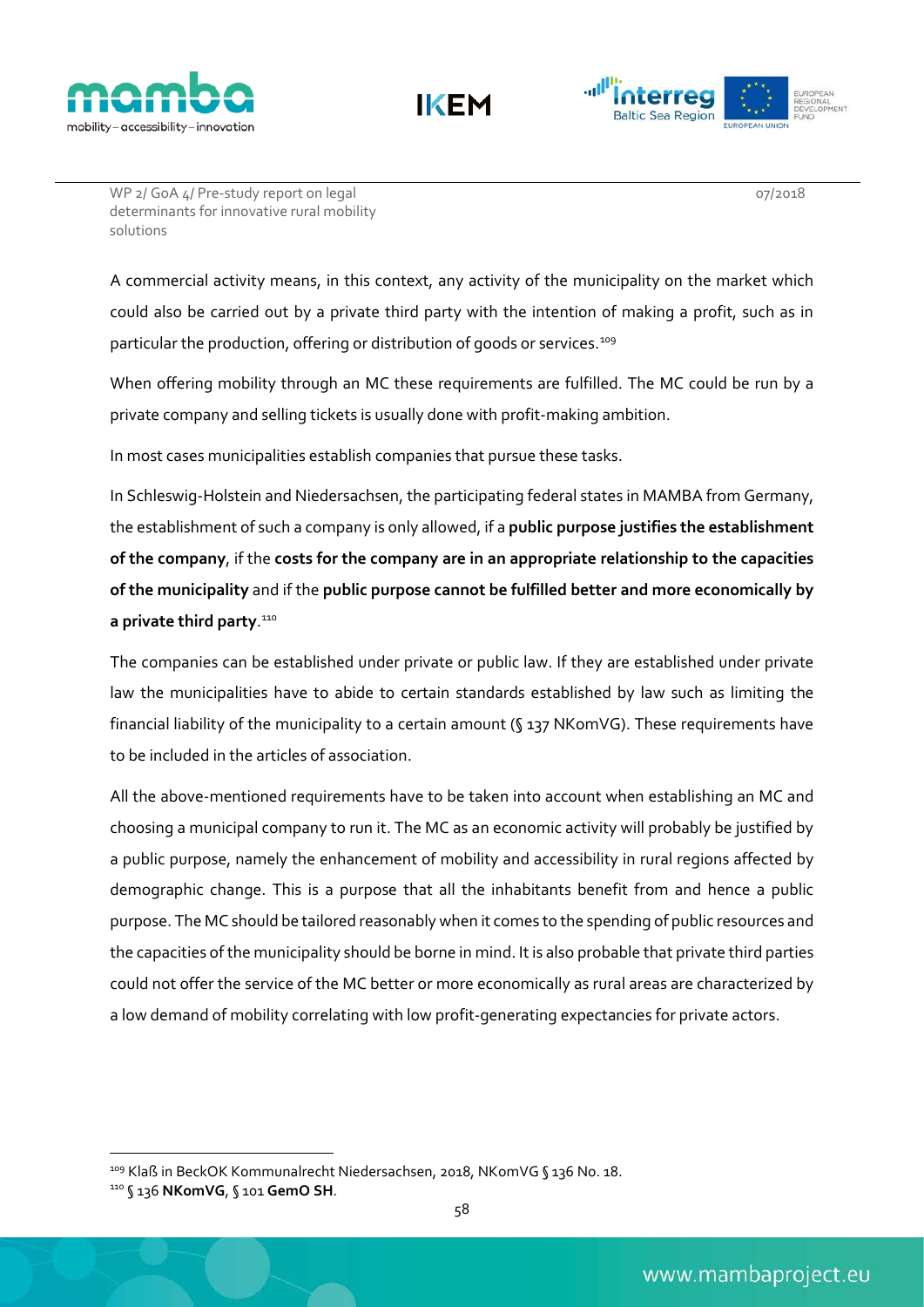





WP 2/ GoA 4/ Pre-study report on legal determinants for innovative rural mobility solutions

# 2. Denmark

If MCs are run by non-commercial associations or municipalities certain legal requirements need to be observed.

In Denmark associations can be registered in the Central Business Register (CVR register) that provides access to information about all Danish businesses and companies. If the association is to receive grants from a public authority, it must register in the CVR register.

A **non-commercial organization or association** can lose its non-commercial character, if it does not aim to work for the benefit of the general public, but generates financial profits for a person or group of people. A non-commercial association has to pursue a purpose, for example, support research, social development, environmental protection, nature conservation or a sustainable future.

Therefore, MCs should not generate financial profits for a person or group of people or a company.

In the case of a **municipality-run MC** the general assumption has to be taken into account that a municipality cannot legitimately drive or provide direct support to trade, craft, industry or financial business unless there is special legislative authority for such activities. Economic activities are only permitted under the following conditions:

- municipal interest in the activity,
- general eligibility,
- prohibition of support for individuals and individual companies,
- the activity must be beneficial to all or a deliberately defined circle,
- not for the benefit of anyone other than the citizens of the municipality.

When establishing an MC these conditions are most likely to be fulfilled.

## 3. Finland

In Finland there are non-commercial associations that are registered in a registry of associations. These associations lose their status if their activity is not in small scale or it is considered as a major economical activity with continuous nature.

Therefore, **MC activities by non-commercial associations** must be kept in small scale, economically low value and with no major profits for the owners.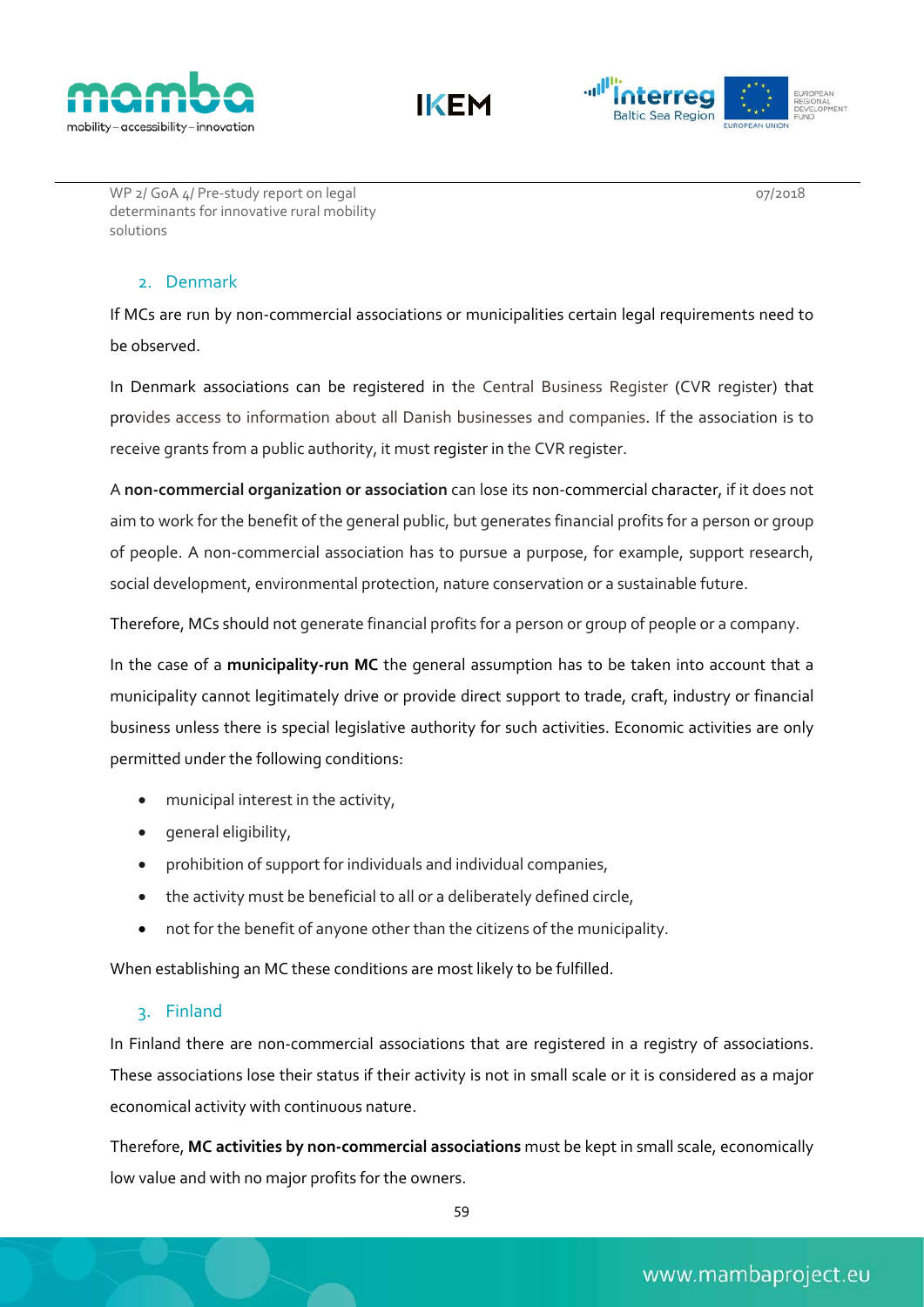





07/2018

**MC activities by municipalities** are also subject to certain legal requirements. Municipalities cannot provide services that deform market competition. After the ongoing reform of the regions in Finland, it is not possible for the newly formed regions to acquire services provided by municipalities directly. Municipalities are only entitled to provide services for the new regions through their own subcorporations.

Innovative mobility solutions and MCs have, thus, to be organized by these sub-corporations. Furthermore, it is mandatory for municipalities to provide information about the offered mobility services to the Finnish Transport Safety Agency (TRAFI) so that all (private) service providers have the possibility to provide their solutions.

### 4. Latvia

In Latvia **non-commercial associations** are registered in the Association of Latvian Passenger Carriers. These non-commercial associations lose their non-commercial character, if they start to perform commercial activities.

Also, for the **MC activities of municipalities** there are certain legal boundaries.

In accordance with the law on local governments, municipalities shall only execute certain functions. Among these figures the organization of public transport. This means that the establishment of a municipality-run MC lies within the competence of municipalities in Latvia.

## 5. Poland

According to the law in Poland, non-governmental organizations are:

- Organizations that are not public finance sector entities within the meaning of the relevant Public Finance Act.
- Not working to make a profit.

Municipalities and poviats can only carry out tasks permitted by law.

The activity of communes may be limited only to public services in the scope of meeting the collective needs of their residents. This applies, for example, to public transport, running hospitals, and maintaining infrastructure.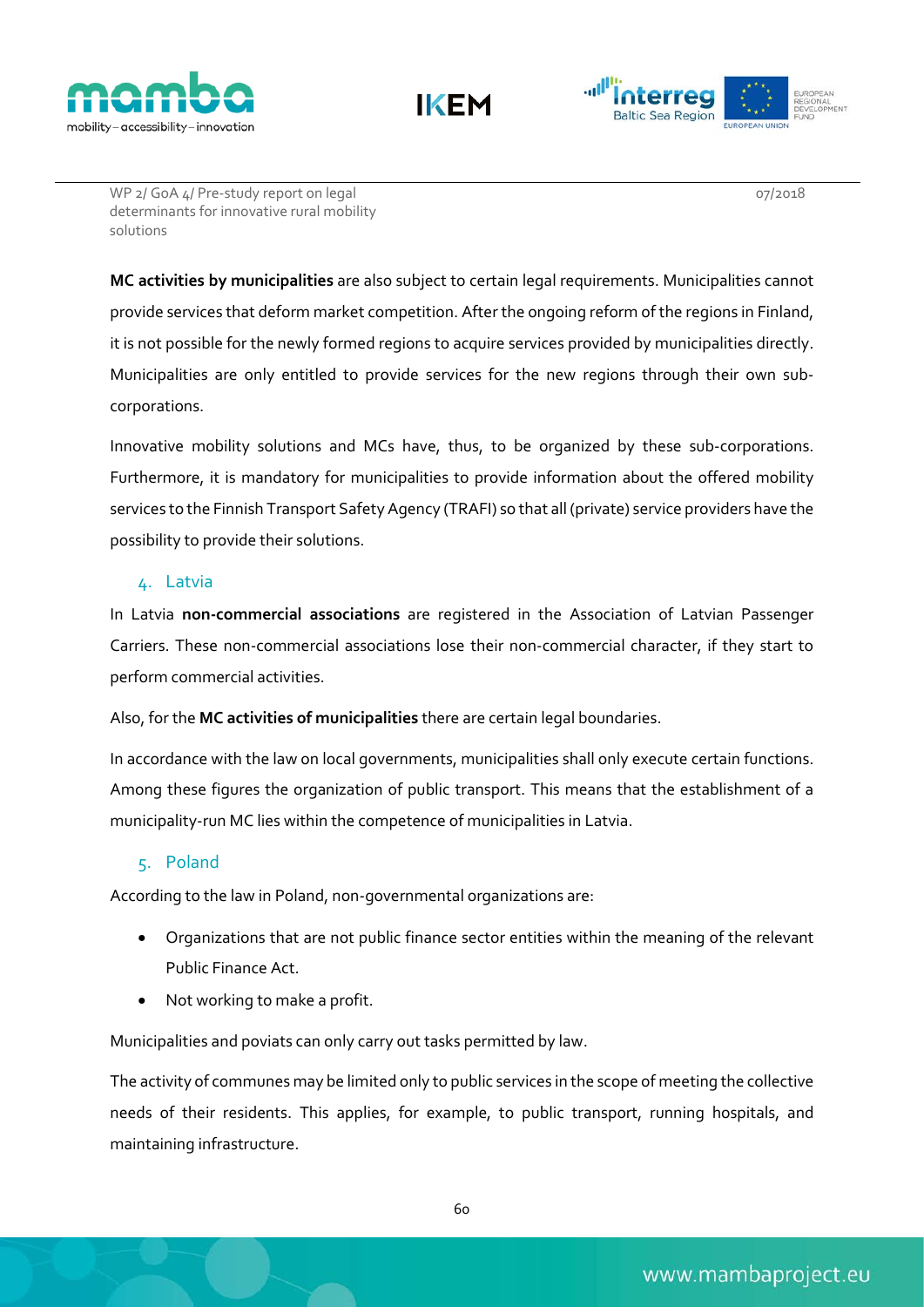





07/2018

The establishment of a MC by the Powiat Bielski is, thus, in the line with national regulations as it will serve to understand the transport needs of the inhabitants of the area. An additional advantage will be an innovative form of learning about transport needs through the created MC and carrying out innovative forms of transport such as DRT.

The activity of the MC will be based on a task permitted by Polish law that can be implemented by the Powiat Bielski.

## 6. Sweden

In Sweden registered non-commercial organisations can run businesses, but cannot make a profit that they distribute outside of the business/organization. If an association chooses to become a company and changes its registration with the tax office the status changes.

If the established MC generates profits a change of status might become necessary.

# **Conclusion/Summary**

The analysis has shown that there are good prospects of establishing innovative mobility solutions and MCs on a sound legal basis in the countries participating in the MAMBA project.

**Passenger transportation law** only represents a major barrier in Germany with its strict approval regime whereas the other countries are characterized by a more liberal approach to the issuing of passenger transportation permits. In Germany the legal framework must be adapted to new modes of transport like the actions planned in MAMBA.

In most countries the drivers of the vehicles used in the pilot actions will need a **category D driving license.** In Finland and Latvia additional professional qualifications of the drivers need to be proven to the authorities.

The **financing** of the pilot actions can rely on private and public sources. In this context, it is a great advantage if the pilot actions qualify legally as public transport as this makes public funding options easier accessible.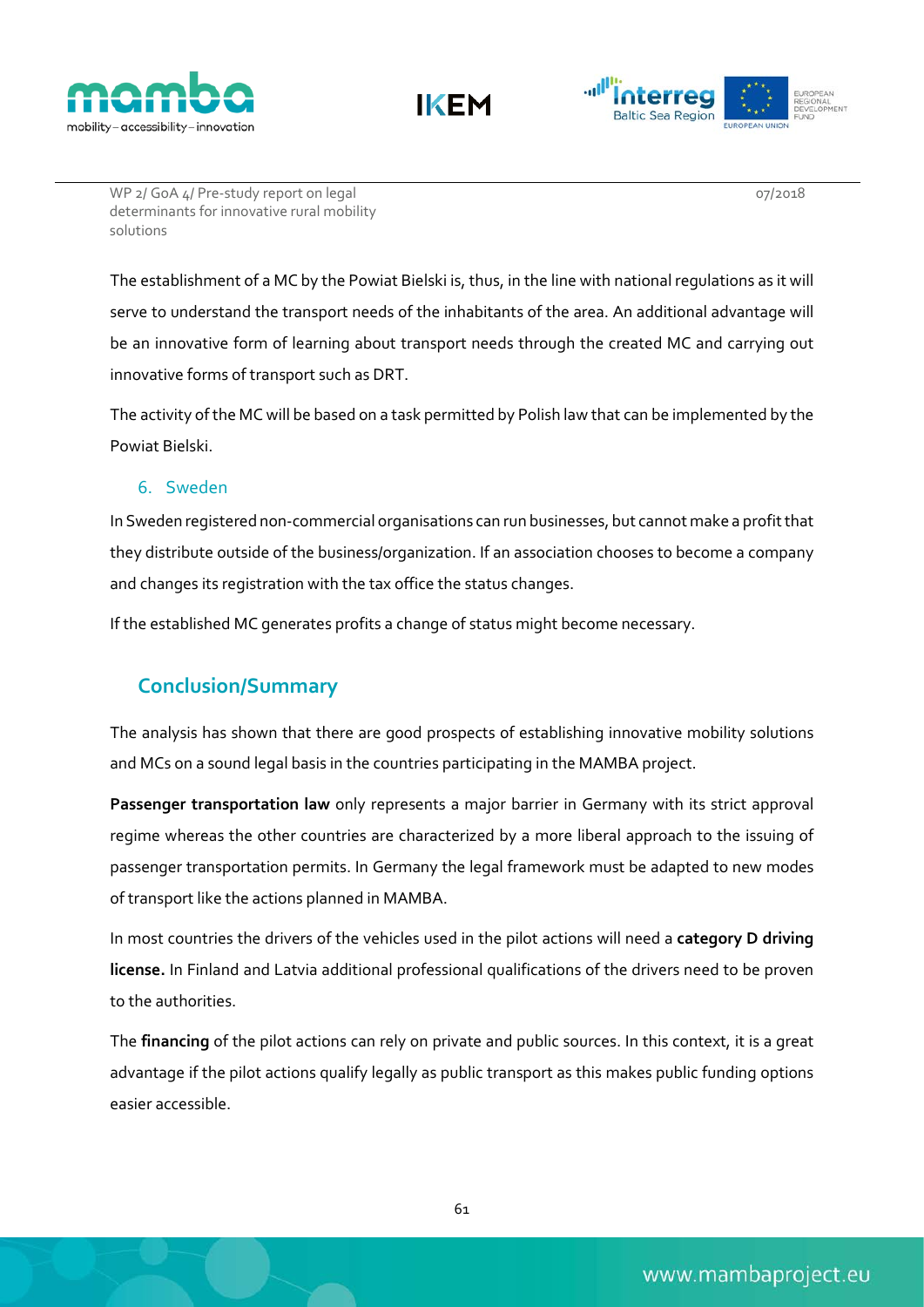





07/2018

**Insurance coverage** for the pilot actions should also be guaranteed. In Germany it is the holder of the vehicle that needs to obtain a vehicle liability insurance. In most other countries it is the owner who is responsible for any insurance policies.

**Data protection law** will also play an important role in the process of establishing the pilot actions. It will be important to tailor booking or registration systems in a way that ensures that all users give their consent to any processing of personal data.

When **establishing an MC** as a non-commercial association or a municipality the partners should in general terms refrain from offering a profit-generating service as this may raise additional legal challenges.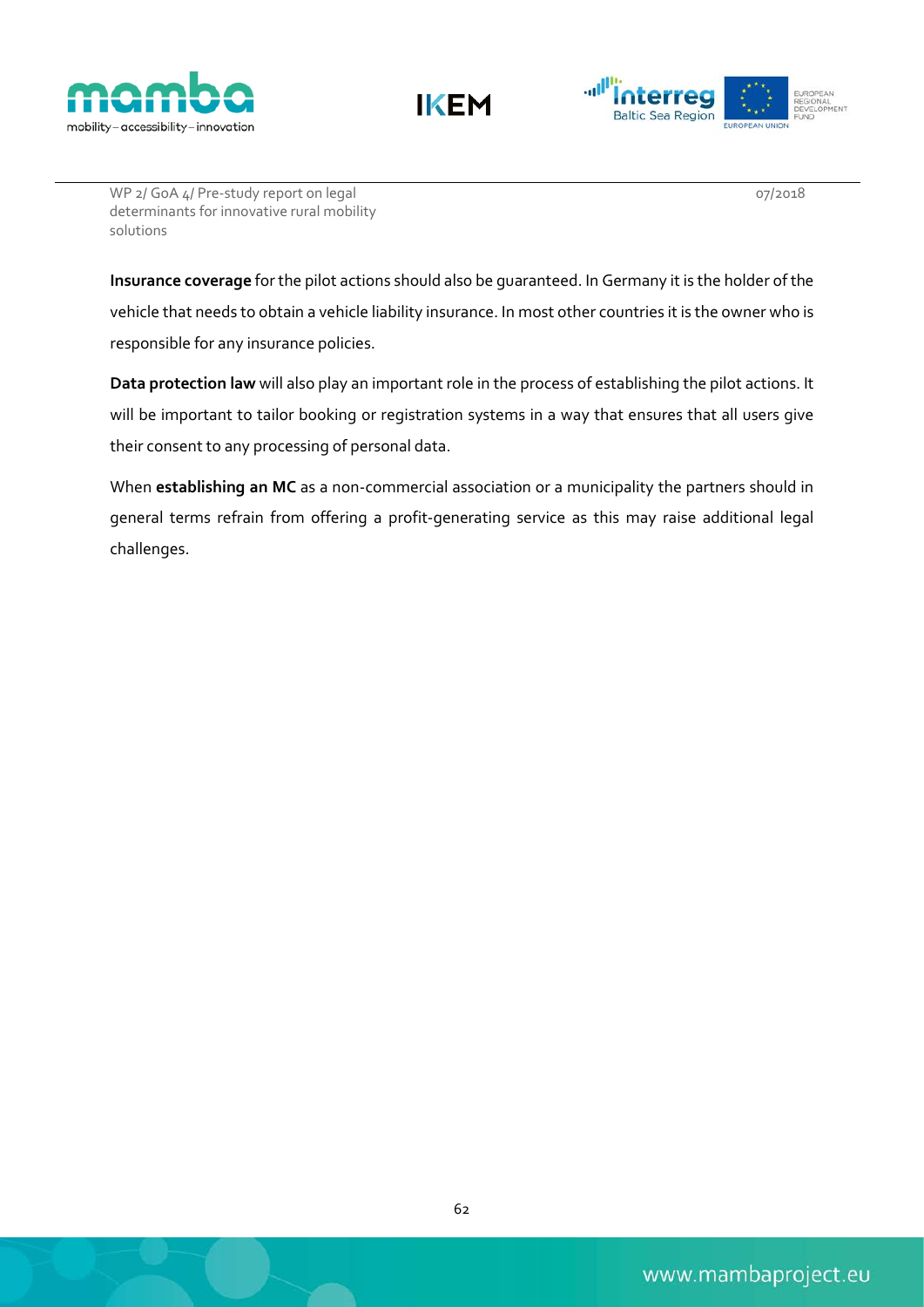





# **Annex**

# **A. Relevant regulations for Innovative Mobility Solutions in Germany**

| Title (English)                                                                                                                                                    | Title (German)                                                                                                                                             | Abbreviation                             |
|--------------------------------------------------------------------------------------------------------------------------------------------------------------------|------------------------------------------------------------------------------------------------------------------------------------------------------------|------------------------------------------|
| Ordinance<br>the<br>general<br>on<br>for<br>conditions<br>passenger<br>transportation with trams and<br>buses as well as line-based traffic<br>with motor vehicles | über die Allgemeinen<br>Verordnung<br>Beförderungsbedingungen<br>für<br>den<br>Straßenbahn- und Obusverkehr sowie<br>den Linienverkehr mit Kraftfahrzeugen | <b>BBedV</b>                             |
| Civil Code                                                                                                                                                         | Bürgerliches Gesetzbuch                                                                                                                                    | <b>BGB</b>                               |
| Ordinance on the operation<br>οf<br>vehicle<br>companies<br>motor<br>in<br>passenger transport                                                                     | Verordnung über den Betrieb<br>von<br>Kraftfahrunternehmen<br>im<br>Personenverkehr                                                                        | <b>BOKraft</b>                           |
| DIRECTIVE 2006/126/EC OF THE<br>EUROPEAN PARLIAMENT AND OF<br>THE COUNCIL of 20 December<br>2006 on driving licences                                               | Richtlinie<br>2006/126/EG<br>des<br>Europäischen Parlaments und<br>des<br>Rates vom 20. Dezember 2006 über<br>den Führerschein (Neufassung)                | <b>European directive</b><br>2006/126/EC |
| Act on Proceedings in Family<br>Matters and in Matters of Non-<br>contentious Jurisdiction                                                                         | Verfahren<br>über<br>das<br>Gesetz<br>in<br>Familiensachen<br>und<br>den<br>in<br>Angelegenheiten<br>der<br>freiwilligen<br>Gerichtsbarkeit                | <b>FamFG</b>                             |
| Ordinance on the right to drive                                                                                                                                    | Verordnung über die Zulassung von<br>Personen zum Straßenverkehr                                                                                           | FeV                                      |
| Ordinance on the exemption of<br>specific forms of transport from the<br>norms<br>of<br>the<br>Passenger<br>Transportation Act.                                    | die<br>Befreiung<br>Verordnung<br>über<br>bestimmter Beförderungsfälle von den<br>Vorschriften<br>des<br>Personenbeförderungsgesetzes                      | FrStllgV                                 |
| General<br>Protection<br>Data<br>Regulation                                                                                                                        | Datenschutz-Grundverordnung                                                                                                                                | <b>GDPR</b>                              |
| Community<br>Regulations<br>for<br>Schleswig-Holstein                                                                                                              | Gemeindeordnung<br>für<br>Schleswig-<br>Holstein                                                                                                           | <b>GemO SH</b>                           |
| <b>Municipal Transport Financing Act</b>                                                                                                                           | Gemeindeverkehrsfinanzierungsgesetz                                                                                                                        | <b>GVFG</b>                              |

07/2018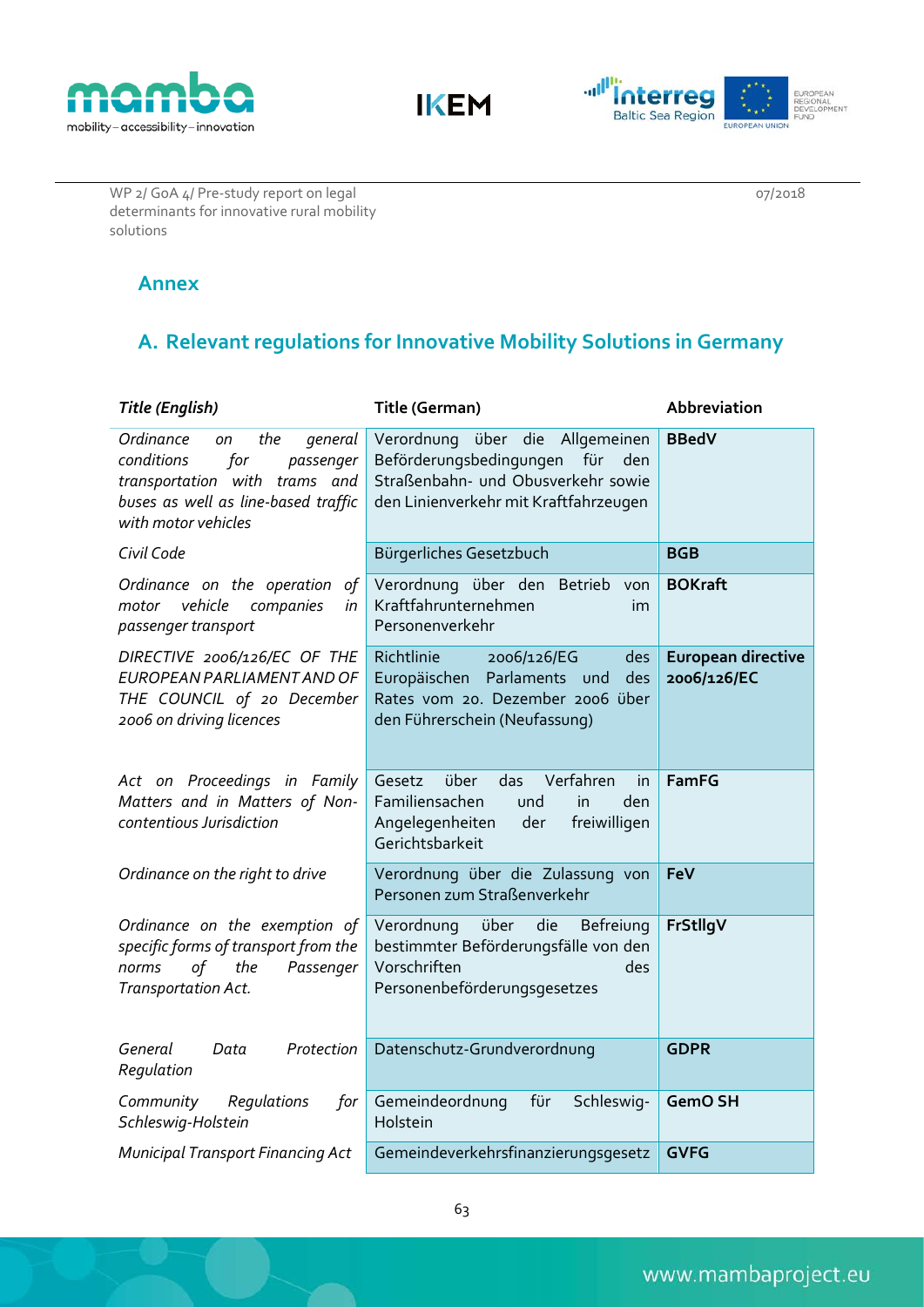





WP 2/ GoA 4/ Pre-study report on legal determinants for innovative rural mobility solutions

*Act on the Transportation of goods with motor vehicles* Güterkraftverkehrsgesetz **GüKG Commercial Code Handelsgesetzbuch HGB** *Motor Vehicle Tax Act* Kraftfahrzeugsteuergesetz **KraftStG** *Municipal Constitutional Law of Lower Saxony* Niedersächsisches Kommunalverfassungsgesetz **NKomVG** *Act on local public transport in Schleswig-Holstein* Gesetz über den öffentlichen Personennahverkehr in Schleswig-Holstein **ÖPNVG SH** Passenger Transportation Act. Personenbeförderungsgesetz **PBefG** *Ordinance on the admission to a profession within road passenger transport* Berufszugangsverordnung für den Straßenpersonenverkehr **PBZugV Compulsory Insurance Law** Pflichtversicherungsgesetz **PflVG** *Regulation (EC) No 1370/2007 of the European parliament and of the Council of 23 October 2007 on Public Passenger Transport Services by Rail and by Road and repealing Council Regulations (EEC) Nos 1191/69 and 1107/70* VERORDNUNG (EG) Nr. 1370/2007 DES EUROPÄISCHEN PARLAMENTS UND DES RATES vom 23. Oktober 2007 über öffentliche Personenverkehrsdienste auf Schiene und Straße und zur Aufhebung der Verordnungen (EWG) Nr. 1191/69 und (EWG) Nr. 1107/70 des Rates **Regulation 1370/2007 Social Security Code IX Neuntes Sozialgesetzbuch SGB IX** *Value Added Tax Act* Umsatzsteuergesetz **UStG** *Insurance Contract Act* Versicherungsvertragsgesetz **VVG** *Table 3: Legal inventory for Germany*

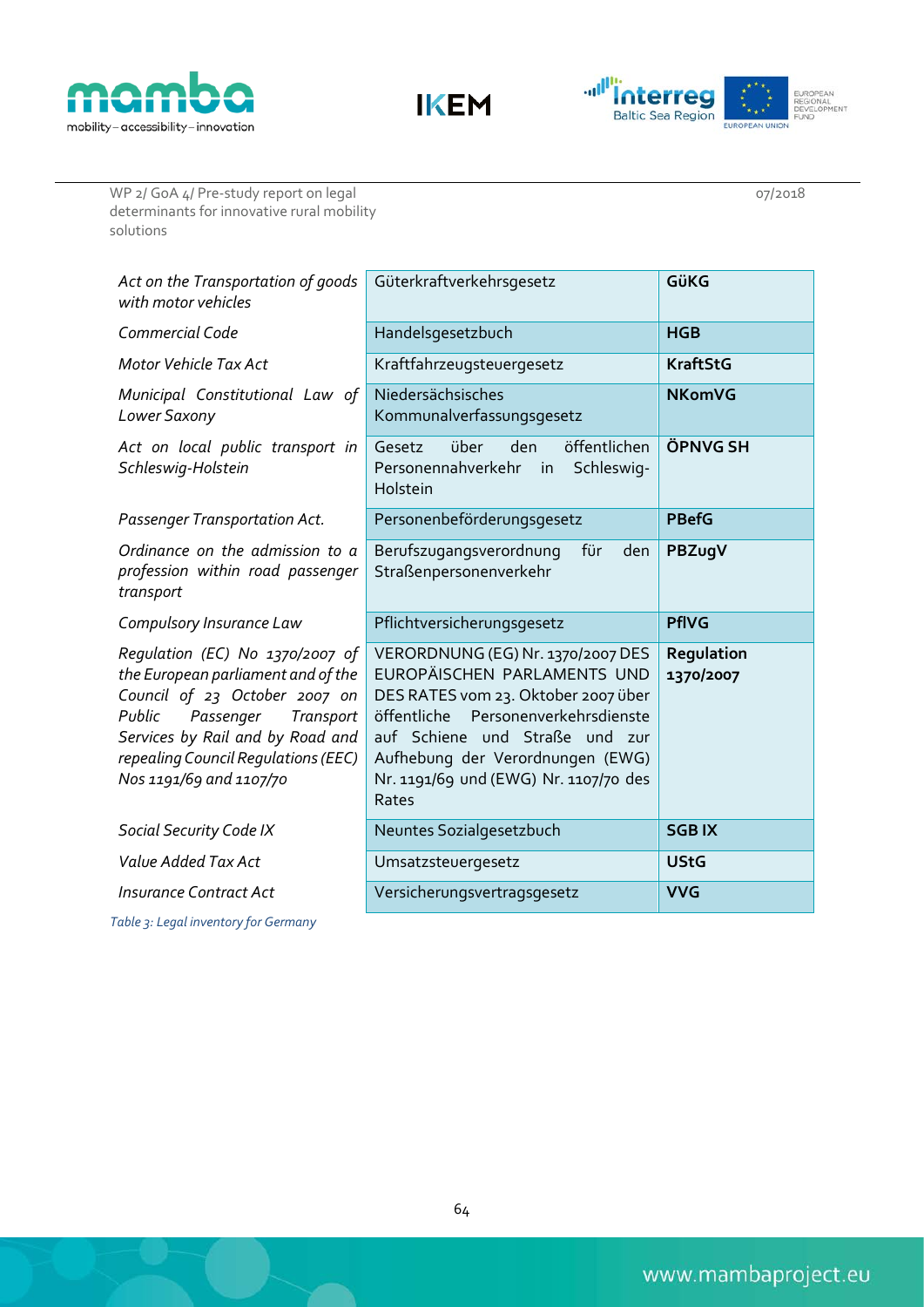





WP 2/ GoA 4/ Pre-study report on legal determinants for innovative rural mobility solutions

# **B. Relevant regulations for Innovative Mobility Solutions in Denmark**

| Title (English)                                              | <b>Title (Danish)</b>                                                 | Abbreviation |
|--------------------------------------------------------------|-----------------------------------------------------------------------|--------------|
| Law no. 323<br>of 20.03.2015 on traffic companies            | Lovbekendtgørelse nr.<br>af<br>323<br>20.03.2015 om trafikselskaber   |              |
| Executive Order no. 477 of<br>02.05.2017 on route services   | Bekendtgørelse nr. 477 af 02.05.2017<br>om rutekørsel                 |              |
| Law no. 1050<br>of 12.11.2012 on bus driving                 | Lovbekendtgørelse<br>af<br>$n r$ .<br>1050<br>12.11.2012 om buskørsel |              |
| Executive Order no. 815 of<br>21.06.2017 on driving licenses | Bekendtgørelse nr. 815 af 21.06.2017<br>om kørekort                   |              |
| Table 4: Legal inventory for Denmark                         |                                                                       |              |

# **C. Relevant regulations for Innovative Mobility Solutions in Finland**

| Title (English)                                                                                                                                      | Title (Finnish)                         | Abbreviation |
|------------------------------------------------------------------------------------------------------------------------------------------------------|-----------------------------------------|--------------|
| General Vehicle law                                                                                                                                  | Ajoneuvolaki                            |              |
| Regulation for Unobstructed taxi<br>transport                                                                                                        | Esteettömän taksiliikenteen             |              |
| <b>Public Transport Act</b>                                                                                                                          | Joukkoliikennelaki -> 30.6.2018         | JLL          |
| <b>Regulation for School Transport</b>                                                                                                               | Koulukuljetusasetus                     |              |
| The Act on Transport Services                                                                                                                        | Laki Liikenteen palveluista 1.7.2018 -> | <b>LPL</b>   |
| Regulation (EC) No 1370/2007 of<br>the European Parliament and of the<br>EY Council on public passenger<br>transport services by rail and by<br>road | Palvelusopimusasetus 1370/2007          | <b>PSA</b>   |
| Service for disabled persons law                                                                                                                     | Vammaispalvelulaki                      |              |
| Table 5: Legal inventory for Finland                                                                                                                 |                                         |              |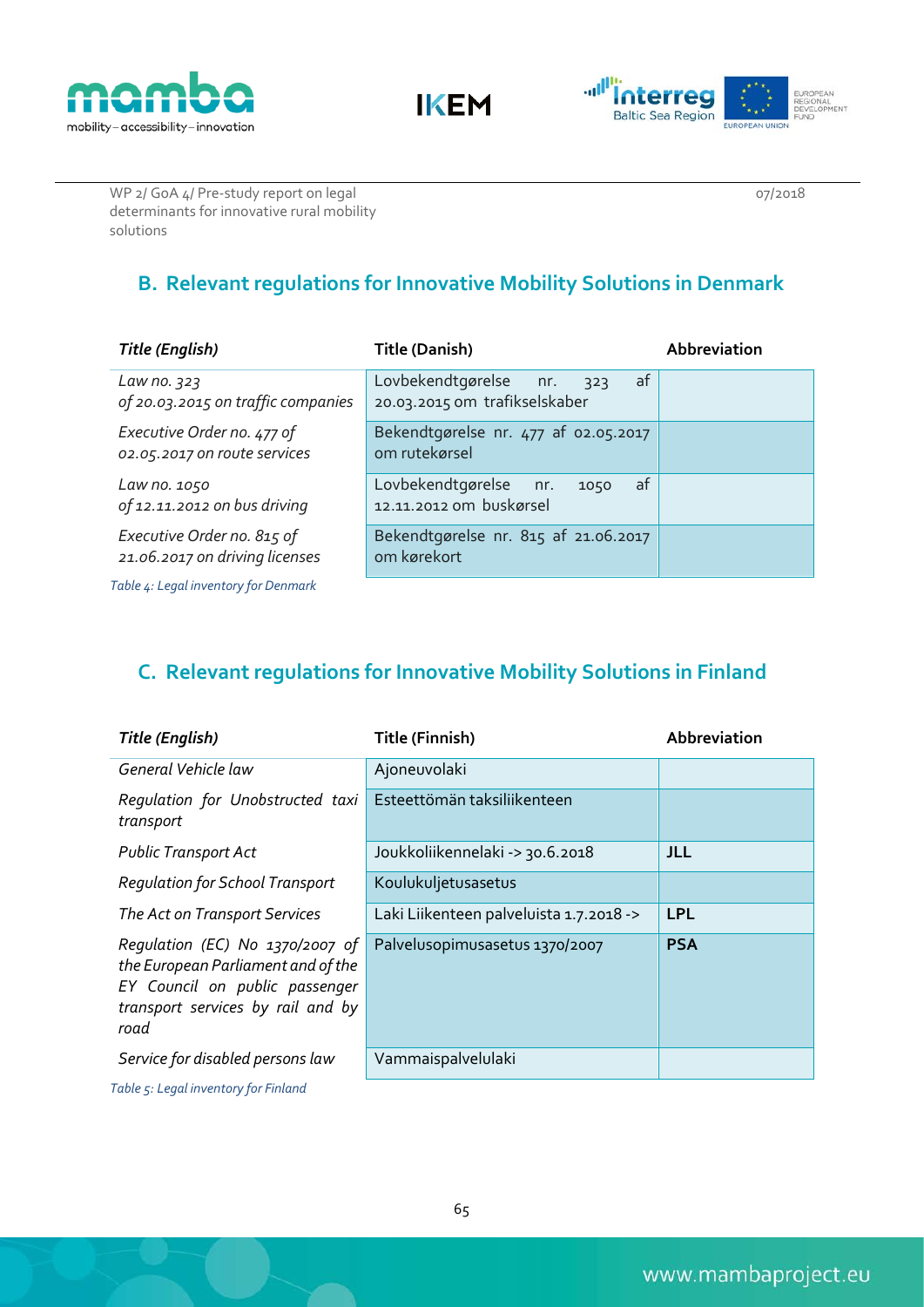





# **D. Relevant regulations for Innovative Mobility Solutions in Sweden**

| Title (English)                                                                                                                                                                                                                                                 | Title (Swedish)                                                                                                                                                                     | Abbreviation |
|-----------------------------------------------------------------------------------------------------------------------------------------------------------------------------------------------------------------------------------------------------------------|-------------------------------------------------------------------------------------------------------------------------------------------------------------------------------------|--------------|
| transport<br>Legislation for road<br>operators                                                                                                                                                                                                                  | Yrkestrafiklagen (2012:210)                                                                                                                                                         |              |
| operators                                                                                                                                                                                                                                                       | Ordinance for road transport Yrkestrafikförordningen (2012:237)                                                                                                                     |              |
| <b>REGULATION (EC) No</b><br>1071/2009 OF THE EUROPEAN<br><b>PARLIAMENT AND OF THE</b><br>COUNCIL of 21 October 2009<br>establishing common rules<br>concerning the conditions to be<br>complied with to pursue the<br>occupation of road transport<br>operator | Europaparlamentets och<br>rådets<br>förordning (EG) nr 1071/2009 om<br>gemensamma regler bekräftande de<br>villkor som ska uppfyllas av personer<br>som bedriver yrkesmässig trafik |              |
| Driving license regulation                                                                                                                                                                                                                                      | Körkortslagen (1998:488)                                                                                                                                                            |              |
| Qualifications of professional<br>drivers regulation                                                                                                                                                                                                            | Laq<br>(2007:1157)<br><b>om</b><br>yrkesförarkompetens                                                                                                                              |              |

*Table 6: Legal inventory for Sweden*

07/2018